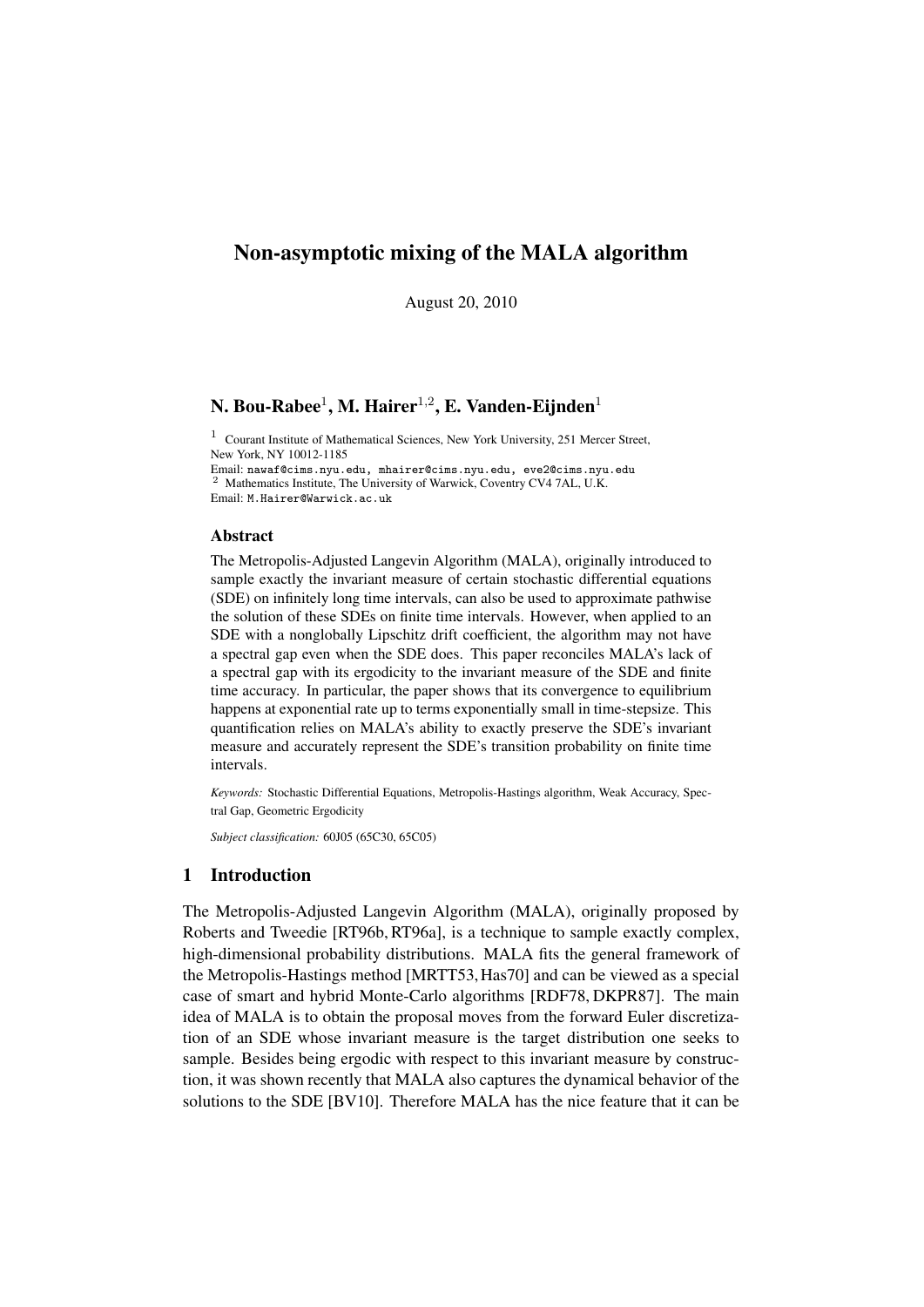## INTRODUCTION 2

used to estimate finite time dynamical properties along infinitely long trajectories of ergodic SDEs.

Still, one issue with MALA is its theoretical rate of convergence, see for example  $[RT96a, CWG<sup>+</sup>08]$ . When applied to measures with tails that are lighter than Gaussian, it is known that MALA does not exhibit a geometric rate of convergence to equilibrium even though the exact solution to the SDE does. The main reason is that the proposal moves generated by forward Euler are not globally stable. Indeed for any time-stepsize one can find an energy value above which the drift in forward Euler gives proposed moves that increase the energy, in contrast to the exact drift in the SDE which always centers the solution towards lower energy values. Since higher energy values have a lower equilibrium probability weight, these proposed moves are typically rejected. While these rejections ensure that MALA is ergodic, at high energy values they prevent MALA from having a spectral gap.

The question we investigate in this paper is how severe this problem is in practical applications. Above we have argued that the main cause of the lack of geometric convergence is the behavior of the chain at high energy values. Since the chain is unlikely to reach such high energy values over finite time horizons, one does not expect their influence to be significant. In practice, it is the behavior of MALA on finite but very long times that is of interest, since this behavior is what one would experience when running the algorithm on a computer. The goal of this article is to quantify the non-asymptotic behavior of MALA.

The main result of this paper states that the convergence of MALA to its equilibrium distribution happens at exponential rate up to terms exponentially small in time-stepsize. This can be formulated in the following way, and will later be reformulated rigorously as Theorem 3.1:

**Claim.** Let  $P_h^n$  denote the *n*-step transition probability of MALA and  $\mu$  its equi*librium measure.* Set  $P = P_h^{\lfloor 1/h \rfloor}$  $h^{[1/n]}$ . Under natural assumptions on the target dis*tribution*  $\mu(dx) = Z^{-1} \exp(-U(x)) dx$  *(see Assumption 2.1), for h small enough* and for all  $x \in \mathbb{R}^n$  satisfying  $U(x) < E_0$  there exist positive constants  $\varrho \in (0,1)$ *,*  $C_1(E_0)$  *and*  $C_2$  *independent of h such that the bound* 

$$
||P^k(\mathbf{x}, \cdot) - \mu||_{\text{TV}} \le C_1(E_0)(\varrho^k + e^{-C_2/h^{1/4}}), \qquad (1.1)
$$

*holds for all*  $k \in \mathbb{N}$ *.* 

Observe from  $(1.1)$  that the distance of MALA to equilibrium is bounded by the sum of two terms. The first term converges to 0 exponentially fast and essentially gives the speed of convergence to equilibrium for the exact solution to the underlying SDE. The second term on the other hand remains bounded away from 0 as  $k \to \infty$ . This term arises from the lack of a spectral gap in MALA, but its important feature is that it is exponentially small in  $h$ . Therefore, its importance will be negligible in applications for most practical purposes.

The crux of the proof is the demonstration that MALA inherits some of the convergence properties of the solution to the underlying SDE up to exponentially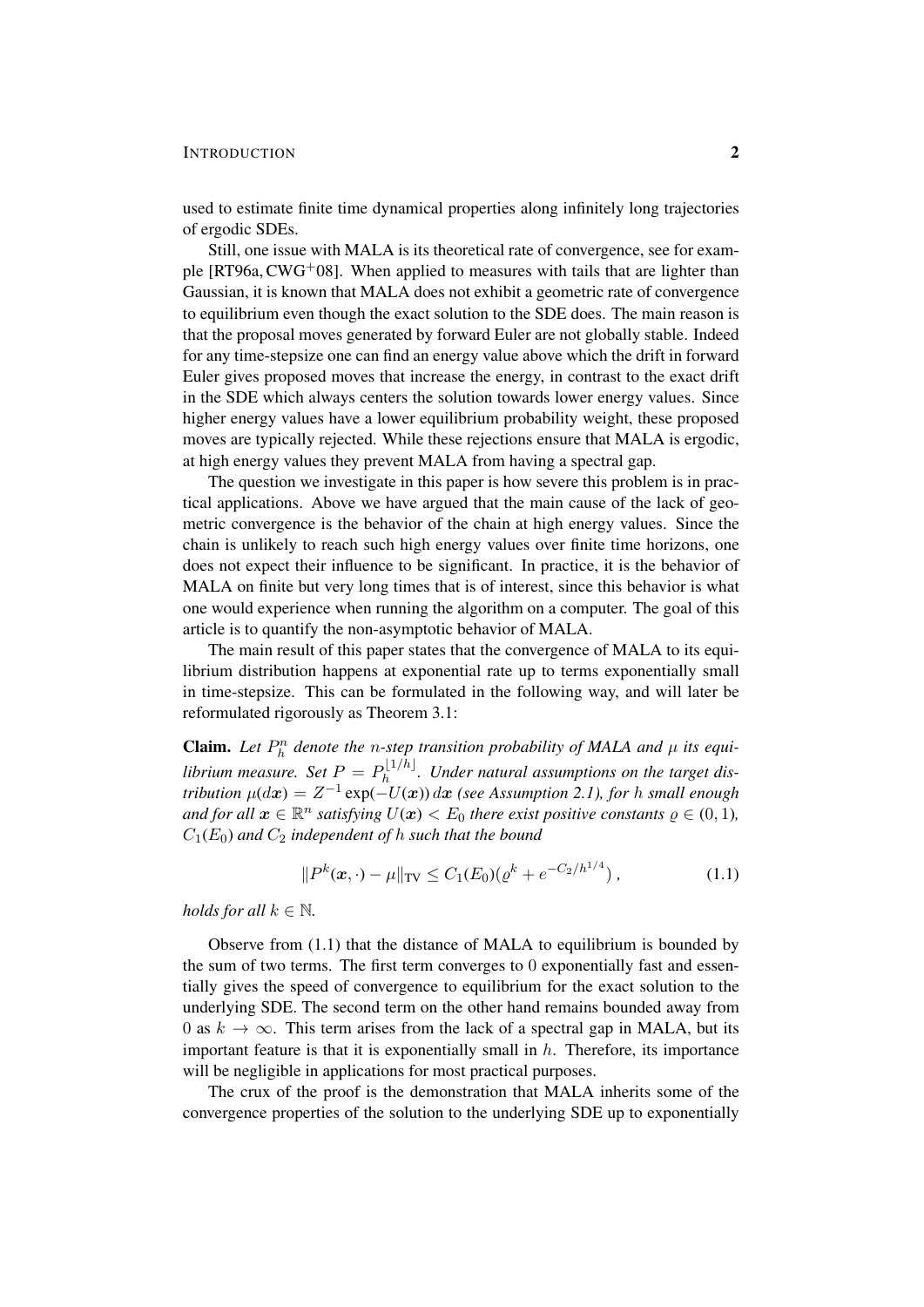### INTRODUCTION 3

small terms. This proof relies on finite time accuracy of MALA, ergodicity of MALA with respect to the exact equilibrium measure of the SDE, and an application of Harris' theorem. In fact, if MALA did not exactly preserve the equilibrium measure of the SDE, the second term in (1.1) would not be exponentially small in the time-stepsize. For example, if MALA was replaced simply by the uncorrected Euler approximations to the SDE, then one would expect the size of the error term to be  $\mathcal{O}(h)$ .

The estimate (1.1) does not imply that MALA does not converge to the equilibrium of the SDE. In fact, it is known [RT96a] that the TV distance between MALA and the equilibrium measure vanishes in the limit as  $k \to \infty$ . However, this asymptotic property provides no insight on the nonasymptotic behavior of MALA which is the main focus of this paper. In fact, even though the upper bound in (1.1) does not converge to zero in the limit  $k \to \infty$ , it is the sharpest known bound on finite time intervals.

The power  $1/4$  in the exponentially small term in  $(1.1)$  is due to the secondorder weak accuracy of the proposal moves generated by the forward Euler scheme, and the conditions we impose on the potential energy. In particular, it can be traced back to the appearance of the factor  $U^4(x)$  appearing in the statement of Lemma 5.3. Under the assumptions made in this paper, this power is sharp.

At the technical level, the main novelty of the proof of our result is twofold. First, we prove finite-time accuracy of MALA in the total variation norm in our setting. While accuracy in total variation of the forward Euler algorithm is known [BT95], it is essential for our analysis to cover situations where the drift of the underlying SDE is not globally Lipschitz continuous. Furthermore, we need to keep track of the dependency of the error estimates with respect to the initial condition. The main idea for this result is to first obtain an error estimate in some weaker Wasserstein distance, and then to strengthen this into a total variation estimate by making use of the regularising properties of the one-step transition probabilities of the forward Euler algorithm. Second, we show that on a very large set, MALA admits a Lyapunov function of the type  $\Phi(x) = \exp(\theta U(x))$  for suitable  $\theta > 0$ . Since  $U$  is allowed to grow much faster than quadratically at infinity, this Lyapunov function fails to be integrable with respect to *any* Gaussian measure, including of course the transition probabilities of forward Euler. While this leads to technical complications, having such a fast-growing Lyapunov function is a crucial ingredient of our proof, as this is the key to obtaining bounds that are exponentially small in h.

The remainder of this paper is organized as follows. In Section 2, we will state the main assumptions required for the proof of our main result. Along the way, we recall that MALA is ergodic. In Section 3, the proof of the main result is provided. This proof relies crucially on comparison with a 'patched' MALA algorithm, where the chain is reflected at the boundaries of a large level set. The accuracy of this patched algorithm is investigated in Section 4. Finally, Section 5 shows that  $\Phi$  is a Lyapunov function for the MALA algorithm (at least on a large domain), which provides the strong *a priori* bounds required for our analysis.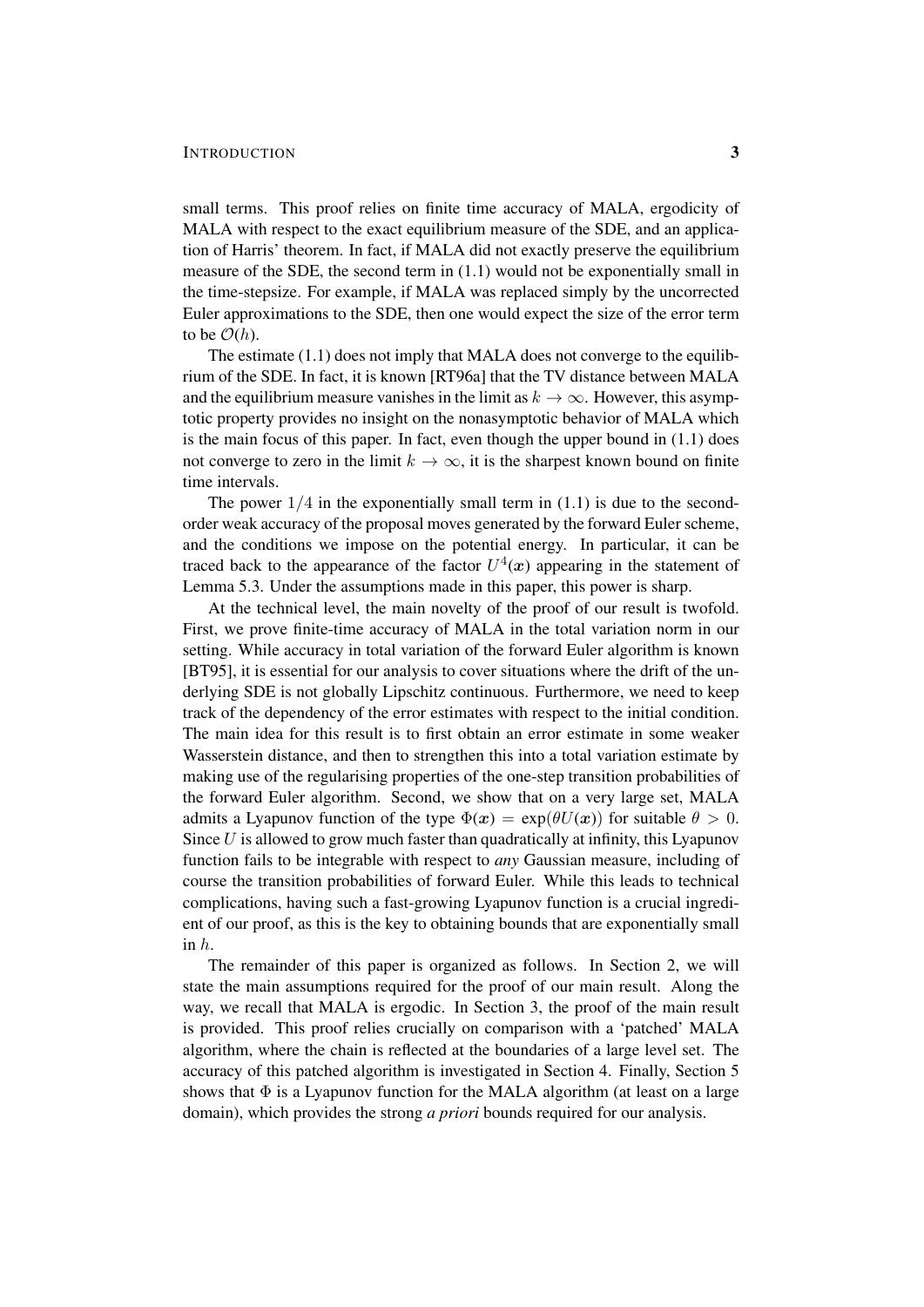#### Acknowledgements

We wish to acknowledge stimulating discussions with Jianfeng Lu, Gareth Roberts, Andrew Stuart, and Jonathan Weare. The research of NBR was supported in part by NSF Fellowship DMS-0803095. The research of MH was supported by an EPSRC Advanced Research Fellowship EP/D071593/1 and a Royal Society Wolfson Research Merit Award. The research of EVE was supported in part by NSF grants DMS-0718172 and DMS-0708140, and ONR grant N00014-04-1-6046.

# 2 A short overview of the MALA algorithm

### 2.1 Overdamped Langevin equations

In this paper we focus on overdamped Langevin dynamics on an energy landscape defined by a potential energy function  $U \in C^4(\mathbb{R}^n, \mathbb{R})$ :

$$
d\mathbf{Y} = -\nabla U(\mathbf{Y})dt + \sqrt{2\beta^{-1}}d\mathbf{W}, \quad \mathbf{Y}(0) = \mathbf{x} \in \mathbb{R}^n . \tag{2.1}
$$

Here  $\nabla U : \mathbb{R}^n \to \mathbb{R}^n$  denotes the gradient of the function U, W is a standard *n*-dimensional Wiener process, or Brownian motion, and  $\beta > 0$  is a parameter referred to as the inverse temperature. Under certain regularity conditions on the potential energy stated in Assumption 2.1 below, the solution to (2.1) is geometrically ergodic with an invariant probability measure  $\mu$  that possesses the following density  $\pi(x)$  with respect to Lebesgue measure [Has80, RT96a]:

$$
\pi(\boldsymbol{x}) = Z^{-1} \exp(-\beta U(\boldsymbol{x})) \tag{2.2}
$$

where  $Z = \int_{\mathbb{R}^n} \exp(-\beta U(\boldsymbol{x})) d\boldsymbol{x}$ .

Before stating assumptions on the potential energy, let us fix some notation. For a function  $G \in \mathcal{C}^r(\mathbb{R}^n, \mathbb{R})$  and an integer  $r > 1$ , let  $\nabla G$  and  $D^r G$  be the gradient and the rth derivative of G, respectively. Let  $|\cdot|$  denote the Euclidean vector norm and  $\|\cdot\|$  the Frobenius norm. Let  $\mathcal L$  denote the generator of (2.1) defined for any  $G \in C^2(\mathbb{R}^n, \mathbb{R})$  as

$$
\mathcal{L}G(\boldsymbol{x}) \stackrel{\text{def}}{=} -\nabla U(\boldsymbol{x}) \cdot \nabla G(\boldsymbol{x}) + \beta^{-1} \Delta G(\boldsymbol{x}) . \qquad (2.3)
$$

For any  $t \geq 0$ , let  $Q_t$  denote the transition probabilities of Y. We will generally make an abuse of notation and use the same symbol for a Markov transition kernel and the associated Markov operator. That is, for any measurable bounded function  $\varphi : \mathbb{R}^n \to \mathbb{R}$ , we define  $Q_t \varphi : \mathbb{R}^n \to \mathbb{R}$  as

$$
(Q_t\varphi)(\boldsymbol{x})\stackrel{\text{def}}{=}\int_{\mathbb{R}^n}Q_t(\boldsymbol{x},d\boldsymbol{y})\varphi(\boldsymbol{y})\ .
$$

Throughout this article, we will make the following assumptions on the potential energy. Not all of these assumptions will be required for every statement, but we find it notationally convenient to have a single set of assumptions to refer to.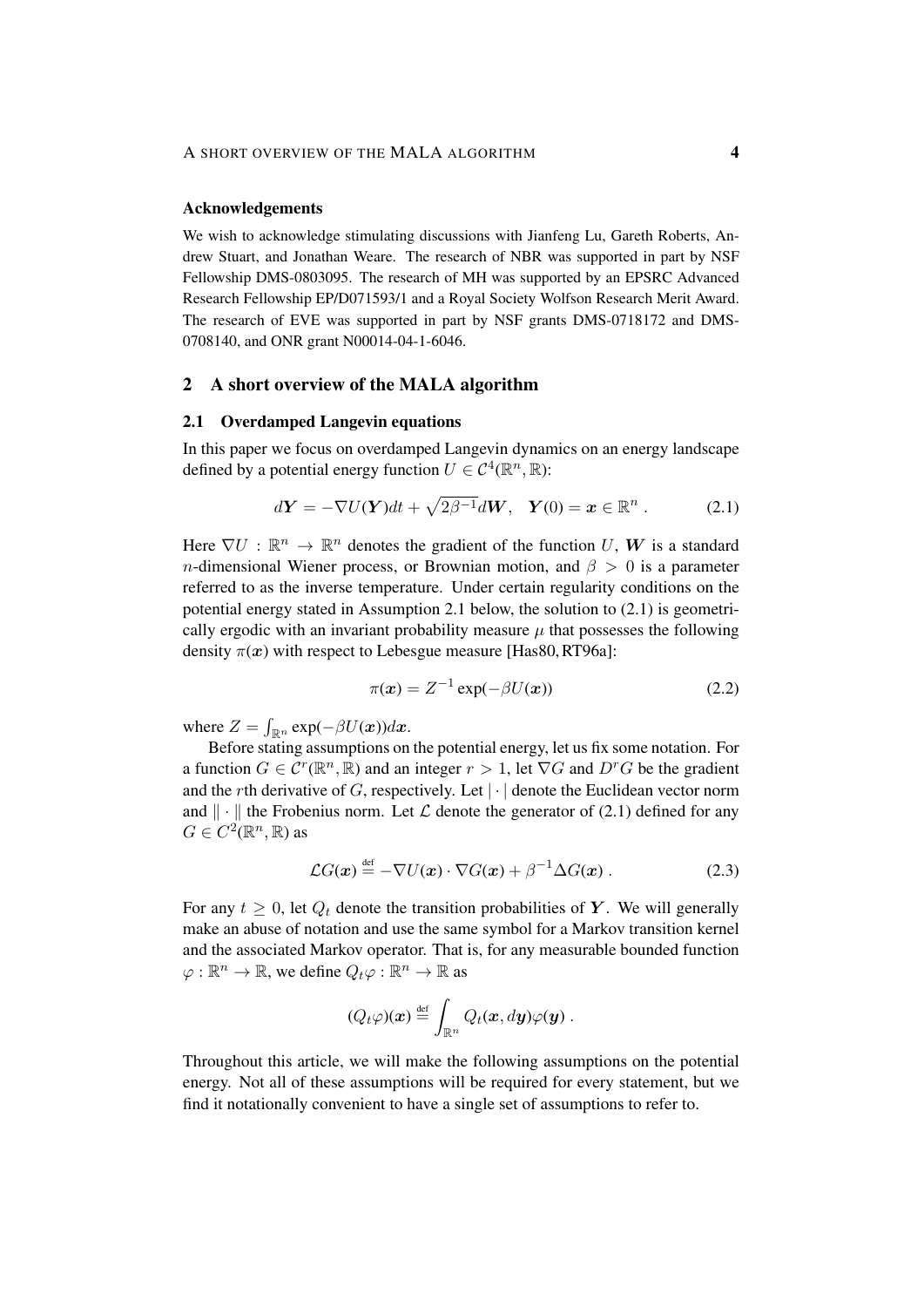**Assumption 2.1.** *The potential energy*  $U \in C^4(\mathbb{R}^n, \mathbb{R})$  *satisfies the following.* 

*A) One has*  $U(x) \ge 1$  *and, for any*  $C > 0$  *there exists an*  $E > 0$  *such that* 

$$
U(\boldsymbol{x}) \geq C(1+|\boldsymbol{x}|^2),
$$

*for all*  $U(x) > E$ *.* 

*B*) *There exist constants*  $c \in (0, \beta)$ ,  $d > 0$  *and*  $E > 0$  *such that* 

$$
\Delta U(\boldsymbol{x}) \le c|\nabla U(\boldsymbol{x})|^2 - dU(\boldsymbol{x}), \qquad (2.4)
$$

*for all*  $x \in \mathbb{R}^n$  *satisfying*  $U(x) > E$ *.* 

*C)* The Hessian of U is bounded from below in the sense that there exists  $C \geq 0$ *such that*

$$
D^2U(x)(\eta,\eta) \geq -C|\eta|^2,
$$

*uniformly for all*  $x, \eta \in \mathbb{R}^n$ *.* 

*D) There exists a constant* C > 0 *such that the first four derivatives of the* potential energy  $U \in C^4(\mathbb{R}^n, \mathbb{R})$  are bounded by the potential energy itself, *that is*

$$
\left\|D^4U(\boldsymbol{x})\right\| \vee \left\|D^3U(\boldsymbol{x})\right\| \vee \left\|D^2U(\boldsymbol{x})\right\| \vee \left|\nabla U(\boldsymbol{x})\right| \leq CU(\boldsymbol{x}),
$$

*for all*  $x \in \mathbb{R}^n$ . Recall, the function  $\vee$  returns the argument with the maxi*mum value.*

*Remark* 2.2*.* It follows immediately from Assumption 2.1 (A) above that exists a constant  $E_c > 0$  such that

$$
\mu(\{U(\mathbf{x}) \ge E\}) \le e^{-\frac{\beta E}{2}},\tag{2.5}
$$

for all  $E > E_c$ . Indeed, it suffices to note that

$$
\mu({U(\mathbf{x}) \ge E}) = \frac{1}{Z} \int_{U(\mathbf{x}) \ge E} e^{-\beta U(\mathbf{x})} d\mathbf{x} \le \frac{e^{-3\beta E/4}}{Z} \int_{U(\mathbf{x}) \ge E} e^{-\beta U(\mathbf{x})/4} d\mathbf{x}
$$
  
\$\le C e^{-3\beta E/4} < e^{-\beta E/2},\$

where the second to last inequality follows from point (A) above, and the last inequality holds for  $E$  sufficiently large.

*Remark* 2.3. The only place where we actually use the fact that  $U(x)$  grows like  $|x|^2$  is in the proof of Lemma 5.3 below. On the other hand, the statement of that approximation result would certainly be true also for potentials that grow slower at  $\infty$ . However, such potentials would not be of interest for the present work. Indeed, if the potential grows slower than  $|x|^2$  and no slower than  $|x|$ , then MALA can be shown to be exponentially ergodic, so that the results in this article would be superfluous. If the potential grows slower than  $|x|$ , then MALA will not be exponentially ergodic because the true solution of the SDE will not be either.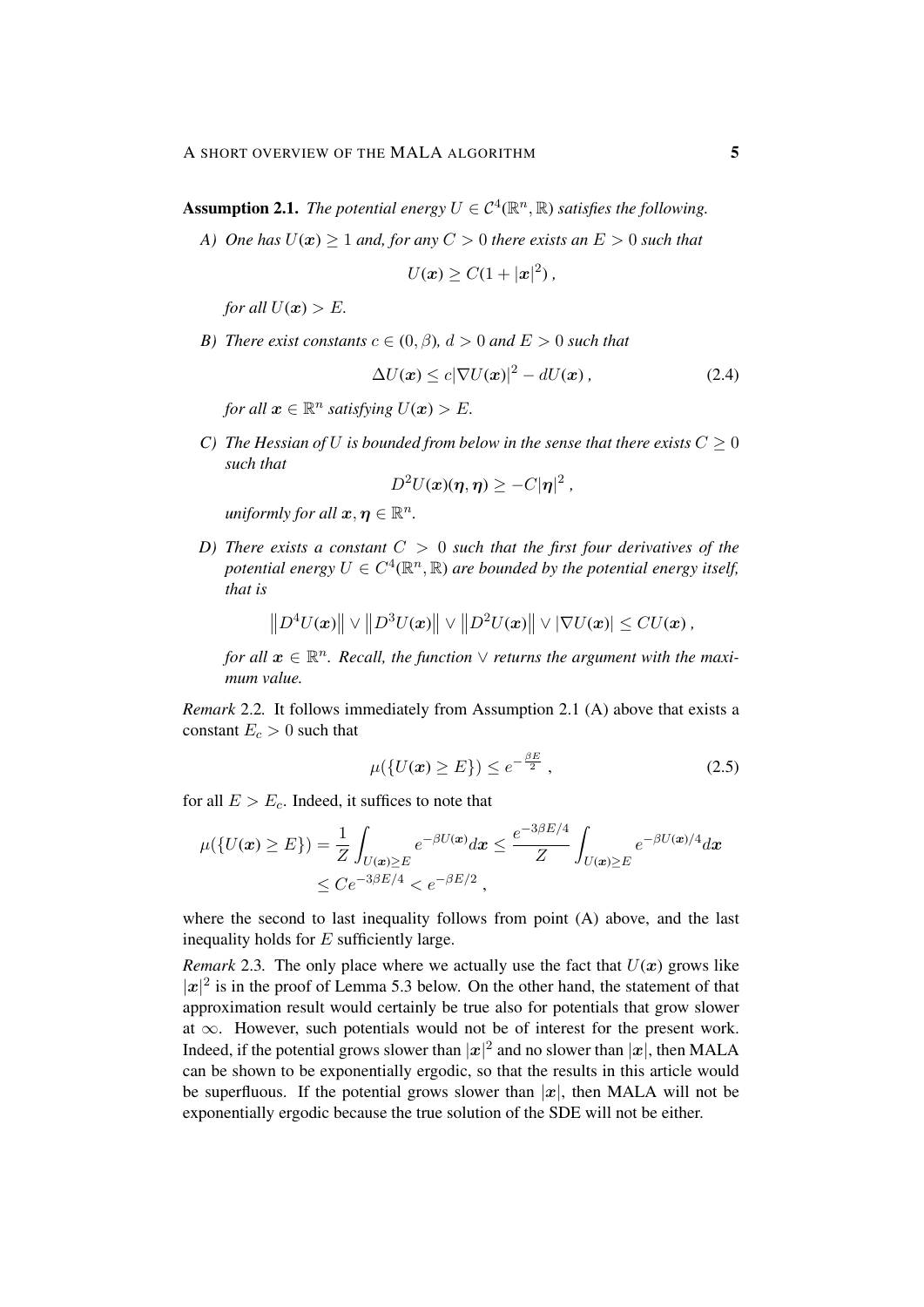*Remark* 2.4. Assumption 2.1 (C) is equivalent to the existence of  $C > 0$  such that  $\nabla U$  satisfies the one-sided Lipschitz property

$$
\langle -\nabla U(\boldsymbol{x}) + \nabla U(\boldsymbol{y}), \boldsymbol{x} - \boldsymbol{y} \rangle \leq C |\boldsymbol{x} - \boldsymbol{y}|^2, \ \ \forall \ \boldsymbol{x}, \boldsymbol{y} \in \mathbb{R}^n \ .
$$

All of these conditions are satisfied, for example, if U is smooth and  $U(x) \approx$  $|x|^{\alpha}$  with  $\alpha > 2$  for large values of x. However, they also allow for potentials that have very asymmetric growth at infinity, and they even allow for the potential to grow at exponential speed. As a consequence of Assumption 2.1 (B), one has the following drift condition on the transition probability of the solution.

**Lemma 2.5.** Let  $\Theta: \mathbb{R}_+ \to \mathbb{R}$  be a  $\mathcal{C}^2$  function such that there exist  $u_0 > 0$  and  $\alpha > 0$  such that  $\Theta(u) > 0$ ,  $\Theta'(u) > 0$ ,  $u\Theta'(u) > \alpha \Theta(u)$ , and  $\Theta''(u) \leq (\beta - c)\Theta'(u)$ *for*  $u > u_0$ *. (Here, the constant c is the one appearing in (2.4) above.) Then, there exist positive constants*  $K_{\Theta}$  *and*  $\gamma_{\Theta}$  *such that* 

$$
\mathcal{L}(\Theta \circ U) \leq K_{\Theta} - \gamma_{\Theta} (\Theta \circ U) .
$$

*In particular,*

$$
(Q_t(\Theta \circ U))(x) \le e^{-\gamma_{\Theta}t} \Theta(U(x)) + \frac{K_{\Theta}}{\gamma_{\Theta}} (1 - e^{-\gamma_{\Theta}t})
$$
(2.6)

*holds for every*  $t \geq 0$  *and for every*  $\boldsymbol{x} \in \mathbb{R}^n$ .

*Proof.* Using the specific form of L, it follows that for  $U(x) > u_0$ , we have

$$
\mathcal{L}(\Theta \circ U) = (\Theta' \circ U) \mathcal{L}U + \frac{1}{\beta} (\Theta'' \circ U) |\nabla U|^2
$$
  
= 
$$
\left( \frac{(\Theta'' \circ U)}{\beta} - (\Theta' \circ U) \right) |\nabla U|^2 + \frac{(\Theta' \circ U)}{\beta} \Delta U
$$
  

$$
\leq \frac{1}{\beta} ((\Theta'' \circ U) - (\beta - c)(\Theta' \circ U)) |\nabla U|^2 - \frac{d}{\beta} (\Theta' \circ U)U
$$
  

$$
\leq -\frac{d\alpha}{\beta} (\Theta \circ U).
$$

The result then follows at once from the fact that the condition  $u\Theta'(u) > \alpha\Theta(u)$ implies that  $\Theta(u) \to \infty$  as  $u \to \infty$ .  $\Box$ 

*Remark* 2.6. The condition of Lemma 2.5 holds for example for  $\Theta(u) = \exp(\theta u)$ , provided that  $\theta < \beta - c$ . It also holds for  $\Theta(u) = u^{\ell}$  for every  $\ell > 0$  and for  $\Theta(u) = u^{\ell} \exp(\theta u)$  with the same constraints on  $\ell$  and  $\theta$ . This will be useful in the sequel. Throughout this article, we will write  $\Phi(x) = \exp(\theta U(x))$  for some unspecified  $\theta < \beta - c$ , so that

$$
\mathcal{L}\Phi \le K - \gamma \Phi \tag{2.7}
$$

When the precise value of  $\theta$  matters, we will denote the corresponding function by  $\Phi_{\theta}$ .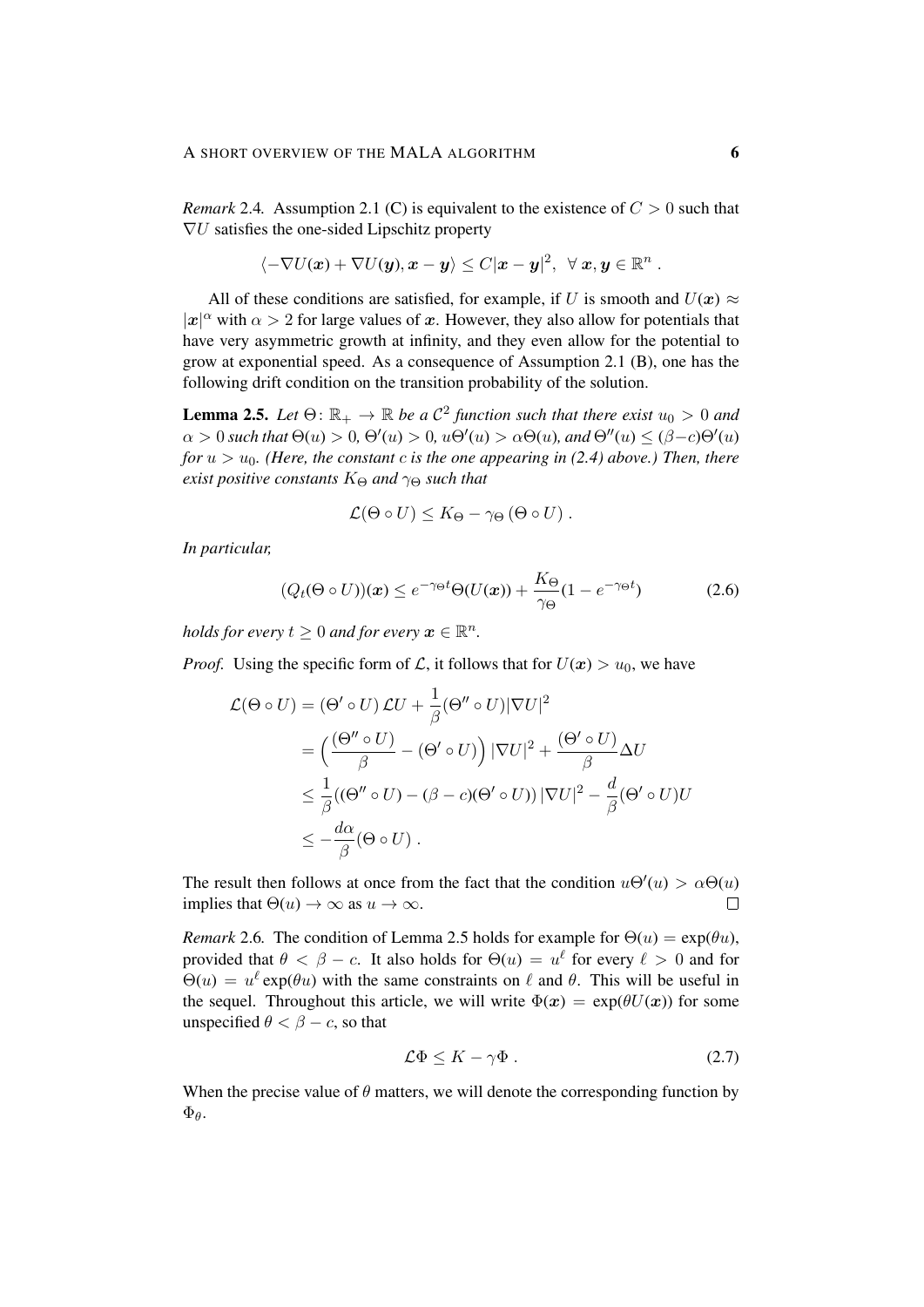As a consequence of the ellipticity of the SDE (2.1), one has the following minorization condition on the solution's transition probability.

# **Lemma 2.7.** *For every*  $t > 0$  *and*  $E > 0$ *, there exists*  $\epsilon > 0$  *such that*

$$
||Q_t(\boldsymbol{x},\cdot) - Q_t(\boldsymbol{y},\cdot)||_{\text{TV}} \le 2(1-\epsilon), \qquad (2.8)
$$

*for all*  $x, y$  *satisfying*  $U(x) \vee U(y) < E$ *.* 

*Remark* 2.8*.* Here and in the sequel, the total variation distance between two probability measures is defined as

$$
\|\mu - \nu\|_{\text{TV}} = 2 \sup_{A} |\mu(A) - \nu(A)|,
$$

where the supremum runs over all measurable sets. In particular, the total variation distance between two probability measures is two if and only if they are mutually singular.

*Proof of Lemma 2.7.* It follows from the ellipticity of the equations that there exists a function  $q(t, x, y)$  smooth in all of its arguments (for  $t > 0$ ) such that the transition probabilities are given by  $Q_t(x, dy) = q(t, x, y) dy$ . Furthermore, q is strictly positive (see, e.g., Lemma 2.2 of [Tal02]). Hence, by the compactness of the set  $\{x : U(x) < E\}$ , one can find a probability measure  $\eta$  and a constant  $\epsilon > 0$  such that,

$$
Q_t(\boldsymbol{x},\cdot) > \epsilon \eta(\cdot)
$$

for any x satisfying  $U(x) < E$ . This condition implies the following transition probability  $\tilde{Q}_t$  is well-defined:

$$
\tilde{Q}_t(\boldsymbol{x},\cdot) = \frac{1}{1-\epsilon}Q_t(\boldsymbol{x},\cdot) - \frac{\epsilon}{1-\epsilon}\eta(\cdot)
$$

for any x satisfying  $\Phi(x) < E$ . Therefore,

$$
\|Q_t(\boldsymbol{x},\cdot)-Q_t(\boldsymbol{y},\cdot)\|_{\text{TV}}=(1-\epsilon)\|\tilde{Q}_t(\boldsymbol{x},\cdot)-\tilde{Q}_t(\boldsymbol{y},\cdot)\|_{\text{TV}}
$$

for all x, y satisfying  $U(x) \vee U(y) < E$ . Since the TV norm is bounded by 2, one obtains the desired result.  $\Box$ 

Harris' theorem can now be invoked to conclude the transition probability of the true solution converges at a geometric rate to its equilibrium measure. For the reader's convenience, we state the precise version used in this article. For a proof, see the monograph [MT09], or [HM08] for a shorter and somewhat more constructive version. Harris' theorem essentially states that if a Markov chain  $P$ on an arbitrary (Polish) state space  $X$  admits a Lyapunov function such that its sublevel sets are 'small', then it is exponentially ergodic. More precisely, Harris' theorem applies to any Markov chain that satisfies the following assumptions: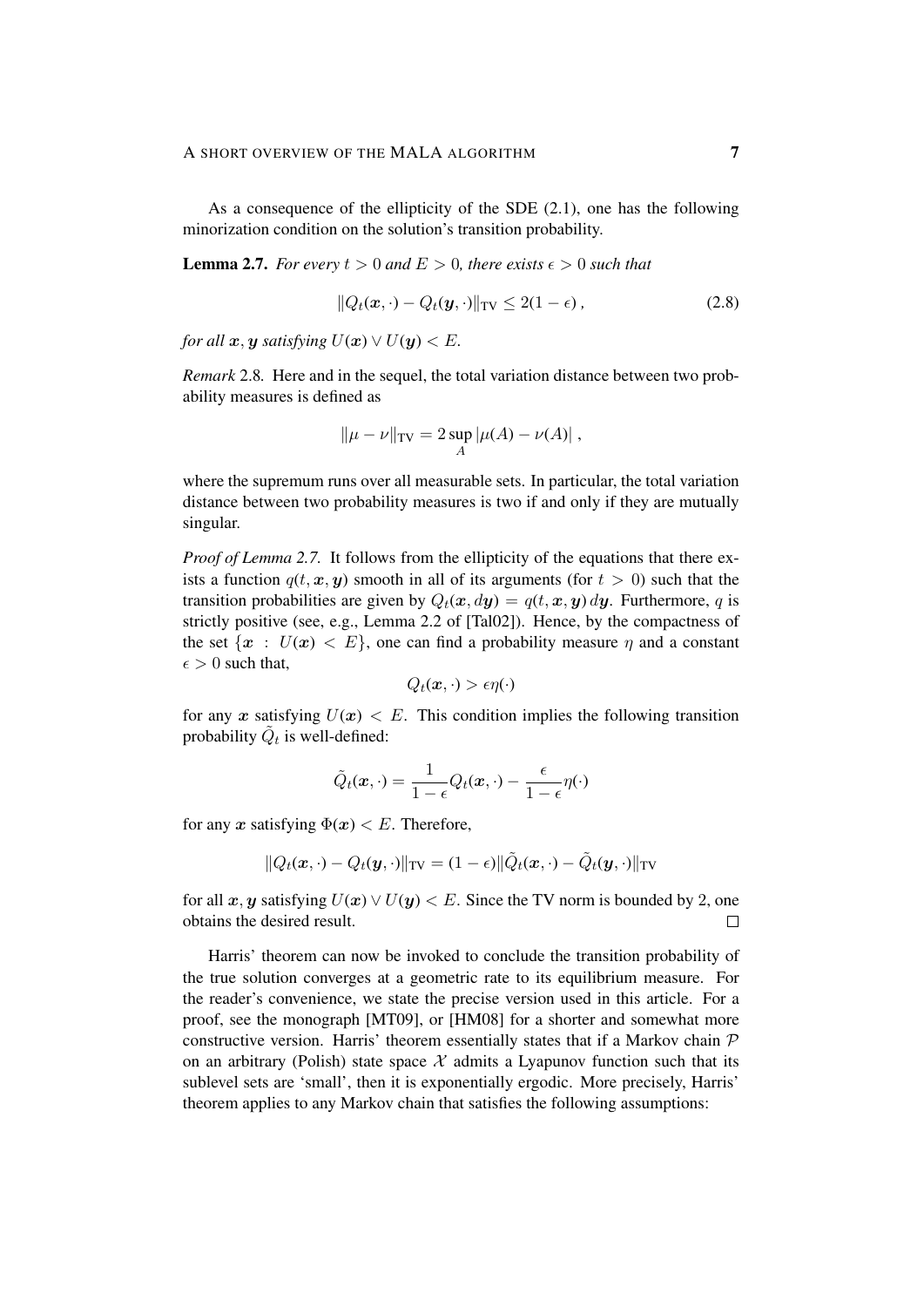**Assumption 2.9** (Drift Condition). *There exists a function*  $\Phi : \mathcal{X} \to \mathbb{R}^+$  *and constants*  $\gamma \in (0, 1)$  *and*  $K \geq 0$ *, such that the Markov chain*  $P$  *satisfies* 

$$
(\mathcal{P}\Phi)(x) \le \gamma \Phi(x) + K \,, \tag{2.9}
$$

*for all*  $x \in \mathcal{X}$ *.* 

Assumption 2.10 (Associated 'Minorization' Condition). *There exists a constant*  $\alpha \in (0, 1)$  *so that the Markov chain*  $P$  *satisfies* 

$$
\|\mathcal{P}(\boldsymbol{x},\cdot) - \mathcal{P}(\boldsymbol{y},\cdot)\|_{\text{TV}} \le 2(1-\alpha),\tag{2.10}
$$

*for all*  $x, y \in \mathbb{R}^n$  *with*  $\Phi(x) + \Phi(y) \le 4K/(1 - \gamma)$ *, where* K *and*  $\gamma$  *are the constants from Assumption 2.9.*

Note that in this statement, we have normalised the total variation distance between two probability measures in such a way that it is equal to 2 if and only if the measures are mutually singular. One then has:

**Theorem 2.11** (Harris' theorem). Suppose a Markov chain  $\mathcal{P}(x, dy)$  on  $\mathbb{R}^n$  satis*fies Assumptions 2.9 and 2.10. Then there exists a unique invariant measure* µ *for* P and there are constants  $C > 0$  and  $\rho < 1$ , both depending only on the constants γ*,* K *and* α *appearing in the assumptions, such that*

$$
\|\mathcal{P}^n(\boldsymbol{x},\cdot)-\mu\|_{\text{TV}} \leq C\varrho^n\Phi(\boldsymbol{x}),
$$

*for any*  $x \in \mathbb{R}^n$ .

With this tool at hand, we obtain the following exponential ergodicity result for the solutions to  $(2.1)$ :

Theorem 2.12. *Let* U *be a potential function satisfying Assumption 2.1. Then, for every*  $\theta \in (0, \beta - c)$  *there exist positive constants*  $\delta \in (0, 1)$  *and* C *such that* 

$$
||Q_t^k(\boldsymbol{x}, \cdot) - \mu||_{\text{TV}} \le C\delta^k \exp(\theta U(\boldsymbol{x})) \tag{2.11}
$$

*for all*  $t > 0$  *and all*  $\boldsymbol{x} \in \mathbb{R}^n$ *.* 

*Proof.* According to Remark 2.6, for every  $\theta \in (0, \beta - c)$ ,  $\exp(\theta U)$  is a Lyapunov function for the Markov chain  $Q_t$ . Moreover, by Lemma 2.7 it satisfies a minorization condition on every sublevel set of  $U$ . Hence, Harris' theorem implies that (2.11) holds.  $\Box$ 

Next we recall some integration strategies for (2.1) and summarize their properties. In particular, we discuss to what extent these strategies preserve the geometric rate of convergence of the true solution.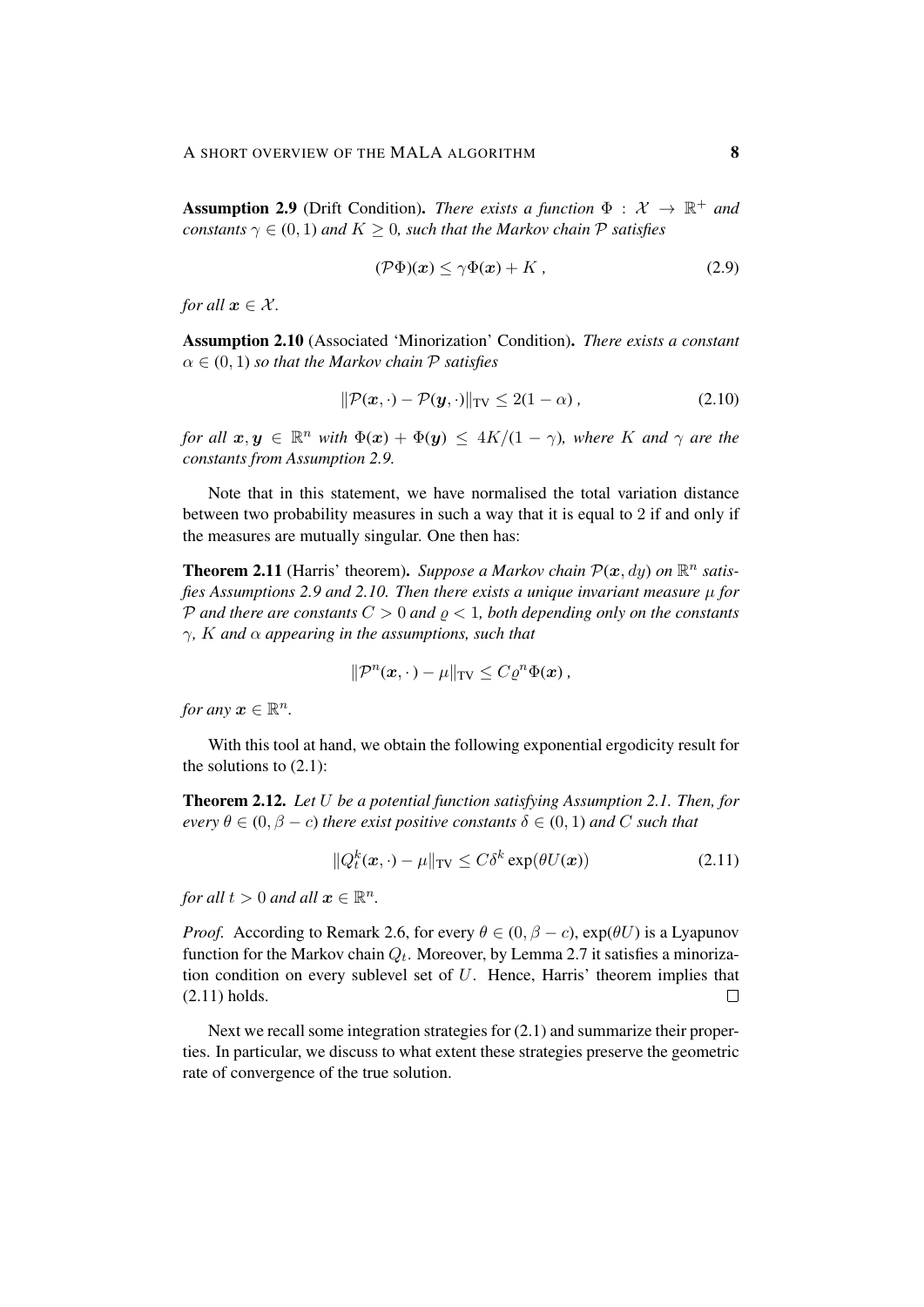#### 2.2 Forward Euler

Let the time-stepsize h be given, set  $t_k = hk$  for  $k \in \mathbb{N}$ , and consider the following forward Euler discretization of (2.1):

$$
\tilde{\boldsymbol{X}}_{k+1} = \tilde{\boldsymbol{X}}_k - h \nabla U(\tilde{\boldsymbol{X}}_k) + \sqrt{2\beta^{-1}} (\boldsymbol{W}(t_{k+1}) - \boldsymbol{W}(t_k)), \ \ \tilde{\boldsymbol{X}}_0 = \boldsymbol{x} \in \mathbb{R}^n \ . \tag{2.12}
$$

Here  $\tilde{\boldsymbol{X}}_k$  should be viewed as an approximation to  $\boldsymbol{Y}_k \stackrel{\text{def}}{=} \boldsymbol{Y}(t_k)$ . The iteration rule (2.12) defines a Markov chain that possesses a transition probability with the following smooth, strictly positive transition density:

$$
q_h(\boldsymbol{x}, \boldsymbol{y}) = (4\pi\beta^{-1}h)^{-n/2} \exp\left(-\frac{|\boldsymbol{y} - \boldsymbol{x} + h\nabla U(\boldsymbol{x})|^2}{4\beta^{-1}h}\right).
$$
 (2.13)

Hence, the chain is irreducible with respect to Lebesgue measure.

If  $\nabla U$  is globally Lipschitz and h is small enough, forward Euler (2.12) can be shown to be exponentially ergodic with respect to a probability distribution that is a first-order approximant to the equilibrium distribution of the SDE (2.1). This property is typically established using a Talay-Tubaro expansion of the global weak error of forward Euler [TT90].

When  $\nabla U$  is nonglobally Lipschitz, forward Euler is a transient Markov chain for any  $h > 0$ . In fact, all moments of forward Euler are unbounded on long timeintervals for any initial condition  $x \in \mathbb{R}^n$ . To be precise for any integer  $\ell \geq 1$  and for any  $h > 0$ 

$$
\mathbb{E}^x |\tilde{\boldsymbol{X}}_k|^{\ell} \to \infty \quad \text{as} \quad k \to \infty , \tag{2.14}
$$

where  $\mathbb{E}^x$  denotes the expectation conditional on  $\tilde{X}_0 = x$ , see e.g. [MSH02, Tal02]. This instability implies that an equilibrium trajectory of forward Euler does not sample any probability distribution. As is well known in the literature, a Metropolis-Hastings method can stochastically stabilize forward Euler.

## 2.3 MALA Algorithm

A Metropolis-Hastings method is a Monte-Carlo method for producing samples from a known probability distribution [MRTT53, Has70]. The method generates a Markov chain from a given proposal Markov chain as follows. A proposal move is computed according to the proposal chain and accepted with a probability that ensures the Metropolized chain is ergodic with respect to the given probability distribution. Here we shall focus on the Metropolized forward Euler integrator defined in terms of the equilibrium density  $\pi$  (2.2) and the transition density  $q_h$  (2.13).

Given a time-stepsize h and input state  $X_k$  the algorithm calculates a proposal move using the forward Euler updating scheme in (2.12):

$$
\mathbf{X}_{k+1}^{\star} = \mathbf{X}_k - h \nabla U(\mathbf{X}_k) + \sqrt{2\beta^{-1}} (\mathbf{W}(t_{k+1}) - \mathbf{W}(t_k)), \tag{2.15}
$$

and accepts this proposal with a probability

$$
\alpha_h(\boldsymbol{x}, \boldsymbol{y}) = 1 \wedge \frac{q_h(\boldsymbol{y}, \boldsymbol{x}) \pi(\boldsymbol{y})}{q_h(\boldsymbol{x}, \boldsymbol{y}) \pi(\boldsymbol{x})} . \tag{2.16}
$$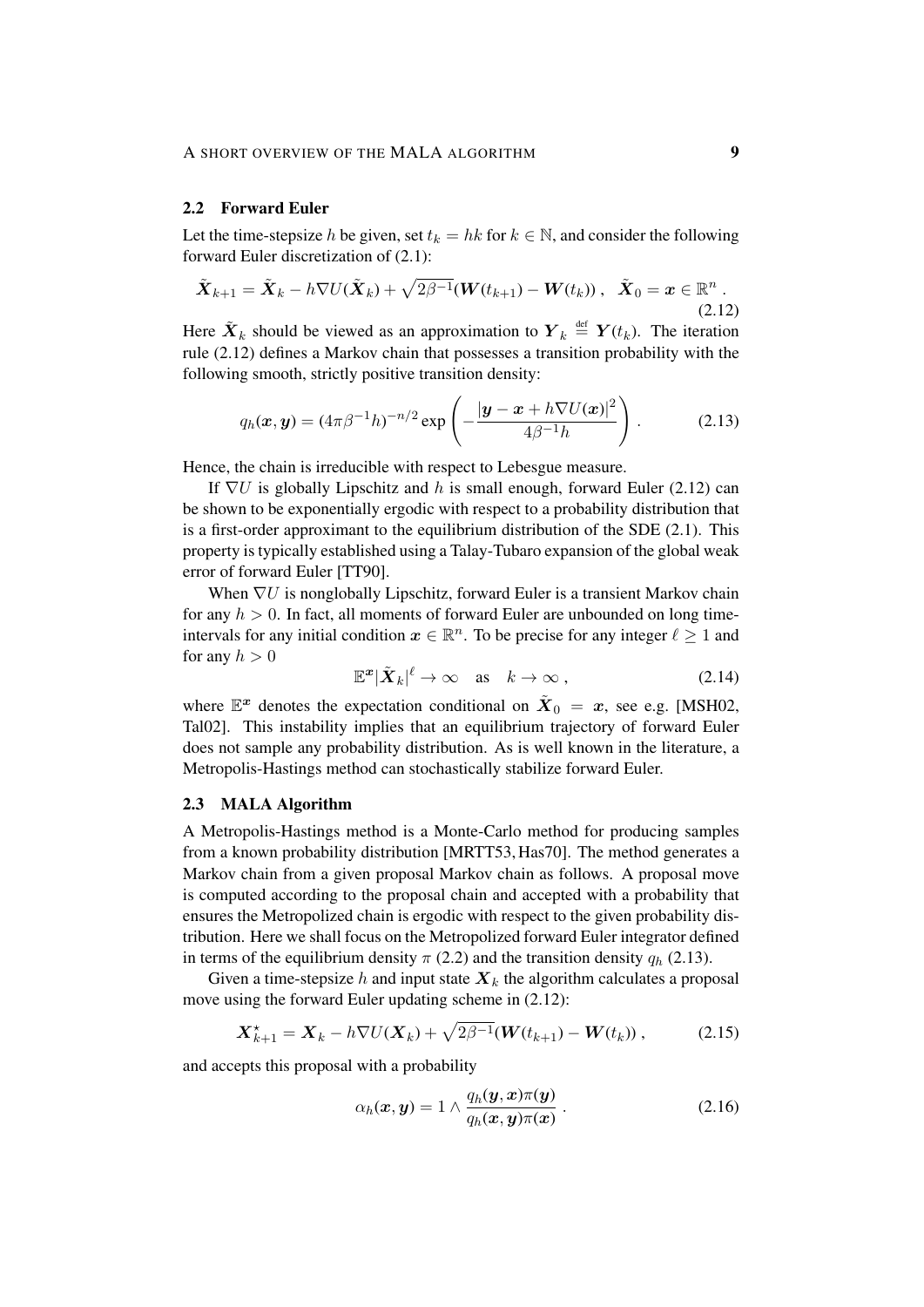In other words, if  $\zeta_k \sim U(0, 1)$  is an i.i.d. sequence of uniformly distributed random variables, the update is defined as:

$$
\boldsymbol{X}_{k+1} = \begin{cases} \boldsymbol{X}_{k+1}^{\star} & \text{if } \zeta_k < \alpha_h(\boldsymbol{X}_k, \boldsymbol{X}_{k+1}^{\star}) \\ \boldsymbol{X}_k & \text{otherwise} \end{cases} \tag{2.17}
$$

for  $k \in \mathbb{N}$ . To be consistent with the literature, we will refer to the Metropolized forward Euler integrator as the Metropolis-adjusted Langevin algorithm (MALA) [RT96b]. We emphasize that MALA is a special case of the smart and hybrid Monte-Carlo algorithms which are older and more general sampling methods, see [RDF78, DKPR87]. By construction, MALA preserves the invariant measure  $\mu$  of (2.1). This implies for any  $g : \mathbb{R}^n \to \mathbb{R}$ ,

$$
\mathbb{E}^{\mu}(g(\boldsymbol{X}_{k})) = \int_{\mathbb{R}^{n}} g(\boldsymbol{x}) \mu(d\boldsymbol{x}), \ \ \forall \ \ k \in \mathbb{N} \ . \tag{2.18}
$$

Here  $\mathbb{E}^{\mu}$  denotes expectation conditioned on the initial distribution of the integrator being the equilibrium distribution of the SDE (2.1):

$$
\mathbb{E}^{\mu}(g(\boldsymbol{X}_k)) = \int_{\mathbb{R}^n} \mathbb{E}^{\boldsymbol{x}}(g(\boldsymbol{X}_k)) \, \mu(d\boldsymbol{x}), \quad \boldsymbol{X}_0 = \boldsymbol{x} \in \mathbb{R}^n \; .
$$

Moreover, it is quite standard to show that MALA gives rise to an ergodic Markov chain. Indeed, denoting by  $P_h$  the transition probabilities defined by (2.17), one has

Theorem 2.13 (Roberts and Tweedie, [RT96a]). *Let* U *be a potential satisfying Assumption 2.1. For any* h > 0 *the* k*-step transition probability of MALA converges to* µ *in the total variation metric on probability measures, that is*

$$
\lim_{k\to\infty}||P_h^k(\boldsymbol{x},\cdot)-\mu||_{\text{TV}}=0,
$$

*for all*  $x \in \mathbb{R}^n$ *.* 

If  $\nabla U$  is globally Lipschitz and h is small enough, MALA is geometrically ergodic (see Theorem 4.1 of [RT96a]). However, if  $\nabla U$  is nonglobally Lipschitz, MALA is not geometrically ergodic even though the solution to the SDE is (see Theorem 4.2 of [RT96a]). Specifically, one can prove the following.

Theorem 2.14 (Roberts and Tweedie, [RT96a]). *Let* U *be a potential satisfying Assumption 2.1. If*

$$
\liminf_{|\mathbf{x}| \to \infty} \frac{|\nabla U(\mathbf{x})|}{|\mathbf{x}|} > \frac{2\beta}{h}
$$
\n(2.19)

*then MALA operated at time-stepsize* h *is not geometrically ergodic.*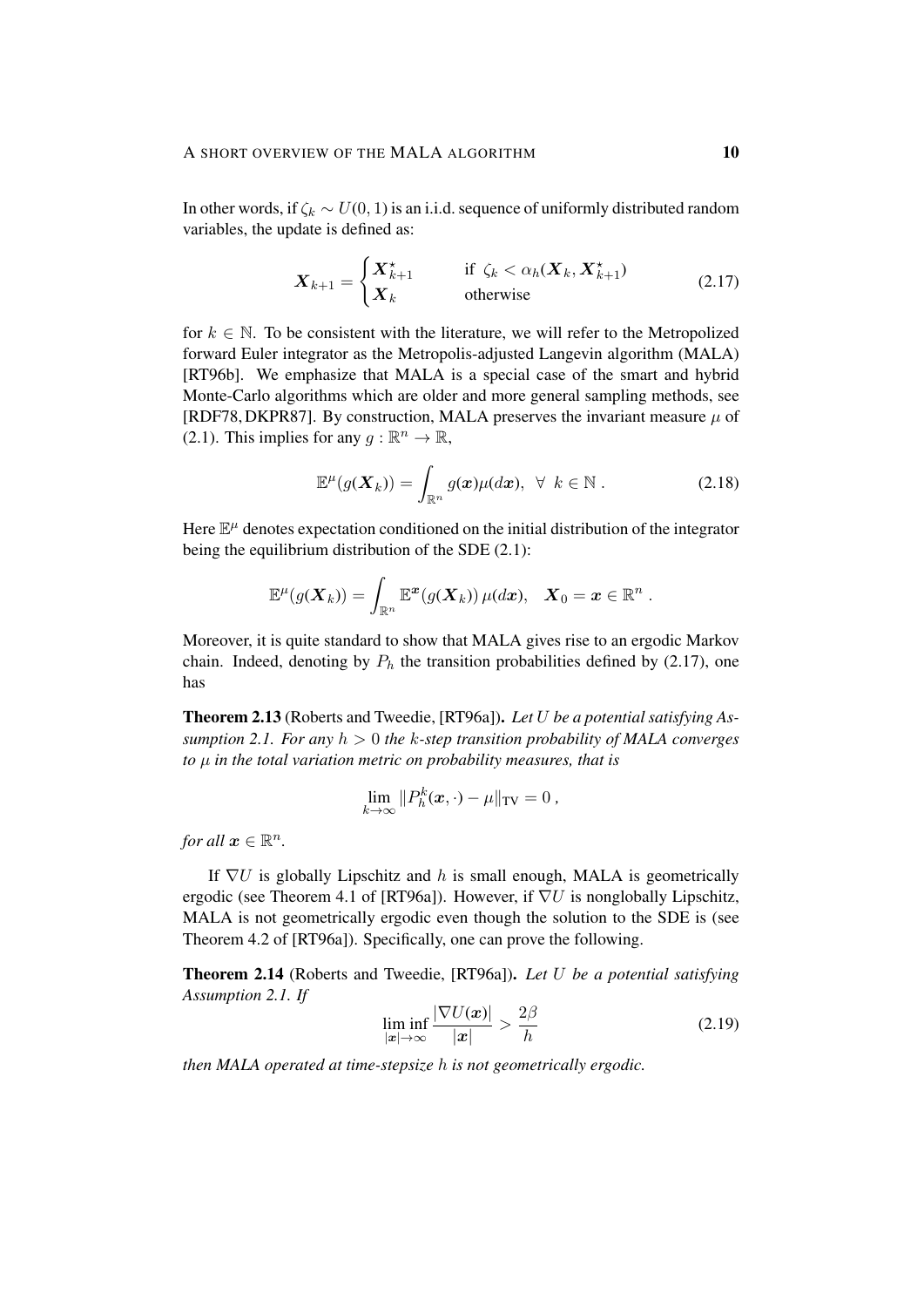If (2.19) holds, the tail of the equilibrium density is no heavier than Gaussian. For example, if  $U(x) = x^4/4$  then

$$
\liminf_{|x|\to\infty}\frac{|\nabla U(x)|}{|x|}=\infty.
$$

In this case the theorem states MALA is not geometrically ergodic, in contrast to the true solution of the SDE. The main purpose of this article is to argue that, up to errors that are *exponentially* small in the time-step size h, the convergence of the transition probabilities of MALA towards equilibrium still takes place at an exponential rate. The next section gives a precise statement of this result, as well as an overview of its proof.

# 3 Main Results

We now state and prove the main result of the paper. Throughout this section,  $P_h$  will denote the one-step transition probabilities of the MALA algorithm as defined in Section 2.3 above. We will also use throughout this section the shorthand notation  $P = P_h^{\lfloor 1/h \rfloor}$  $h^{[1/n]}$  for the evolution of MALA over one unit of 'physical time'.

Theorem 3.1. *Let* U *be a potential function satisfying Assumption 2.1, and let* P *be as above. Then, there exists*  $\overline{\delta} \in (0, 1)$  *and, for every*  $E_0 > 0$ *, there exist positive constants*  $C_1$ ,  $C_2$ , and  $h_c(E_0)$  *such that MALA's distance to stationarity satisfies* 

$$
||P^k(\bm{x},\cdot)-\mu||_{\text{TV}} \leq C_1 \Phi(\bm{x}) (\bar{\delta}^k + e^{-C_2/h^{1/4}}),
$$

*for all*  $k \in \mathbb{N}$ *, all stepsizes*  $h < h_c$ *, and all* x *satisfying*  $U(x) < E_0$ *.* 

To quantify MALA's distance to stationarity,  $||P^k(x, \cdot) - \mu||_{TV}$ , we adopt a patching argument. The point of the patching argument is to use compactness to boost a local property of MALA to a global property. The main ingredient of this argument is a version of MALA with reflection on the boundaries of certain compact sets.

To introduce this patched version of MALA, set  $R_h = \{x : U(x) < E_h\}$ , where  $E_h = E_{\star} h^{-1/4}$  for a constant  $E_{\star}$  yet to be determined. The 'patched MALA' algorithm is then defined as a Metropolized version of forward Euler with a reflecting boundary condition at the boundary of  $R_h$ . This boundary condition is enforced by setting the target distribution in MALA to be the equilibrium distribution  $\mu$  conditional on being in  $R_h$ . This distribution possesses the following density with respect to Lebesgue measure:

$$
\bar{\pi}(\bm{x}) = Z_h^{-1} e^{-\beta U(\bm{x})} \mathbf{1}_{R_h}(\bm{x}) , \qquad (3.1)
$$

where  $Z_h = \int_{R_h} \exp(-\beta U(x))dx$  and  $\mathbf{1}_{R_h}$  is the indicator function for the set  $R_h \in \mathbb{R}^n$ .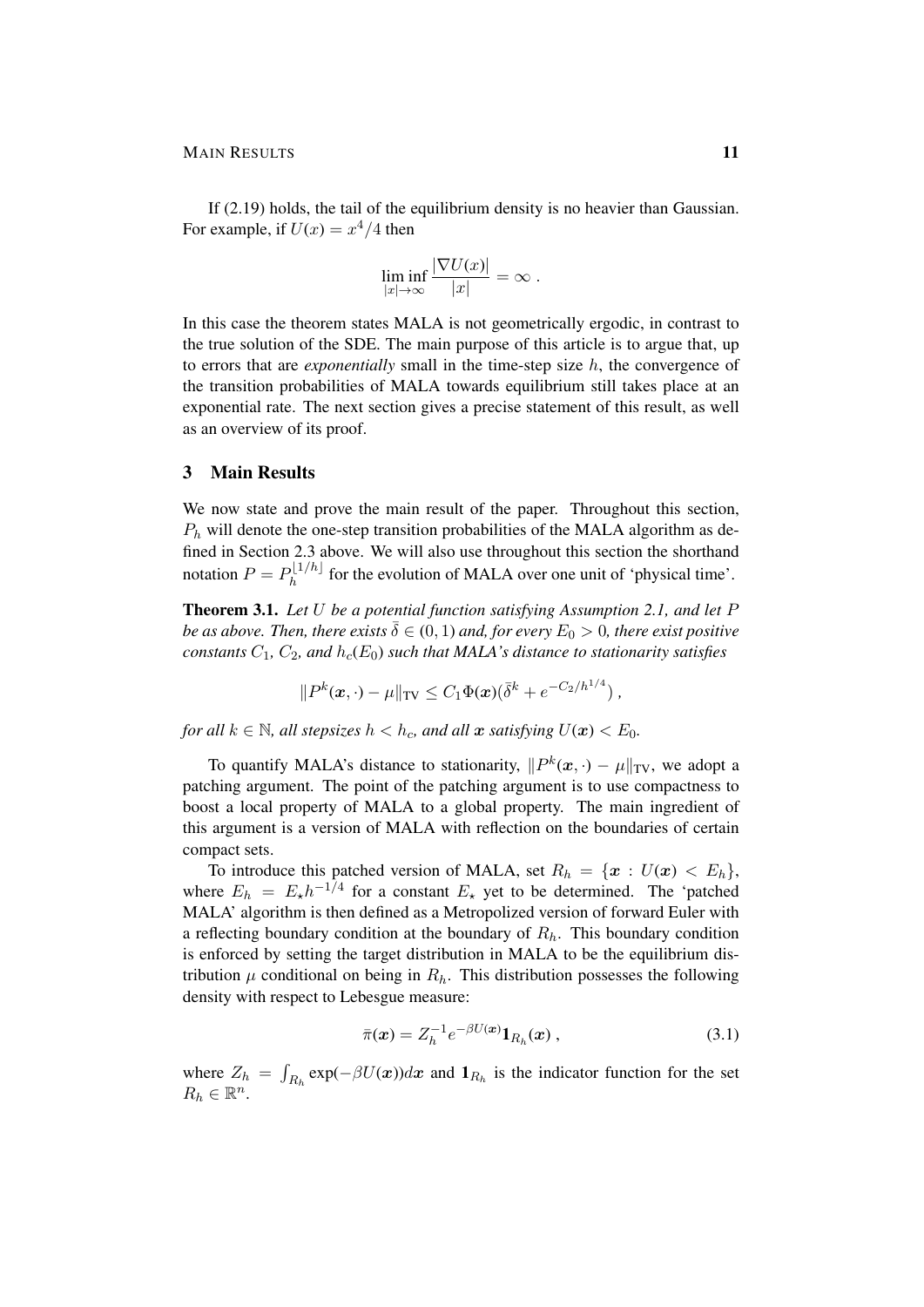MAIN RESULTS 12

To be more precise, given a time-stepsize h and input state  $\bar{\boldsymbol{X}}_k \in R_h$ , the algorithm calculates a proposal move using the forward Euler updating scheme in (2.12):

$$
\bar{\boldsymbol{X}}_{k+1}^{\star} = \bar{\boldsymbol{X}}_k - h \nabla U(\bar{\boldsymbol{X}}_k) + \sqrt{2\beta^{-1}} (\boldsymbol{W}(t_{k+1}) - \boldsymbol{W}(t_k)), \qquad (3.2)
$$

and accepts this proposal with a probability

$$
\bar{\alpha}_h(\boldsymbol{x}, \boldsymbol{y}) = \begin{cases} 1 \wedge \frac{q_h(\boldsymbol{y}, \boldsymbol{x})\pi(\boldsymbol{y})}{q_h(\boldsymbol{x}, \boldsymbol{y})\pi(\boldsymbol{x})} & \text{if } \boldsymbol{x} \in R_h \\ 0 & \text{otherwise.} \end{cases}
$$
(3.3)

In other words, if  $\zeta_k \sim U(0, 1)$  is an i.i.d. sequence of uniformly distributed random variables, the update is defined as:

$$
\bar{\boldsymbol{X}}_{k+1} = \begin{cases} \bar{\boldsymbol{X}}_{k+1}^{\star} & \text{if } \zeta_k < \bar{\alpha}_h(\bar{\boldsymbol{X}}_k, \bar{\boldsymbol{X}}_{k+1}^{\star}) \\ \bar{\boldsymbol{X}}_k & \text{otherwise} \end{cases} \tag{3.4}
$$

for  $k \in \mathbb{N}$ . We stress that patched MALA always remains in  $R_h$  since it rejects all moves to  $R_h^c$ . Let  $\bar{P}_h$  denote the transition probability of patched MALA. Let  $\bar{\mu}$ denote the invariant measure of  $\bar{P}_h$  with density  $\bar{\pi}$ . The invariant measures of  $\bar{P}_h$ and  $P_h$  are related by:

$$
\bar{\mu}(A) = \frac{\mu(A \cap R_h)}{\mu(R_h)}
$$
\n(3.5)

for all measureable sets A. Set  $\bar{P} = \bar{P}_h^{\lfloor 1/h \rfloor}$  $h^{11/n}$ . With this notation we are ready to prove Theorem 3.1.

*Proof of Main Result.* This proof relies on Lemmas 3.2 and 3.3 provided below. Using the triangle inequality, we bound the distance of  $P^k$  to stationarity by

$$
||P^{k}(\mathbf{x}, \cdot) - \mu||_{TV} \le ||P^{k}(\mathbf{x}, \cdot) - \bar{P}^{k}(\mathbf{x}, \cdot)||_{TV} + ||\bar{P}^{k}(\mathbf{x}, \cdot) - \bar{\mu}||_{TV} + ||\bar{\mu} - \mu||_{TV}
$$
  
\n
$$
\stackrel{\text{def}}{=} I_{1} + I_{2} + I_{3} .
$$
\n(3.6)

We now bound all three terms separately.

Lemma 3.2 bounds  $I_1$  in (3.6) using a coupling between MALA and patched MALA, and the coupling characterization of the total variation distance. The lemma states for every  $E_0 > 0$  there exist positive constants  $\tilde{C}_1$  and  $h_c$  such that

$$
I_1 = ||P^k(\boldsymbol{x},\cdot) - \bar{P}^k(\boldsymbol{x},\cdot)||_{\text{TV}} \leq \tilde{C}_1 \Phi(\boldsymbol{x}) e^{-\beta E_h} k , \qquad (3.7)
$$

for all  $h < h_c$  and every x satisfying  $U(x) < E_0$ .

Lemma 3.3 bounds  $I_2$  in (3.6) by using Harris' theorem, Theorem 2.11. This lemma relies on a drift and minorization condition for patched MALA. The lemma states that patched MALA is exponentially ergodic, that is, for every  $\bar{\delta} \in (\delta, 1)$  and  $E_0 > 0$ , there exist positive constants  $C_3$  and  $h_c$  such that

$$
I_2 = \|\bar{P}^k(\boldsymbol{x}, \cdot) - \mu\|_{\text{TV}} \le C_3 \Phi(\boldsymbol{x}) \bar{\delta}^k ,\qquad(3.8)
$$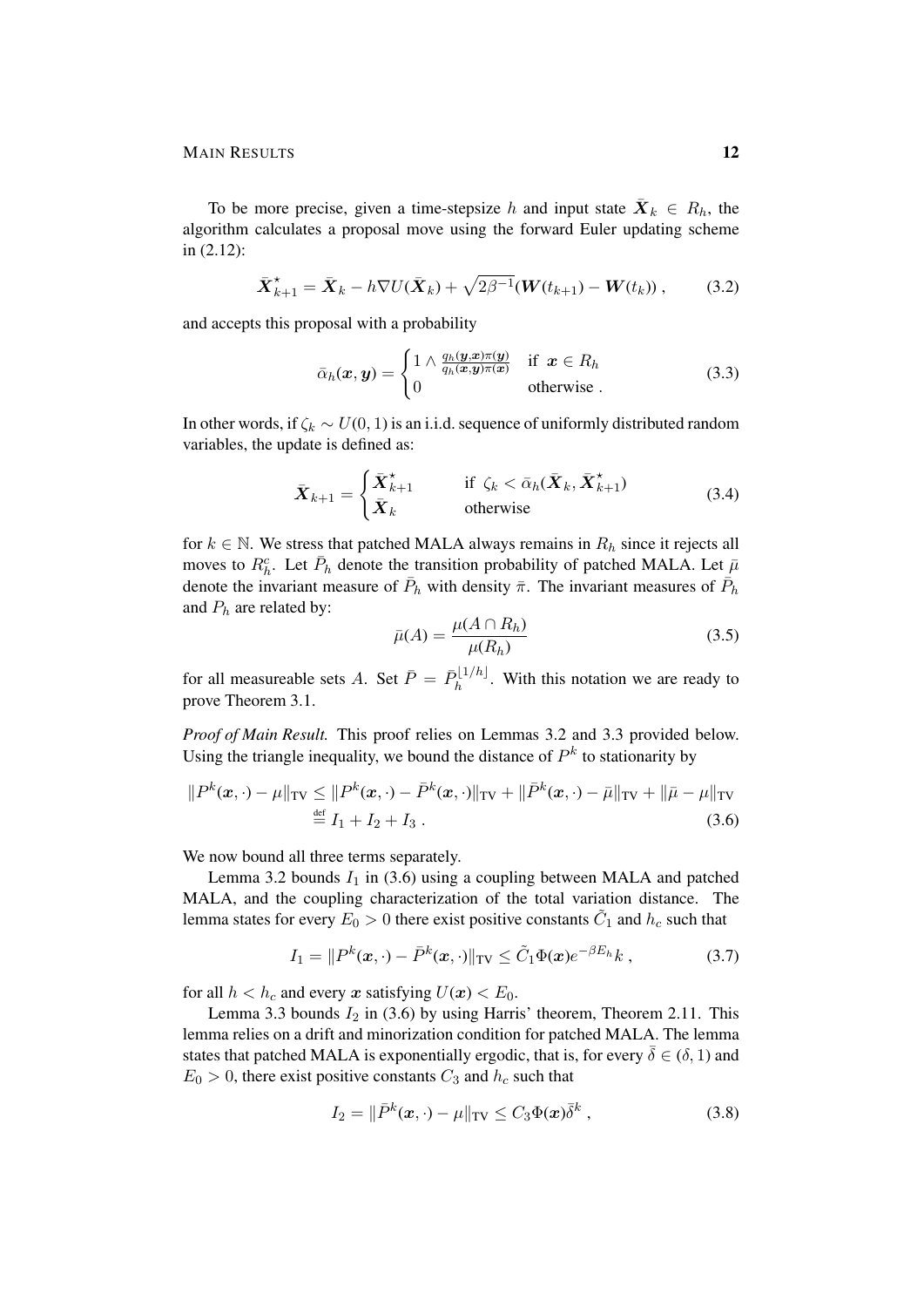for all  $h < h_c$  and for all x satisfying  $U(x) < E_0$ .

To bound  $I_3$ , we use the characterisation of  $\bar{\mu}$  in (3.5) and the definition of the total variation distance, to get

$$
\|\bar{\mu} - \mu\|_{TV} = 2\mu(R_h^c) \le 2e^{-\beta E_h/2},\tag{3.9}
$$

where we used Remark 2.2 to obtain the inequality.

Combining the bounds (3.7), (3.8) and (3.9) yields

$$
||P^k(\boldsymbol{x},\cdot)-\mu||_{\text{TV}} \leq \tilde{C}_1 \Phi(\boldsymbol{x}) e^{-\beta E_h} k + C_3 \Phi(\boldsymbol{x}) \bar{\delta}^k + 2e^{-\beta E_h/2} . \tag{3.10}
$$

Since the total variation distance between a Markov chain and its invariant measure is nonincreasing in the TV norm, the linear dependence on  $k$  can be eliminated as follows. Set  $k = \lfloor h^{-1/4} \rfloor$  in (3.10) to obtain:

$$
\tilde{C}_1 \Phi(\mathbf{x}) e^{-\beta E_h} \left[ h^{-1/4} \right] + C_3 \Phi(\mathbf{x}) e^{\ln(\bar{\delta}) \left[ h^{-1/4} \right]} + 2 e^{-\beta E_h/2}.
$$

Since  $E_h \propto h^{-1/4}$ , there exist positive constants  $C_1$  and  $C_2$  such that

$$
||P^k(\mathbf{x},\cdot)-\mu||_{\text{TV}} \leq C_1 \Phi(\mathbf{x}) (e^{-C_2/h^{1/4}} + \bar{\delta}^k) .
$$

for all  $k \in \mathbb{N}$  and every x satisfying  $U(x) < E_0$ . This observation concludes the proof.  $\Box$ 

The next lemma bounds  $I_1$  in (3.6) using the drift condition obtained in Lemma 3.5.

**Lemma 3.2.** *Provided that*  $E<sub>*x*</sub>$  *is sufficiently small there exist positive constants*  $C_1$ ,  $C_2$  *and*  $h_c$  *such that* 

$$
\sup_{t\in[0,T]}\|P_h^{\lfloor t/h\rfloor}(x,\cdot)-\bar P_h^{\lfloor t/h\rfloor}(x,\cdot)\|_{\mathrm{TV}}\leq C_1\Phi(x)e^{-C_2/h^{1/4}}(1+T)
$$

*for all*  $x \in R_h$ *, every*  $h < h_c$ *, and every*  $T > 0$ *.* 

*Proof.* The measures  $P_h(x, \cdot)$  and  $\overline{P}_h(x, \cdot)$  are *not* the same, even for a point  $x \in$  $R<sub>h</sub>$ , since their invariant distributions are different. In particular, patched MALA rejects all proposed moves to  $R_h^c$ . However, if the input state and proposed move are in  $R<sub>h</sub>$ , the acceptance probabilities of the two chains are the same. Hence, if we initiate the two chains in  $R<sub>h</sub>$ , and drive them by the same realization of noise, we obtain a coupling between the two chains such that they are identical up until the first time MALA hits  $R_h^c$ . Based on this observation, we obtain a bound on the total variation difference between the transition probabilities of the two chains in the following way.

Let  $\{X_k\}$  and  $\{\bar{X}_k\}$  be instances of the Markov chains with respective transition probabilities  $P_h$  and  $\bar{P}_h$ , driven by the same realization of the noise W, the same realisation of the acceptance variables  $\zeta_k$ , and with identical initial conditions  $\mathbf{X}_0 = \bar{\mathbf{X}}_0 = \mathbf{x} \in R_h$ . As argued above, we then have  $\mathbf{X}_k = \bar{\mathbf{X}}_k$  for  $k \leq n$ provided that the first time MALA hits  $R_h^c$  is greater than n. Let  $\tau_h$  denote the first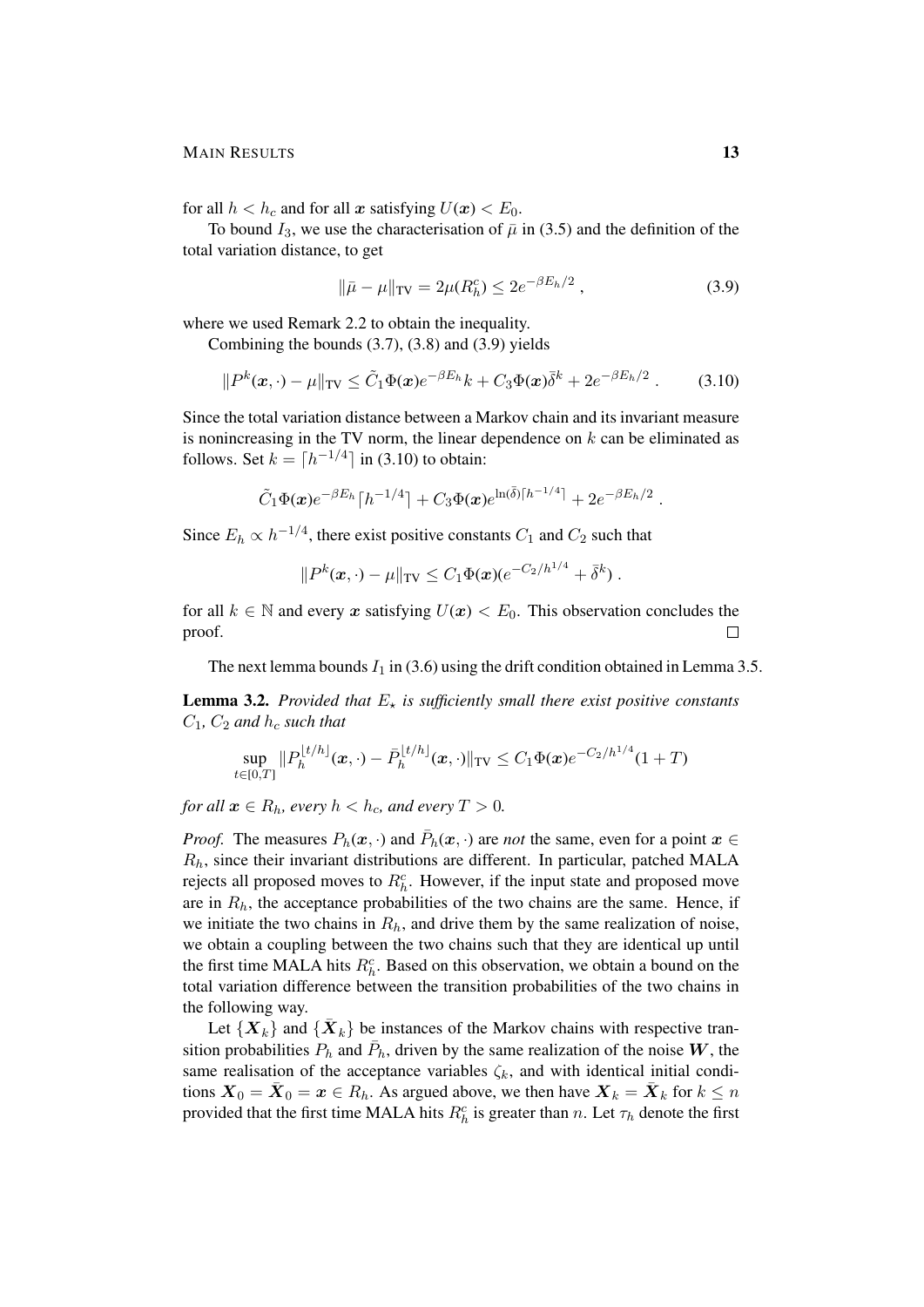time that  $\mathbf{X}_k$  hits  $R_h^c$ . The coupling characterization of the total variation distance implies that,

$$
||P_h^n(\boldsymbol{x},\cdot)-\bar{P}_h^n(\boldsymbol{x},\cdot)||_{\text{TV}} \leq 2\mathbb{P}^{\boldsymbol{x}}(\boldsymbol{X}_n\neq \bar{\boldsymbol{X}}_n) \leq 2\mathbb{P}^{\boldsymbol{x}}(\tau_h\leq n).
$$

At this stage, one of our main ingredients is the fact that the function  $\Phi(x)$  =  $\exp(\theta U(\boldsymbol{x}))$  is a Lyapunov function for the MALA algorithm, see Proposition 5.2 below. The probability of MALA first hitting  $R_h^c$  before time n can therefore be expressed as

$$
\mathbb{P}^{\mathbf{x}}(\tau_h \leq n) = \sum_{k=1}^n \mathbb{P}^{\mathbf{x}}(\Phi(\mathbf{X}_k) > e^{\theta E_h}) \leq e^{-\theta E_h} \sum_{k=1}^n \mathbb{E}^{\mathbf{x}}\Phi(\mathbf{X}_k)
$$

where we made use of Chebychev's inequality. We now note that we can apply Proposition 5.2 since  $E_h < h^{-1/2}$  for h sufficiently small. Since  $E_h = E_{\star} h^{-1/4}$ , we can make  $E_{\star}$  sufficiently small so that there exists some  $\bar{\gamma} > 0$  such that

$$
\mathbb{E}^x \Phi(\mathbf{X}_1) \leq e^{-\bar{\gamma}h} \Phi(\mathbf{x}) + Kh.
$$

Combining this with the previous bound, we obtain

$$
\mathbb{P}^{\mathbf{x}}(\tau_h \leq n) \leq e^{-\theta E_h} \sum_{k=1}^n (e^{-\bar{\gamma}kh} \Phi(\mathbf{x}) + \frac{Kh}{1 - e^{-\bar{\gamma}h}}) .
$$

Summing over k and using the fact that  $E_h \propto h^{-1/4}$  yields the existence of positive constants  $C_1$  and  $C_2$  such that

$$
\mathbb{P}^{\mathbf{x}}(\tau_h \le n) \le C_1 \Phi(\mathbf{x}) e^{-C_2/h^{1/4}} (1+T) , \qquad (3.11)
$$

−C2/h1/<sup>4</sup>

which is indeed the desired result.

The following lemma proves a geometric rate of convergence for the Markov chain  $\overline{P}$ . Recall  $R_h = \{x : U(x) < E_h\}$ . The key tool used is Harris' theorem, Theorem 2.11.

**Lemma 3.3.** *For every*  $\bar{\delta} \in (\delta, 1)$ *, there exist positive constants* C *and*  $h_c$  *such that* 

$$
\|\bar{P}^k(\boldsymbol{x},\cdot)-\mu\|_{\text{TV}} \leq C \Phi(\boldsymbol{x}) \bar{\delta}^k
$$

*for all*  $x \in R_h$  *and*  $h < h_c$ *. In particular,*  $\overline{\delta}$  *is independent of time-stepsize.* 

*Proof.* To prove this result, we use once again Harris' theorem. The verification of its conditions for the Markov chain  $\overline{P}$  is precisely the content of Lemmas 3.4 and 3.5 below.  $\Box$ 

In the next lemma, a minorization condition for patched MALA is derived using finite time accuracy of patched MALA in the TV norm (see Lemma 4.1).

 $\Box$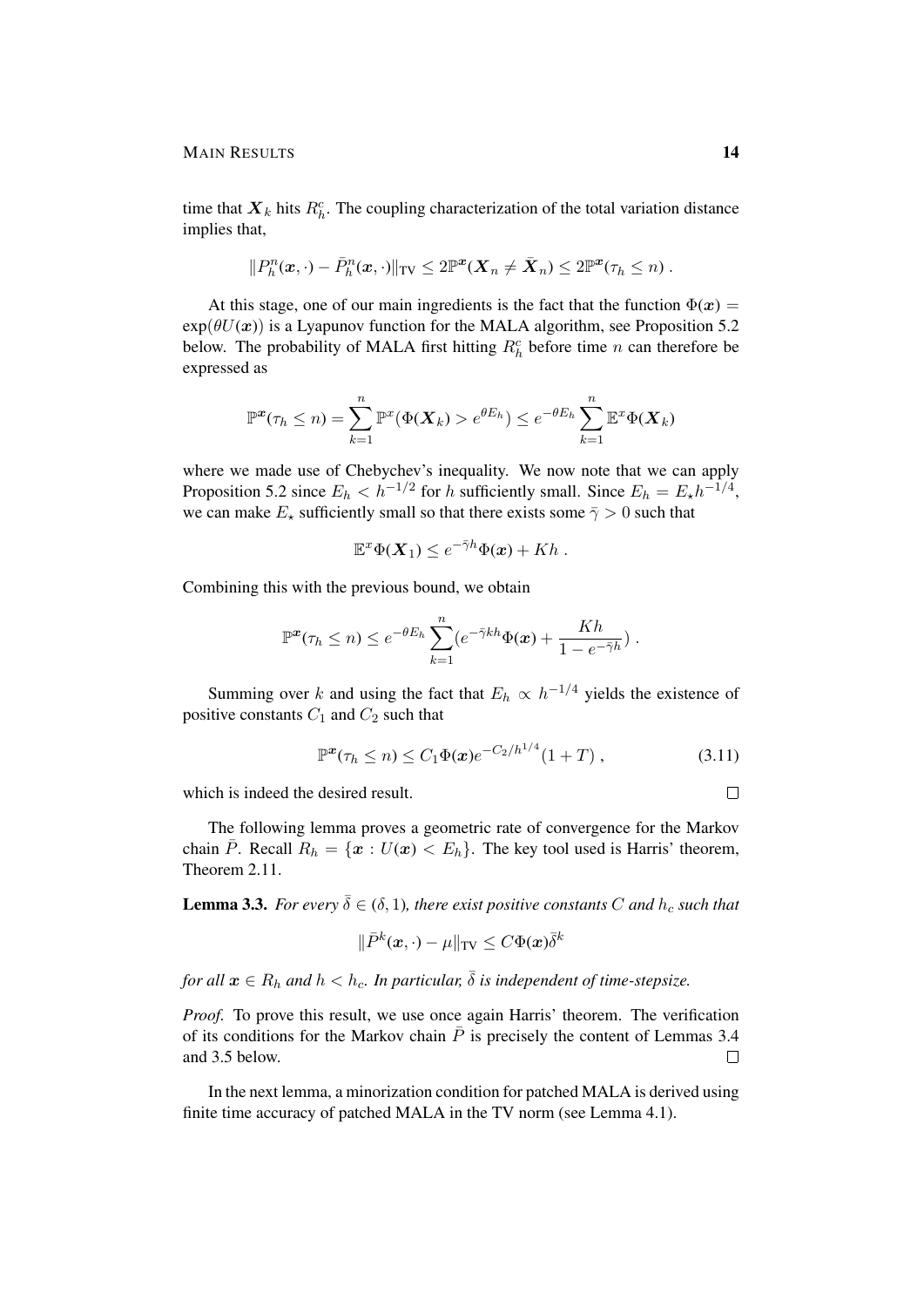**Lemma 3.4.** Let U be a potential function satisfying Assumption 2.1. Let  $\epsilon$  be *the constant appearing in the minorization condition of the true solution (see Lemma 2.7), and let*  $\overline{P}$  *be as above. For every*  $E > 0$  *and*  $\overline{\epsilon} \in (0, \epsilon)$ *, there exists a positive constant*  $h_c$  *such that* 

$$
\|\bar{P}(\boldsymbol{x},\cdot)-\bar{P}(\boldsymbol{y},\cdot)\|_{\text{TV}} \leq 2(1-\bar{\epsilon}),\tag{3.12}
$$

*for all*  $x, y$  *satisfying*  $U(x) \vee U(y) \leq E$  *and*  $h \leq h_c$ *.* 

*Proof.* According to Lemma 2.7, the bound (3.12) holds when  $\overline{P}$  is replaced by  $Q_1$ , the transition probability for the true solution Y at time one. Combining this with Lemma 4.1 below, we thus obtain

$$
\|\bar{P}(\boldsymbol{x},\cdot)-\bar{P}(\boldsymbol{y},\cdot)\|_{\text{TV}} \leq 2(1-\epsilon) + 2 \sup_{\Phi(\boldsymbol{x}) \leq E} \|\bar{P}(\boldsymbol{x},\cdot)-Q_1(\boldsymbol{x},\cdot)\|_{\text{TV}}
$$
  

$$
\leq 2(1-\epsilon) + C(E)\sqrt{h}.
$$

√ Choosing h sufficiently small so that  $C(E)$  $h < 2(\epsilon - \bar{\epsilon})$ , the claim follows.  $\Box$ 

In the next lemma, we derive a drift condition for patched MALA using its single-step accuracy in representing the Lyapunov function  $\Phi$ . Deriving this drift condition requires a generalization of Theorem 7.2 in [MSH02] to Lyapunov functions that are neither globally Lipschitz nor essentially quadratic.

**Lemma 3.5.** *Let* U *be a potential function satisfying Assumption 2.1 and let*  $\gamma$  *be the constant appearing in the drift condition (2.7). For every*  $\bar{\gamma} \in (0, \gamma/2)$ *, there exist positive constants*  $E_{\star}$  *and*  $h_c$  *such that* 

$$
\mathbb{E}^{\mathbf{x}}(\Phi(\bar{\mathbf{X}}_{\lfloor 1/h\rfloor})) \leq e^{-\bar{\gamma}}\Phi(\mathbf{x}) + K , \qquad (3.13)
$$

*for all*  $x \in R_h$  *and all*  $h < h_c$ *.* 

*Proof.* We will actually show that

$$
\mathbb{E}^{\boldsymbol{x}}(\Phi(\bar{\boldsymbol{X}}_1)) \leq (1 - \bar{\gamma}h)\Phi(\boldsymbol{x}) + Kh,
$$

from which the required bound follows by induction, noting that  $U(\bar{\boldsymbol{X}}_k) \leq E_h$  for every  $k > 0$  by construction.

We decompose the expression that we want to bound as

$$
\mathbb{E}^{\boldsymbol{x}}(\Phi(\bar{\boldsymbol{X}}_1)) = \mathbb{E}^{\boldsymbol{x}}(\Phi(\bar{\boldsymbol{X}}_1), \ \bar{\boldsymbol{X}}_1^{\star} \in R_h) + \Phi(\boldsymbol{x}) \mathbb{P}^{\boldsymbol{x}}(\bar{\boldsymbol{X}}_1^{\star} \in R_h^c) \ .
$$

Since

$$
\mathbb{E}^{\boldsymbol{x}}(\Phi(\bar{\boldsymbol{X}}_1)\mid \bar{\boldsymbol{X}}_1^{\star} \in R_h) = \mathbb{E}^{\boldsymbol{x}}(\Phi(\boldsymbol{X}_1)\mid \boldsymbol{X}_1^{\star} \in R_h) \leq \mathbb{E}^{\boldsymbol{x}}(\Phi(\boldsymbol{X}_1)) ,
$$

it follows that

$$
\mathbb{E}^{\boldsymbol{x}}(\Phi(\bar{\boldsymbol{X}}_1)) \leq \mathbb{E}^{\boldsymbol{x}}(\Phi(\boldsymbol{X}_1))\mathbb{P}^{\boldsymbol{x}}(\bar{\boldsymbol{X}}_1^{\star} \in R_h) + \Phi(\boldsymbol{x})\mathbb{P}^{\boldsymbol{x}}(\bar{\boldsymbol{X}}_1^{\star} \in R_h^c).
$$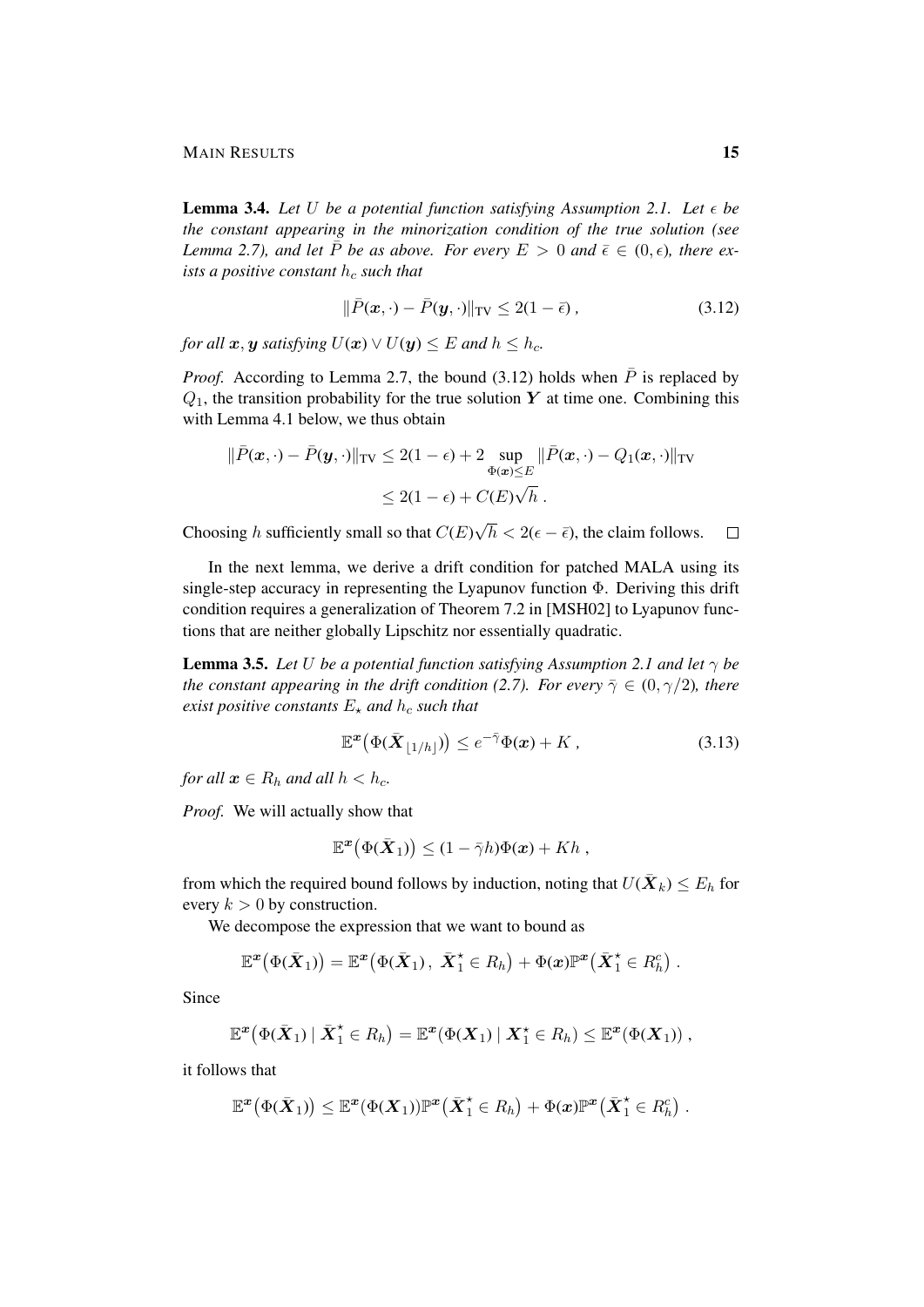Since  $E_h < h^{-1/2}$  for h sufficiently small, we can apply Proposition 5.2 to the first term in this expression, thus obtaining

$$
\mathbb{E}^{\boldsymbol{x}}(\Phi(\bar{\boldsymbol{X}}_1)) \leq \left(1 + \mathbb{P}^{\boldsymbol{x}}(\bar{\boldsymbol{X}}_1^* \in R_h)(e^{-\gamma h} - 1 + CE^4_{\star}h)\right)\Phi(\boldsymbol{x}) + Kh.
$$

By making  $E_{\star}$  sufficiently small, the requested bound now follows, provided that we can find a lower bound on  $\mathbb{P}^x(\bar{X}_1^* \in R_h)$  that is arbitrarily close to  $\frac{1}{2}$  for small values of h.

Recall that we have the identity

$$
\mathbb{P}^{\boldsymbol{x}}\big(\bar{\boldsymbol{X}}_1^{\star}\in R_h\big)=(4\pi\beta^{-1}h)^{-n/2}\int_{R_h}\exp\left(-\frac{|\boldsymbol{y}-\boldsymbol{x}+h\nabla U(\boldsymbol{x})|^2}{4\beta^{-1}h}\right)d\boldsymbol{y}.
$$

Using  $(a + b)^2 \le 2a^2 + 2b^2$  and Assumption 2.1 (D), it follows that we can bound this by

$$
\mathbb{P}^{\boldsymbol{x}}\big(\bar{\boldsymbol{X}}_1^{\star} \in R_h\big) \geq (4\pi\beta^{-1}h)^{-n/2} \exp\left(-\beta \frac{h E_h^2}{2}\right) \int_{R_h} \exp\left(-\beta \frac{|\boldsymbol{y} - \boldsymbol{x}|^2}{2h}\right) d\boldsymbol{y}
$$

$$
= 2^{-n/2} \exp\left(-\beta \frac{h^{1/2} E_{\star}^2}{2}\right) \mathbb{P}(\boldsymbol{\xi} + \boldsymbol{x} \in R_h), \tag{3.14}
$$

where  $\xi$  denotes a Gaussian random variable with distribution  $\mathcal{N}(0, \beta^{-1}h)$ . In order to bound this term, denote by  $n(x)$  the unit vector opposite the direction of the gradient of U at x, i.e.  $n(x) = -\nabla U(x)/|\nabla U(x)|$ . We claim that for every  $\delta > 0$ , there exists  $C > 0$  and  $E_0 > 0$  such that for every unit vector m with  $\langle m, n(x) \rangle \ge \delta$ , we have  $U(x + \kappa m) \le U(x)$ , provided that  $\kappa \le CU(x)^{-1/2}$  and  $U(\boldsymbol{x}) \geq E_0$ .

Indeed, consider the function  $f(\kappa) = U(x + \kappa m) - U(x)$ . Then f is a smooth function such that  $f(0) = 0$  and  $f'(0) \le -\delta |\nabla U(\boldsymbol{x})| \le -C_1 \delta$ √  $\overline{U(\boldsymbol{x})}$  for some  $C_1$ by Assumption 2.1. Furthermore, one has  $f''(\kappa) \leq C_2 U(\boldsymbol{x})$  for some  $C_2$ , as long as  $f(\kappa) \le 0$ . Combining these, we see that  $f'(\kappa) < 0$  (and therefore  $f(\kappa) < 0$ ) for every  $\kappa < \delta C_1 / (C_2 \sqrt{U(x)})$ , as claimed.

For every  $x \in R_h$ , we now define a set  $A(x) \subset S^{n-1}$  by  $A(x) = \{m :$  $\boldsymbol{x} + \kappa \boldsymbol{m} \, \in \, R_h \, \forall \kappa \, \leq \, E_h^{-1}$  $\binom{n-1}{h}$ . As a consequence of our previous claim, for any  $\alpha < \frac{1}{2}$  there exists  $h_c$  such that if  $h < h_c$ , one has  $\inf_{\bm{x} \in R_h} |A(\bm{x})|/|S^{n-1}| \ge \alpha$ , where  $|\cdot|$  denotes the surface measure on the sphere. Denoting by  $B(x, r)$  the ball of radius  $r$  centered at  $x$ , we conclude that

$$
\mathbb{P}(\boldsymbol{\xi} + \boldsymbol{x} \in R_h) \geq \mathbb{P}(\boldsymbol{\xi} + \boldsymbol{x} \in R_h \cap \boldsymbol{B}(\boldsymbol{x}, E_h^{-1})) \geq \alpha \mathbb{P}(|\boldsymbol{\xi}| \leq h^{1/4} E_{\star}^{-1}),
$$

where we used Assumption 2.1 (E) to obtain the last inequality. By making  $h$  sufficiently small, this expression can be made arbitrarily close to  $\alpha$ , and the prefactor in (3.14) can be made arbitrarily close to 1, thus yielding the required bound. $\Box$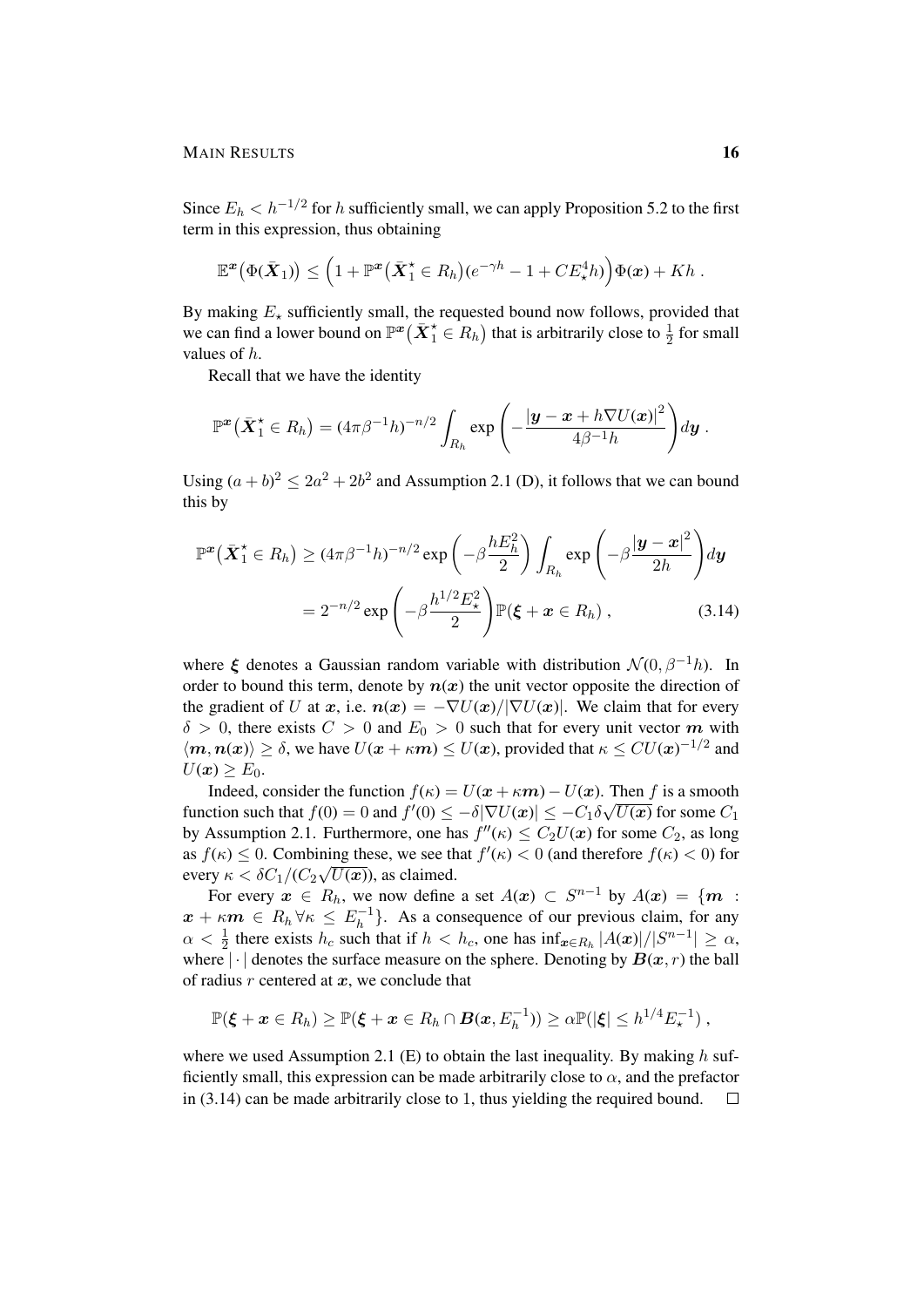## 4 Accuracy of the Patched MALA Algorithm

When all of the derivatives of  $U$  are bounded, accuracy in the total variation distance for forward Euler has been derived using a Talay-Tubaro expansion and Malliavin integration by parts [BT95]; see also [TT90]. In this section we treat the situation where the derivatives of  $U$  are unbounded. The order of accuracy obtained below is not sharp, but the proof is constructive and is sufficient for MALA to inherit a minorization condition from the true solution. To sharpen the estimate, retrace the steps of the proof in [BT95] and replace boundedness of the coefficients by some coercivity.

**Lemma 4.1.** Let U be a potential satisfying Assumption 2.1. Let  $\bar{P}_h$  and  $Q_h$  de*note the transition probability of patched MALA and the true solution, respectively. Then, for every*  $T > 0$ *, there exists*  $C(T) > 0$  *such that for all*  $h < 1$ *, the bound* 

$$
\|\bar{P}_h^{[t/h]}(x,\cdot) - Q_h^{[t/h]}(x,\cdot)\|_{\text{TV}} \le C(T)\sqrt{h}U^3(x),\tag{4.1}
$$

*is valid for all*  $x \in \mathbb{R}^n$  *and all*  $t \in [0, T]$ *.* 

*Proof.* This estimate is a consequence of Lemmas 4.2 and 4.6 below. Let  $\tilde{P}_h$  denote the transition probability of forward Euler (2.12). The triangle inequality implies that,

$$
\|\bar{P}_h^{[t/h]}(\boldsymbol{x},\cdot)-Q_h^{[t/h]}(\boldsymbol{x},\cdot)\|_{\text{TV}} \leq \\ \|\bar{P}_h^{[t/h]}(\boldsymbol{x},\cdot)-\tilde{P}_h^{[t/h]}(\boldsymbol{x},\cdot)\|_{\text{TV}} + \|\tilde{P}_h^{[t/h]}(\boldsymbol{x},\cdot)-Q_h^{[t/h]}(\boldsymbol{x},\cdot)\|_{\text{TV}}.
$$

by  $C(T)\sqrt{h}U^3(x)$ . According According to Lemma 4.6, the first term is bounded by  $C(T)$ to Lemma 4.2, the second term is bounded by  $C(T)\sqrt{h}U^2(x)$ . Hence, the desired error estimate is obtained.  $\Box$ 

**Lemma 4.2.** Let  $U$  be a potential satisfying Assumption 2.1. Let  $\tilde{P}_h$  and  $Q_h$  denote *the transition probability of forward Euler and the true solution, respectively. Then, for every*  $T > 0$ *, there exists*  $C(T) > 0$  *such that for all*  $h < 1$ 

$$
\|\tilde{P}_h^{\lfloor t/h\rfloor}(\boldsymbol{x},\cdot)-Q_h^{\lfloor t/h\rfloor}(\boldsymbol{x},\cdot)\|_{\mathrm{TV}}\leq C(T)\sqrt{h}U^2(\boldsymbol{x}),
$$

*for all*  $x \in \mathbb{R}^n$  *and all*  $t \in [0, T]$ *.* 

*Proof.* We bound the TV distance between forward Euler and the true solution using Lemmas 4.3, 4.4, and 4.5 as follows. Using the triangle inequality, we split the quantity that we wish to bound as

$$
\|\tilde{P}_h^{[t/h]}(\boldsymbol{x}, \cdot) - Q_h^{[t/h]}(\boldsymbol{x}, \cdot)\|_{\text{TV}} \le \|\tilde{P}_h^{[t/h]}(\boldsymbol{x}, \cdot) - (\tilde{P}_h \circ Q_h^{[t/h]-1})(\boldsymbol{x}, \cdot)\|_{\text{TV}} + \|(\tilde{P}_h \circ Q_h^{[t/h]-1})(\boldsymbol{x}, \cdot) - Q_h^{[t/h]}(\boldsymbol{x}, \cdot)\|_{\text{TV}} + \|(\tilde{P}_h \circ Q_h^{[t/h]-1})(\boldsymbol{x}, \cdot) - Q_h^{[t/h]}(\boldsymbol{x}, \cdot)\|_{\text{TV}} \le \mathbb{1}_1 + I_2. \tag{4.2}
$$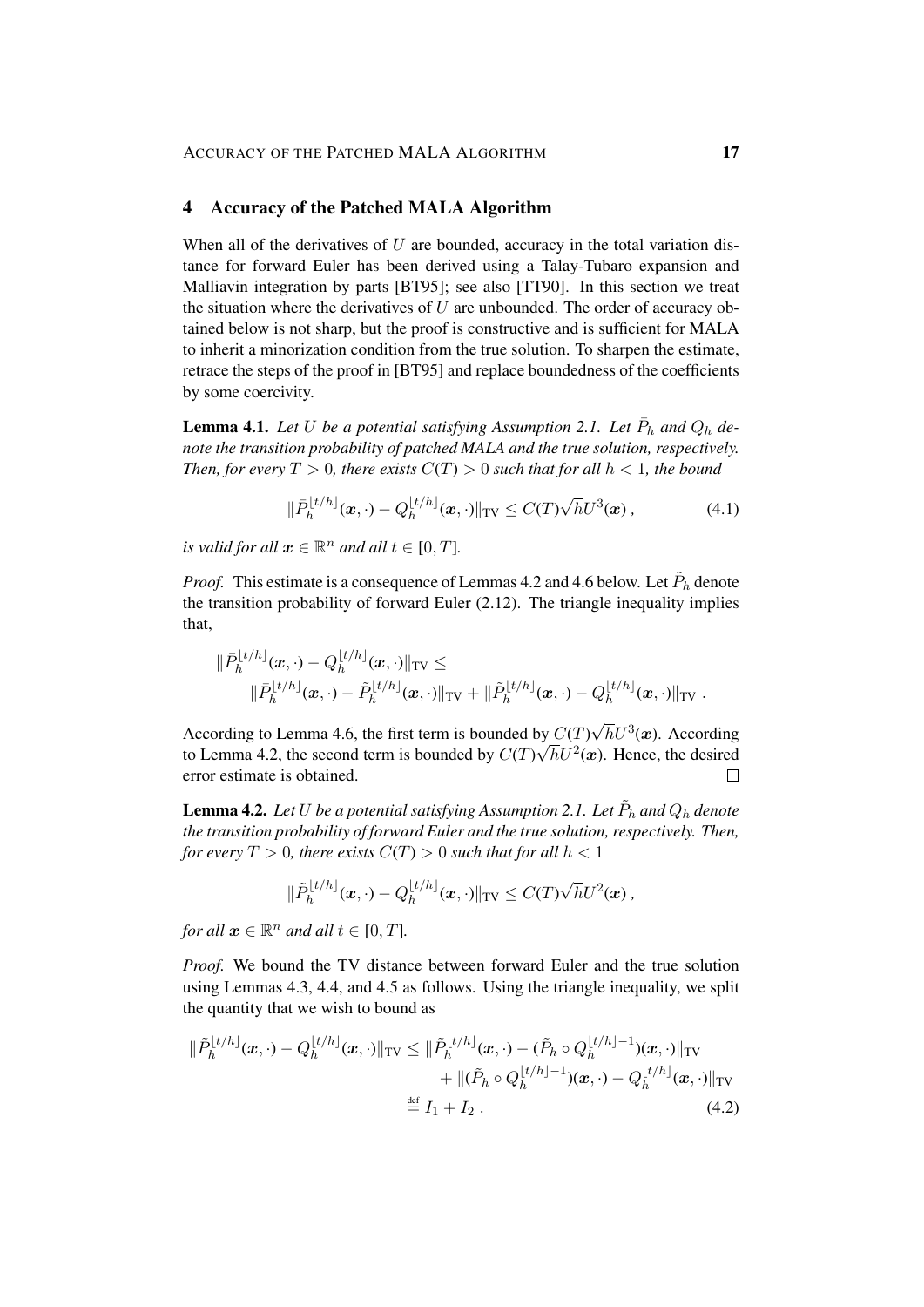We can rewrite the first term of  $(4.2)$  as

$$
I_1 = \mathbb{E}^{\boldsymbol{x}} \|\tilde{P}_h(\tilde{\boldsymbol{X}}_{\lfloor t/h \rfloor - 1}, \cdot) - \tilde{P}_h(\boldsymbol{Y}_{\lfloor t/h \rfloor - 1}, \cdot)\|_{\text{TV}},
$$

which, using Lemma 4.4, is bounded by

$$
I_1 \leq \frac{1}{\sqrt{2\beta^{-1}h}} \mathbb{E}^{\mathbf{x}}(|\tilde{\mathbf{X}}_{\lfloor t/h \rfloor - 1} - \mathbf{Y}_{\lfloor t/h \rfloor - 1}| \wedge 1) + \sqrt{\frac{h}{2\beta^{-1}} \mathbb{E}^{\mathbf{x}}(|\nabla U(\tilde{\mathbf{X}}_{\lfloor t/h \rfloor - 1}) - \nabla U(\mathbf{Y}_{\lfloor t/h \rfloor - 1})| \wedge 1)}.
$$

Strong accuracy of forward Euler in a bounded metric (see Lemma 4.3) then yields

$$
I_1 \leq C \sqrt{h} U^2(\boldsymbol{x}) \ .
$$

The second term of (4.2) is bounded by

$$
I_2 \leq \mathbb{E}^{\boldsymbol{x}}(\|\tilde{P}_h(\boldsymbol{Y}_{\lfloor t/h\rfloor-1},\cdot)-Q_h(\boldsymbol{Y}_{\lfloor t/h\rfloor-1},\cdot)\|_{\mathrm{TV}})\ .
$$

From Lemma 4.5 and (2.7), it follows that  $I_2$  is bounded by  $ChU^2(\boldsymbol{x})$ , and the claim follows.  $\Box$ 

Even though forward Euler is numerically unstable for drifts that are not globally Lipschitz, one can prove the following 'strong accuracy' for forward Euler in a bounded metric. As the proof shows, boundedness of the metric plays the role of stability of the numerical scheme.

**Lemma 4.3.** Let U be a potential satisfying Assumption 2.1. Let  $\tilde{\mathbf{X}}$  and  $\mathbf{Y}$  denote *forward Euler and the true solution, respectively. Then, for every*  $T > 0$  *there exists*  $C(T) > 0$  *such that* 

$$
\mathbb{E}^{\boldsymbol{x}}(|\tilde{\boldsymbol{X}}_{\lfloor t/h \rfloor}-\boldsymbol{Y}(\lfloor t/h \rfloor h)|\wedge 1) \leq C(T)hU^{2}(\boldsymbol{x}),
$$

*holds for all*  $x \in \mathbb{R}^n$ *, all*  $h \leq 1$ *, and all*  $t \in [0, T]$ *.* 

*Proof.* The proof goes by induction over the number of steps, so let us consider one single step first. We then have

$$
\tilde{\boldsymbol{X}}_1 - \boldsymbol{Y}_h = \tilde{\boldsymbol{X}}_0 - \boldsymbol{Y}_0 - \int_0^h (\nabla U(\tilde{\boldsymbol{X}}_0) - \nabla U(\boldsymbol{Y}_s)) ds,
$$

so that

$$
|\tilde{\boldsymbol{X}}_1 - \boldsymbol{Y}_h|^2 = |\tilde{\boldsymbol{X}}_0 - \boldsymbol{Y}_0|^2 - 2h\langle \tilde{\boldsymbol{X}}_0 - \boldsymbol{Y}_0, \nabla U(\tilde{\boldsymbol{X}}_0) - \nabla U(\boldsymbol{Y}_0) \rangle
$$
  
+ 2\int\_0^h \langle \tilde{\boldsymbol{X}}\_0 - \boldsymbol{Y}\_0, \nabla U(\boldsymbol{Y}\_s) - \nabla U(\boldsymbol{Y}\_0) \rangle ds  
+ \left| \int\_0^h (\nabla U(\tilde{\boldsymbol{X}}\_0) - \nabla U(\boldsymbol{Y}\_s)) ds \right|^2.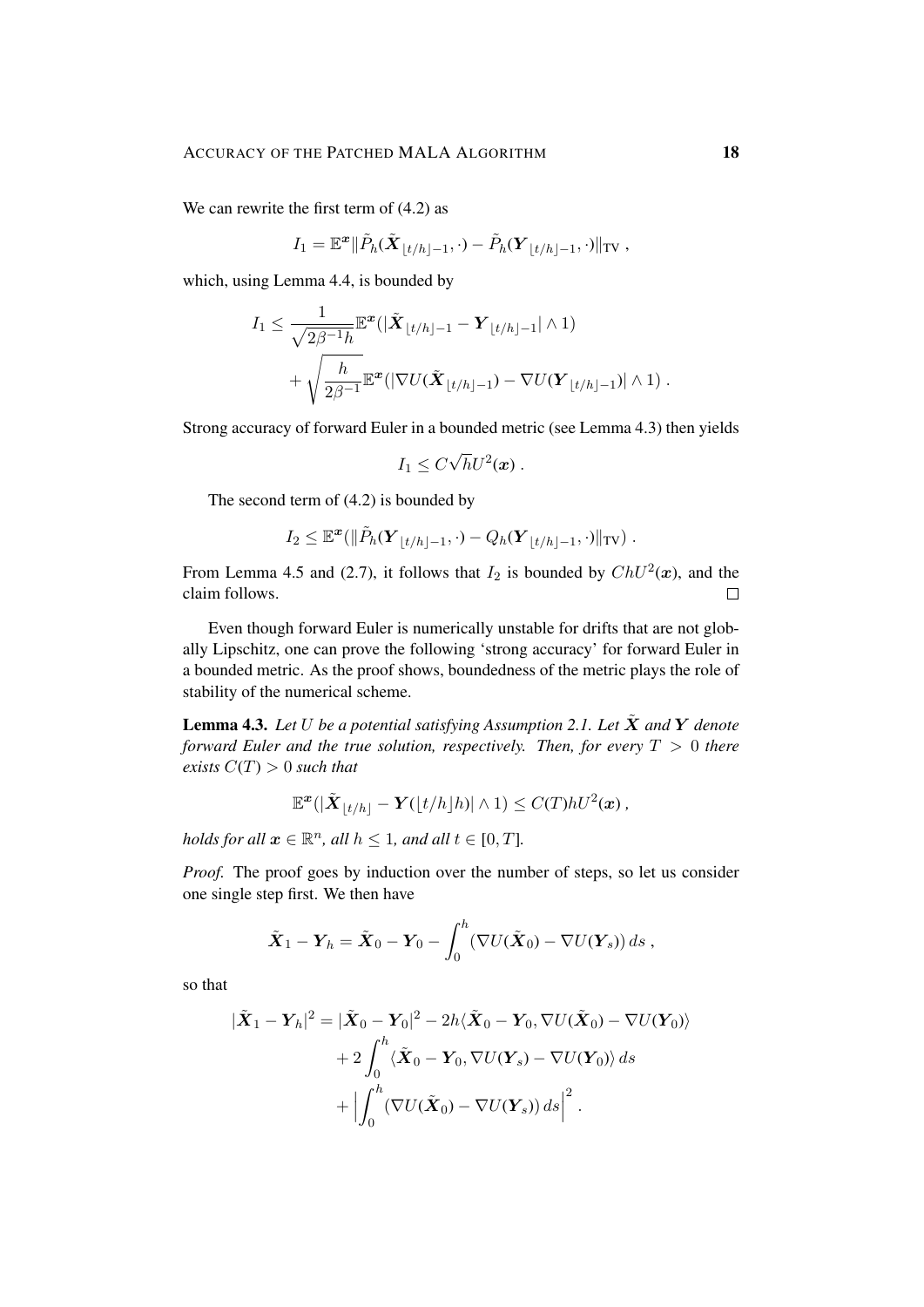Together with Remark 2.4, this implies that there exists a constant  $C$  such that

$$
|\tilde{\mathbf{X}}_1 - \mathbf{Y}_h|^2 \le (1 + Ch)|\tilde{\mathbf{X}}_0 - \mathbf{Y}_0|^2 + 2h^2|\nabla U(\tilde{\mathbf{X}}_0) - \nabla U(\mathbf{Y}_0)|^2
$$
  
+ 
$$
2\int_0^h \langle \tilde{\mathbf{X}}_0 - \mathbf{Y}_0, \nabla U(\mathbf{Y}_s) - \nabla U(\mathbf{Y}_0) \rangle ds
$$
  
+ 
$$
2h \int_0^h |\nabla U(\mathbf{Y}_s) - \nabla U(\mathbf{Y}_0)|^2 ds .
$$
 (4.3)

Note now that if  $\eta$  is any unit vector in  $\mathbb{R}^n$ , we have the identity

$$
\langle \nabla U(\mathbf{Y}_s) - \nabla U(\mathbf{Y}_0), \eta \rangle = \int_0^s \mathcal{L} \langle \nabla U, \eta \rangle(\mathbf{Y}_r) dr + \sqrt{\frac{2}{\beta}} \int_0^s D^2 U(\mathbf{Y}_r)(\eta, d\mathbf{W}_r) .
$$

Since  $||D^2U|| \leq CU$  and  $|\mathcal{L}\langle \nabla U, \eta \rangle| \leq CU^2$ , it then follows from Remark 2.6 that there exists a constant  $C$  such that

$$
\mathbb{E}|\nabla U(\mathbf{Y}_s) - \nabla U(\mathbf{Y}_0)|^2 \leq C s U^4(\mathbf{Y}_0) , \quad \forall s \leq 1 ,
$$
  

$$
|\mathbb{E}\langle \eta, \nabla U(\mathbf{Y}_s) - \nabla U(\mathbf{Y}_0) \rangle| \leq C s U^2(\mathbf{Y}_0) , \quad \forall s \leq 1 .
$$

On the other hand, one also has the bound

$$
|\nabla U(\tilde{\boldsymbol{X}}_0) - \nabla U(\boldsymbol{Y}_0)|^2 \leq C|\tilde{\boldsymbol{X}}_0 - \boldsymbol{Y}_0|^2 \exp(C|\tilde{\boldsymbol{X}}_0 - \boldsymbol{Y}_0|)U^2(\boldsymbol{Y}_0),
$$

which follows from Assumption 2.1 (D) and Lemma 5.1 below. In the case where  $|\tilde{\boldsymbol{X}}_0 - \boldsymbol{Y}_0| \leq 1$ , this yields

$$
|\nabla U(\tilde{\boldsymbol{X}}_0) - \nabla U(\boldsymbol{Y}_0)|^2 \leq h^{-1} |\tilde{\boldsymbol{X}}_0 - \boldsymbol{Y}_0|^2 + hCU^4(\boldsymbol{Y}_0).
$$

Inserting these bounds into (4.3), we see that there is  $C > 0$  such that if  $|\tilde{\boldsymbol{X}}_0 - \boldsymbol{X}_0|$  $|Y_0| \leq 1$ , then

$$
\mathbb{E}|\tilde{\bm{X}}_1-\bm{Y}_h|^2 \leq (1+Ch)|\tilde{\bm{X}}_0-\bm{Y}_0|^2+Ch^3U^4(\bm{Y}_0).
$$

Since on the other hand, one obviously has  $\mathbb{E}(|\tilde{\boldsymbol{X}}_1 - \boldsymbol{Y}_h|^2 \wedge 1) \leq 1$ , we conclude that

$$
\mathbb{E}(|\tilde{\boldsymbol{X}}_1-\boldsymbol{Y}_h|^2\wedge 1)\leq (1+Ch)(|\tilde{\boldsymbol{X}}_0-\boldsymbol{Y}_0|^2\wedge 1)+Ch^3U^4(\boldsymbol{Y}_0).
$$

The requested bound now follows from the *a priori* bounds on the solution  $Y_t$ given by Remark 2.6.  $\Box$ 

**Lemma 4.4.** Let U be a potential satisfying Assumption 2.1. Let  $\tilde{P}_h$  denote the *transition probability of forward Euler. For every*  $h < 1$  *and for all*  $\boldsymbol{x}, \boldsymbol{y} \in \mathbb{R}^n$ *,* 

$$
\|\tilde{P}_h(\boldsymbol{x},\cdot)-\tilde{P}_h(\boldsymbol{y},\cdot)\|_{\text{TV}} \leq \frac{1}{\sqrt{2\beta^{-1}h}}|\boldsymbol{x}-\boldsymbol{y}| + \frac{\sqrt{h}}{\sqrt{2\beta^{-1}}}|\nabla U(\boldsymbol{x})-\nabla U(\boldsymbol{y})|.
$$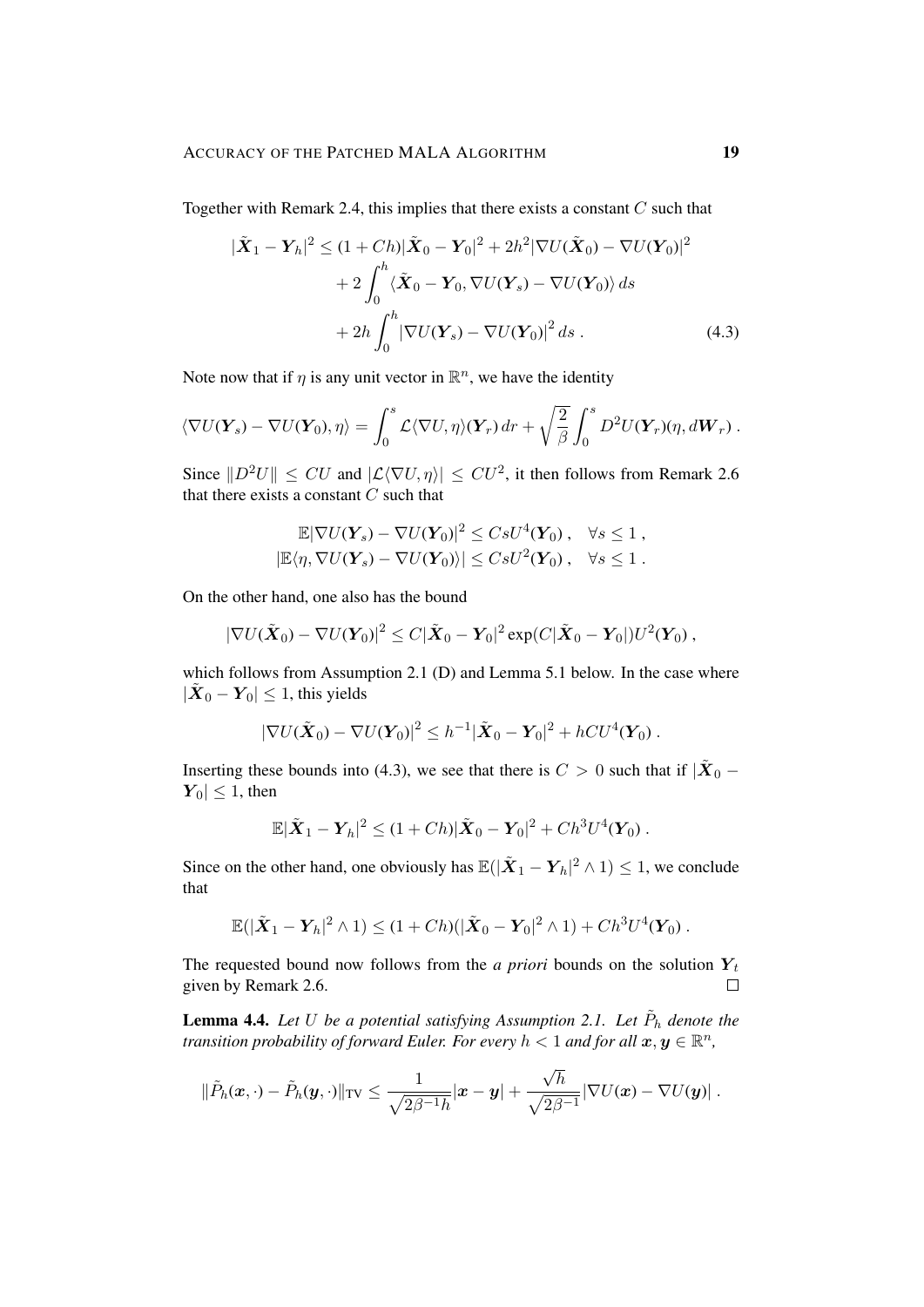*Proof.* Recalling Pinsker's inequality:

$$
\|\mathcal{N}(0,\sigma)-\mathcal{N}(x,\sigma)\|_{\text{TV}} \leq \frac{|x|}{\sqrt{\sigma}}\;,
$$

we see that the claim follows from the fact that

$$
\tilde{P}_h(\boldsymbol{x},\cdot)=\mathcal{N}(\boldsymbol{x}-h\nabla U(\boldsymbol{x}),2\beta^{-1}h\mathbf{I}),
$$

where I denotes the identity matrix.

**Lemma 4.5.** Let  $U$  be a potential satisfying Assumption 2.1. Let  $\tilde{P}_h$  and  $Q_h$  denote *the transition probability of forward Euler and the true solution, respectively. Then, there exists*  $C > 0$  *such that, for every*  $h < 1$ *, the bound* 

$$
\|\tilde{P}_h(\boldsymbol{x},\cdot)-Q_h(\boldsymbol{x},\cdot)\|_{\mathrm{TV}}\leq ChU^2(\boldsymbol{x})\,,
$$

*holds for all*  $x \in \mathbb{R}^n$ *.* 

*Proof.* We write  $E_0 = U(x)$  as a shorthand. The bound is trivial if  $E_0^2 h \ge 1$ , so we can and will assume in the sequel that  $E_0^2 h \leq 1$ . Recall that the transition probabilities  $Q_h$  are generated by the solutions at time h to

$$
d\mathbf{Y} = -\nabla U(\mathbf{Y}) dt + \sqrt{2\beta^{-1}} d\mathbf{W}, \qquad \mathbf{Y}(0) = \mathbf{x}, \tag{4.4}
$$

whereas the transition probabilities  $\tilde{P}_h$  of forward Euler can be interpreted as the solution at time  $h$  to

$$
d\tilde{\mathbf{X}} = -\nabla U(\mathbf{x}) dt + \sqrt{2\beta^{-1}} d\mathbf{W}, \qquad \tilde{\mathbf{X}}(0) = \mathbf{x} . \tag{4.5}
$$

Therefore, the required quantity can be bounded from above by the total variation distance between the measures generated by (4.4) and (4.5) on pathspace between times 0 and  $h$ . Since only the drift differs in the SDEs  $(4.4)$  and  $(4.5)$ , Girsanov's theorem can be used to quantify the distance between the laws of the solutions at time  $h$  to (4.4) and (4.5).

We first replace the potential U by a modified potential  $\hat{U}$  which is bounded, together with all of its derivatives. Indeed, let  $\varphi: \mathbb{R}_+ \to \mathbb{R}$  be a smooth increasing function such that  $\varphi(x) = x$  for  $x \le 2$  and  $\varphi(x) = 3$  for  $x \ge 4$ . With this definition at hand, we set

$$
\tilde{U}(\boldsymbol{y})=U(\boldsymbol{x})\varphi(U(\boldsymbol{y})/U(\boldsymbol{x}))\;.
$$

It then follows from Assumption 2.1 (D) that there exists a constant  $C$  such that

$$
|\tilde{U}(\mathbf{y})| + ||D\tilde{U}(\mathbf{y})|| + ||D^2 \tilde{U}(\mathbf{y})|| \leq CE_0 , \qquad (4.6)
$$

uniformly over all  $y \in \mathbb{R}^n$ .

Before we proceed, we argue that if we define

$$
d\tilde{\boldsymbol{Y}} = -\nabla \tilde{U}(\tilde{\boldsymbol{Y}}) dt + \sqrt{2\beta^{-1}} d\boldsymbol{W}, \qquad \tilde{\boldsymbol{Y}}(0) = \boldsymbol{x} , \qquad (4.7)
$$

 $\Box$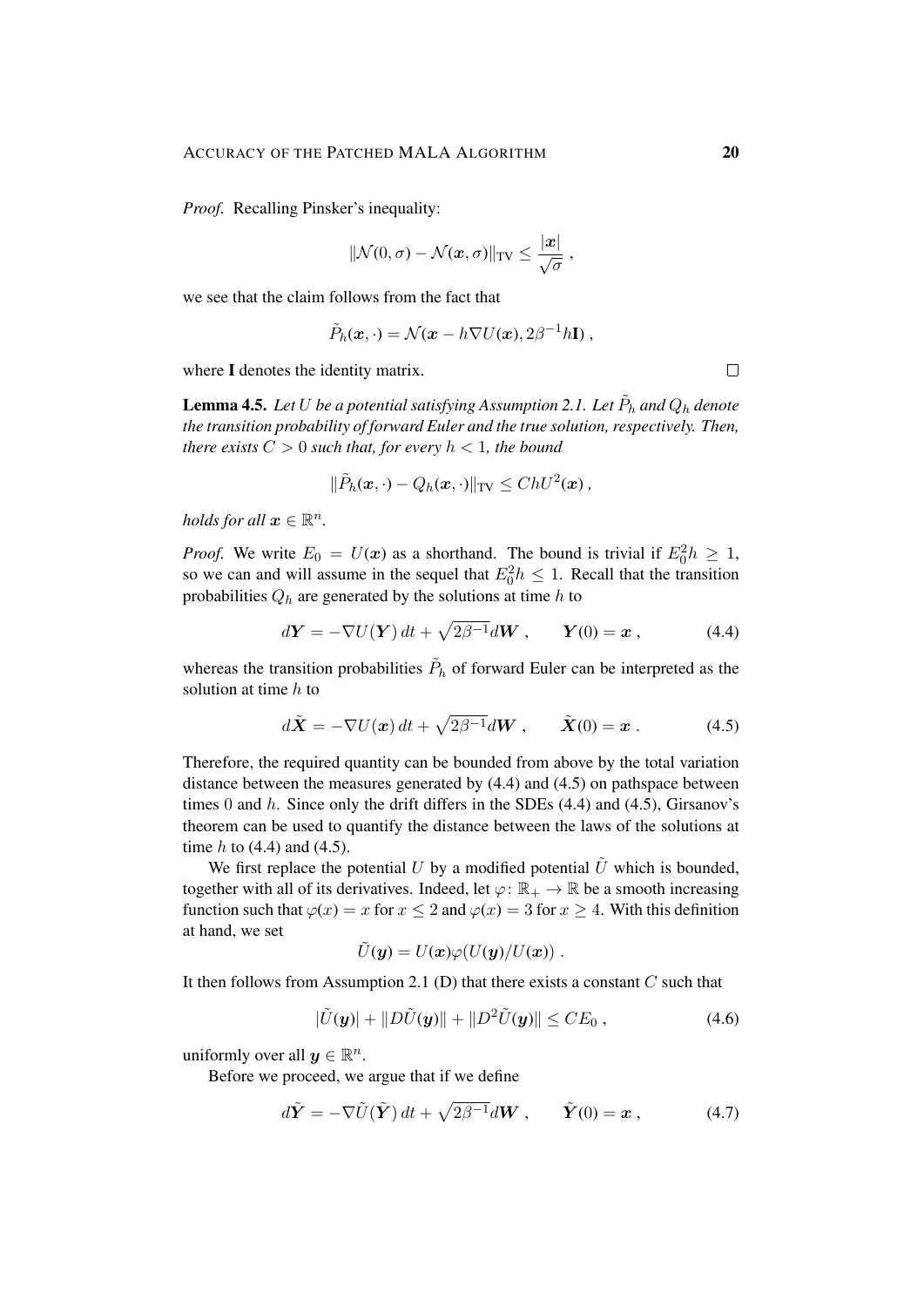then, one has  $\mathbb{P}(\exists t \leq h : \mathbf{Y}(t) \neq \tilde{\mathbf{Y}}(t)) \leq CE_0^2 h$ , so that we can replace U by  $\tilde{U}$  in (4.4) without any loss of generality. In order to show this, we note that Lemma 2.5 yields the existence of a constant K such that  $M(t) = U(Y(t))$  –  $Kt - U(x)$  is a supermartingale with quadratic variation process

$$
\langle M, M \rangle(t) = 2\beta^{-1} \int_0^t |\nabla U(\boldsymbol{Y}(s))|^2 ds.
$$

Furthermore, for  $E_0$  sufficiently large (independently of h), one has

$$
\mathbb{P}(\exists t \leq h : \mathbf{Y}(t) \neq \tilde{\mathbf{Y}}(t)) \leq \mathbb{P}(\sup_{t \leq h} M_t \geq \frac{1}{2}U(\boldsymbol{x})).
$$

It then follows from the exponential martingale inequality [RY99, p. 153] that, for every  $\Lambda > 0$ , one has the bound

$$
\mathbb{P}(\exists t \leq h : \mathbf{Y}(t) \neq \tilde{\mathbf{Y}}(t)) \leq \exp(-U^2(\mathbf{x})/(8\Lambda)) + \mathbb{P}(\langle M, M \rangle(h) \geq \Lambda).
$$

For  $\delta > 0$  sufficiently small, the second term in this expression can then be bounded by

$$
\mathbb{P}(\langle M, M \rangle(h) \ge \Lambda) \le \exp(-\sqrt{\delta \Lambda h^{-1}}) \mathbb{E} \exp \sqrt{\delta h^{-1} \langle M, M \rangle(h)}
$$
  

$$
\le \exp(-\sqrt{\delta \Lambda h^{-1}}) \frac{1}{h} \int_0^h \mathbb{E} \exp \sqrt{2\beta^{-1} \delta |\nabla U(\mathbf{Y}(s))|^2} ds
$$
  

$$
\le \exp(-\sqrt{\delta \Lambda h^{-1}}) \frac{1}{h} \int_0^h \mathbb{E} \exp(C\sqrt{\delta} U(\mathbf{Y}(s))) ds
$$
  

$$
\le C \exp(-\sqrt{\delta \Lambda h^{-1}}) \exp(C\sqrt{\delta} U(\mathbf{x})).
$$

Here, we have first used Chebychev's inequality, followed by Jensen's inequality, then Assumption 2.1 (D), and finally Lemma 2.5 with  $\delta$  small enough. Setting  $\Lambda = U^2(\boldsymbol{x})h^{-1/3}$ , it follows that for h small enough we actually have  $\mathbb{P}(\exists t \leq$  $h: \ Y(t) \neq \tilde{Y}(t) \leq 2 \exp(-c h^{-1/3})$  for some positive constant c, which is much better than needed.

We now proceed by comparing the true solution and forward Euler for  $\tilde{U}$ . Denote now by  $\mathcal{Q}_h$  the measure on pathspace generated by (4.7), by  $\mathcal{P}_h$  the measure on pathspace generated by solutions to (4.5), and by  $W_h$  Wiener measure on  $C([0,h], \mathbb{R}^d)$  with starting point x. It then follows from Girsanov's theorem that

$$
\frac{dQ_h}{dW_h}(\boldsymbol{W}) = Z_Q^{-1} \exp\left(-\frac{1}{\sqrt{2\beta^{-1}}} (\tilde{U}(\boldsymbol{W}_h) - \tilde{U}(\boldsymbol{x})) - \beta \int_0^h G(\boldsymbol{W}_t) dt\right),
$$
  

$$
\frac{dP_h}{dW_h}(\boldsymbol{W}) = Z_P^{-1} \exp\left(-\frac{1}{\sqrt{2\beta^{-1}}} \nabla \tilde{U}(\boldsymbol{x})^T (\boldsymbol{W}_h - \boldsymbol{x}) - h\beta |\nabla \tilde{U}(\boldsymbol{x})|^2\right),
$$

for some normalisation factors  $Z_P$  and  $Z_Q$ , where the function G is given by

$$
G(x) = |\nabla \tilde{U}(x)|^2 - \Delta \tilde{U}(x) .
$$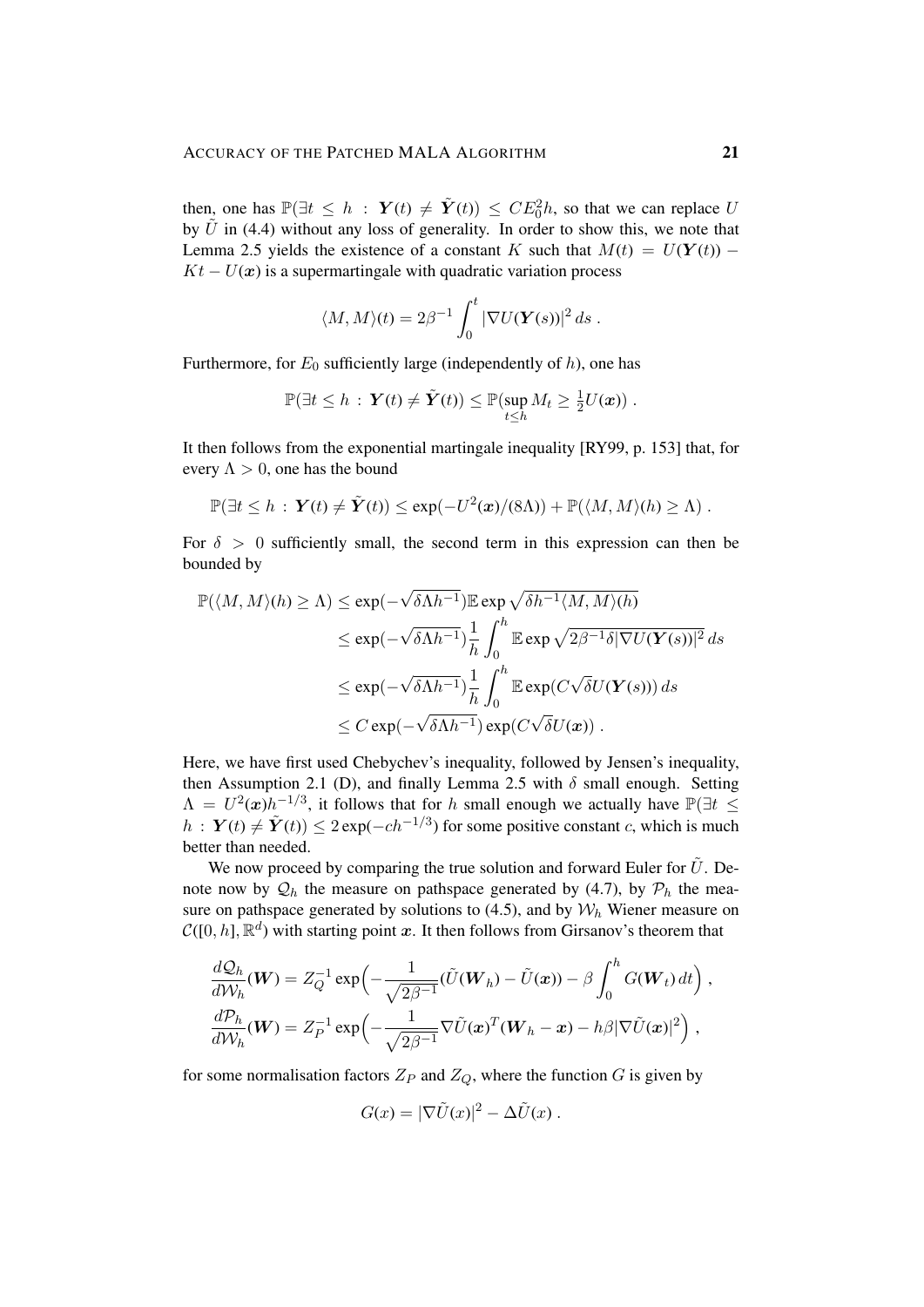(See for example [Elw82, Theorem 11A].) In particular, we have

$$
\frac{dQ_h}{d\mathcal{P}_h}(\boldsymbol{W}) = Z_h^{-1} \exp\left(-\frac{1}{\sqrt{2\beta^{-1}}} (\tilde{U}(\boldsymbol{W}_h) - \tilde{U}(\boldsymbol{x}) - \nabla \tilde{U}(\boldsymbol{x})^T (\boldsymbol{W}_h - \boldsymbol{x})) - \int_0^h \beta \Big(G(\boldsymbol{W}_t) - |\nabla \tilde{U}(\boldsymbol{x})|^2\Big) dt\right) \stackrel{\text{def}}{=} Z_h^{-1} \exp(\mathcal{D}_h(\boldsymbol{W})) ,
$$

where the normalisation constant  $Z_h$  is given by

$$
Z_h = \int \exp(\mathcal{D}_h) \, d\mathcal{P}_h \; .
$$

By (4.6), there exists a constant  $C > 0$  such that the bound

$$
|\mathcal{D}_h(\boldsymbol{W})| \leq CE_0(|\boldsymbol{W}_h - \boldsymbol{x}|^2 + E_0 h) , \qquad (4.8)
$$

holds for every W. As an immediate consequence, for every  $c > 0$ , there exists a constant  $C > 0$  such that

$$
\left|\log \int \exp(c\mathcal{D}_h) d\mathcal{P}_h\right| \leq C E_0^2 h
$$

for every  $h \leq 1$ . In particular, one has  $Z_h = 1 + \mathcal{O}(E_0^2 h)$  and similarly for  $Z_h^{-1}$  $\frac{(-1)}{h}$ . Denote now by  $B_h$  the set

$$
B_h = \{ \mathbf{W} : |\mathcal{D}_h(\mathbf{W})| \geq 1 \}.
$$

It follows from the bound (4.8) that  $P_h(B_h) \leq C \exp(-c/(hE_0))$  for some  $c, C >$ 0 and for  $hE_0^2 \leq 1$ .

We conclude that

$$
\|\mathcal{Q}_h - \mathcal{P}_h\|_{\text{TV}} = \int |1 - Z_h^{-1} \exp(\mathcal{D}_h)| d\mathcal{P}_h \le C \int_{B_h^c} |\mathcal{D}_h| d\mathcal{P}_h + \mathcal{O}(E_0^2 h)
$$
  
+ 
$$
\int_{B_h} |1 - Z_h^{-1} \exp(\mathcal{D}_h)| d\mathcal{P}_h
$$
  

$$
\le \mathcal{O}(E_0^2 h) + \sqrt{\frac{\mathcal{P}_h(B_h)}{Z_h^2} \left(\int \exp(2\mathcal{D}_h) d\mathcal{P}_h - 1\right)} = \mathcal{O}(E_0^2 h),
$$

as required. In the last step, we have used the Cauchy-Schwarz inequality.

**Lemma 4.6.** *For every*  $T > 0$ *, there exists a*  $C(T) > 0$  *such that* 

$$
\sup_{t\in[0,T]}\|\bar{P}_h^{\lfloor t/h\rfloor}(x,\cdot)-\tilde{P}_h^{\lfloor t/h\rfloor}(x,\cdot)\|_{\mathrm{TV}}\leq C(T)\sqrt{h}U^3(x)
$$

*holds for every*  $h < 1$  *and for every*  $\boldsymbol{x} \in \mathbb{R}^n$ .

 $\Box$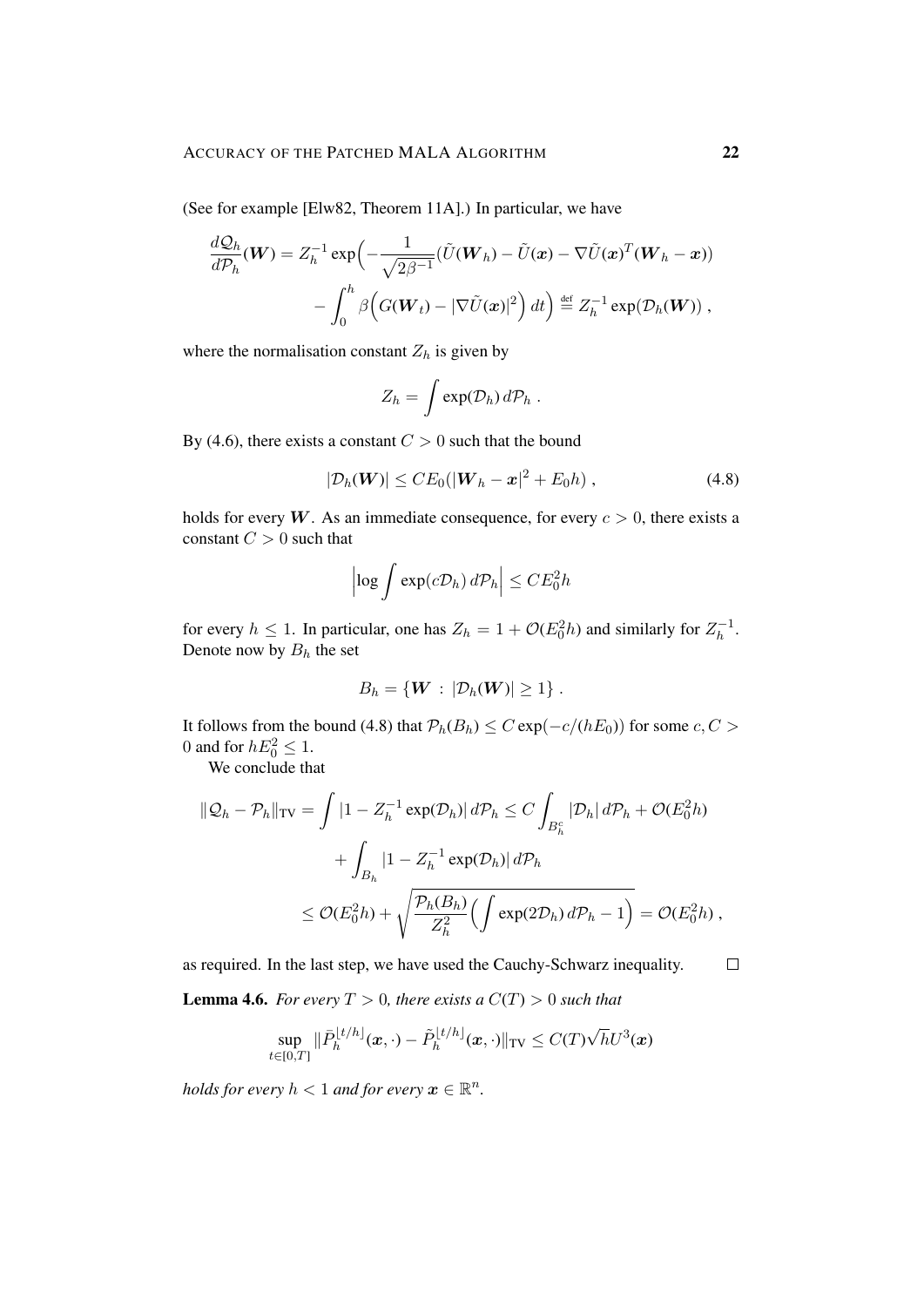*Proof.* Denote by  $\tilde{\boldsymbol{X}}_k$  the solution to the forward Euler algorithm after k steps and by  $X_k$  the solution to the MALA algorithm. Since both agree until the first time that one step is rejected, it follows from the coupling inequality that we have the bound

$$
\|\bar{P}_h^n(\boldsymbol{x},\cdot)-\tilde{P}_h^n(\boldsymbol{x},\cdot)\|_{\text{TV}} \leq 2\sum_{k=0}^{n-1}\mathbb{E}^{\boldsymbol{x}}|1-\alpha_h(\tilde{\boldsymbol{X}}_k,\tilde{\boldsymbol{X}}_{k+1})|.
$$

At this stage, we note that since  $\alpha_h \in [0, 1]$ , it follows from Lemma 5.5 that for every  $\alpha > 0$  there exists a  $C > 0$  such that the bound

$$
\mathbb{E}^{\boldsymbol{x}}|1-\alpha_h(\boldsymbol{x},\tilde{\boldsymbol{X}}_1)|\leq Ch^{3/2}(U(\boldsymbol{x})\wedge\alpha h^{-1/2})^3,
$$

holds for *all*  $x \in \mathbb{R}^n$ . This is simply because this bound is trivial for  $U(x)$  $1/\sqrt{h}$ .

Making  $\alpha$  sufficiently small and combining this with Corollary 5.7, we then obtain

$$
\mathbb{E}^{\boldsymbol{x}}|1-\alpha_h(\tilde{\boldsymbol{X}}_k,\tilde{\boldsymbol{X}}_{k+1})| \leq Ch^{3/2} \mathbb{E}^{\boldsymbol{x}}(U(\tilde{\boldsymbol{X}}_k) \wedge \alpha h^{-1/2})^3\\ \leq Ch^{3/2}(U^3(\boldsymbol{x})+Khk),
$$

for some constant  $K > 0$ . The claim now follows at once by summing over k.  $\square$ 

# 5 Local Drift Conditions

This section shows that the single-step accuracy of MALA and forward Euler imply that these algorithms preserve Lyapunov functions of the true solution locally. We refer to this property of a numerical method as a local drift condition. In the lemmas that follow local drift conditions are derived for the MALA and forward Euler algorithms. Deriving such drift conditions requires adapting Theorem 7.2 of [MSH02] to Lyapunov functions that are neither globally Lipschitz nor essentially quadratic. Still, the proofs in this section are strongly inspired by the results in [MSH02].

A key technical issue addressed below is that the natural Lyapunov function of the true solution, namely  $\Phi(x) = \exp(\theta U(x))$  grows so fast that it is not in general integrable with respect to a Gaussian measure. In particular, it is not integrable with respect to the transition probabilities of forward Euler. Nevertheless, we will show that the expectation of  $\Phi$  under one step of MALA is finite and close to the expectation of  $\Phi$  under the true solution. Integrability of  $\Phi$  with respect to the transition probability of MALA is a consequence of MALA preserving an equilibrium measure whose tails are lighter than Gaussian.

A first remark which will be useful in this section is that under our assumptions on the potential  $U$ , it does not behave 'worse than exponential' in the following sense:

**Lemma 5.1.** *There exists*  $C > 0$  *such that for every*  $x, y \in \mathbb{R}^n$ *, we have* 

$$
|U(\boldsymbol{x})| \leq |U(\boldsymbol{y})| \exp(C|\boldsymbol{x} - \boldsymbol{y}|).
$$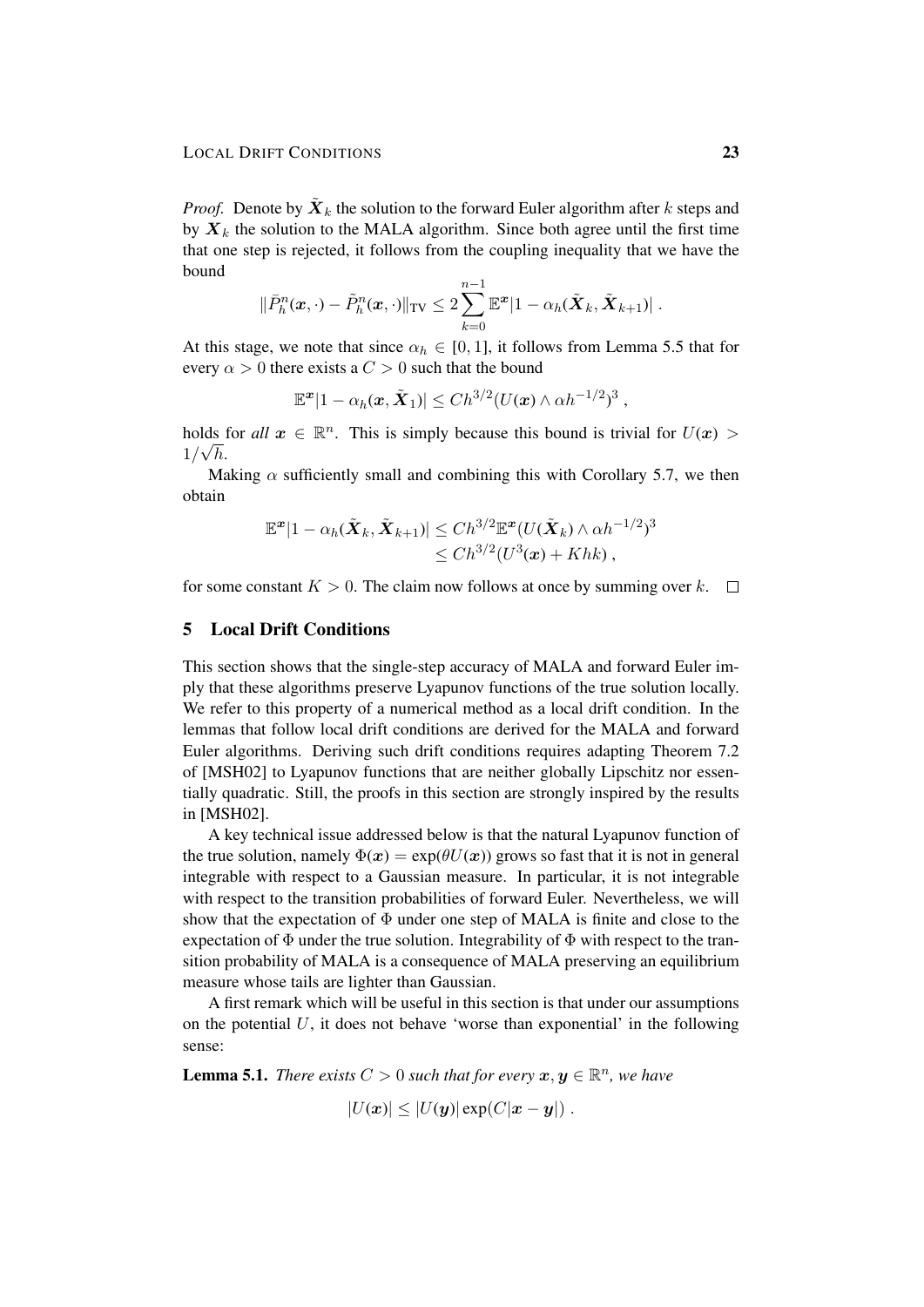*Proof.* It suffices to differentiate the function  $t \mapsto U((1 - t)x + ty)$ , invoke Assumption 2.1 (D), and apply Gronwall's inequality over the interval  $t \in [0, 1]$ .  $\Box$ 

**Proposition 5.2.** *Set*  $\Phi(x) = \exp(\theta U(x))$ *. Let*  $X_1$  *denote MALA after one step. Then there exist positive constants C and*  $\theta \in (0, \beta)$  *such that the bound* 

$$
\mathbb{E}^{\boldsymbol{x}}(\Phi(\boldsymbol{X}_1)) \leq (e^{-\gamma h} + C U^4(\boldsymbol{x}) h^2) \Phi(\boldsymbol{x}) + \frac{K}{\gamma} (1-e^{-\gamma h})
$$

*holds for all*  $\boldsymbol{x} \in \mathbb{R}^n$  *satisfying*  $U(\boldsymbol{x}) < h^{-1/2}$ *.* 

*Proof.* Denoting by  $Y(h)$  the true solution after time h, we write

 $\mathbb{R}^n$ 

$$
\mathbb{E}^{\boldsymbol{x}}(\Phi(\boldsymbol{X}_1)) = \mathbb{E}^{\boldsymbol{x}}(\Phi(\boldsymbol{Y}(h))) + \mathbb{E}^{\boldsymbol{x}}(\Phi(\boldsymbol{X}_1) - \Phi(\boldsymbol{Y}(h)))
$$

We know from (2.7) that  $\Phi$  is a Lyapunov function for the true solution, and hence,

$$
\mathbb{E}^{\boldsymbol{x}}(\Phi(\boldsymbol{X}_1)) \leq e^{-\gamma h} \Phi(\boldsymbol{x}) + \frac{K}{\gamma} (1 - e^{-\gamma h}) + |\mathbb{E}^{\boldsymbol{x}}(\Phi(\boldsymbol{X}_1) - \Phi(\boldsymbol{Y}(h)))|.
$$

The approximation result between MALA and the true solution given in Lemma 5.3 below then implies the desired result.  $\Box$ 

The following lemma states that the single step error of MALA in preserving  $\Phi$  is  $\mathcal{O}(h^2)$  with an error constant that depends on  $\Phi(y)$  and  $U^4(y)$  evaluated at the initial condition.

**Lemma 5.3.** *Set*  $\Phi(x) = \exp(\theta U(x))$ *. Let*  $X_1$  *and*  $Y(h)$  *denote MALA and the true solution after one step, respectively. Then there exist positive constants* C *and*  $\theta \in (0, \beta)$  *such that the bound* 

$$
\left|\mathbb{E}^{\boldsymbol{x}}(\Phi(\boldsymbol{X}_1) - \Phi(\boldsymbol{Y}(h)))\right| \leq C U^4(\boldsymbol{x}) \Phi(\boldsymbol{x}) h^2 \tag{5.1}
$$

*holds for all*  $\boldsymbol{x} \in \mathbb{R}^n$  *satisfying*  $U(\boldsymbol{x}) < h^{-1/2}$ .

*Remark* 5.4. Note in particular that the bound (5.1) implies that  $\mathbb{E}^x \Phi(X_1) < \infty$ . This is not obvious *a priori* since  $\Phi(x)$  grows faster than  $\exp|x|^2$  at infinity. As a consequence, this expectation is infinite under the proposal moves.

*Proof.* Applying Itô's formula twice to the exact solution yields

$$
\mathbb{E}^{\mathbf{x}}(\Phi(\mathbf{Y}(h))) = \Phi(\mathbf{x}) + h(\mathcal{L}\Phi)(\mathbf{x}) + h^2 \int_0^1 (1-t) \mathbb{E}^{\mathbf{x}}(\mathcal{L}^2 \Phi(\mathbf{Y}(ht))) dt , \quad (5.2)
$$

where  $\mathcal L$  denotes the generator as in (2.3).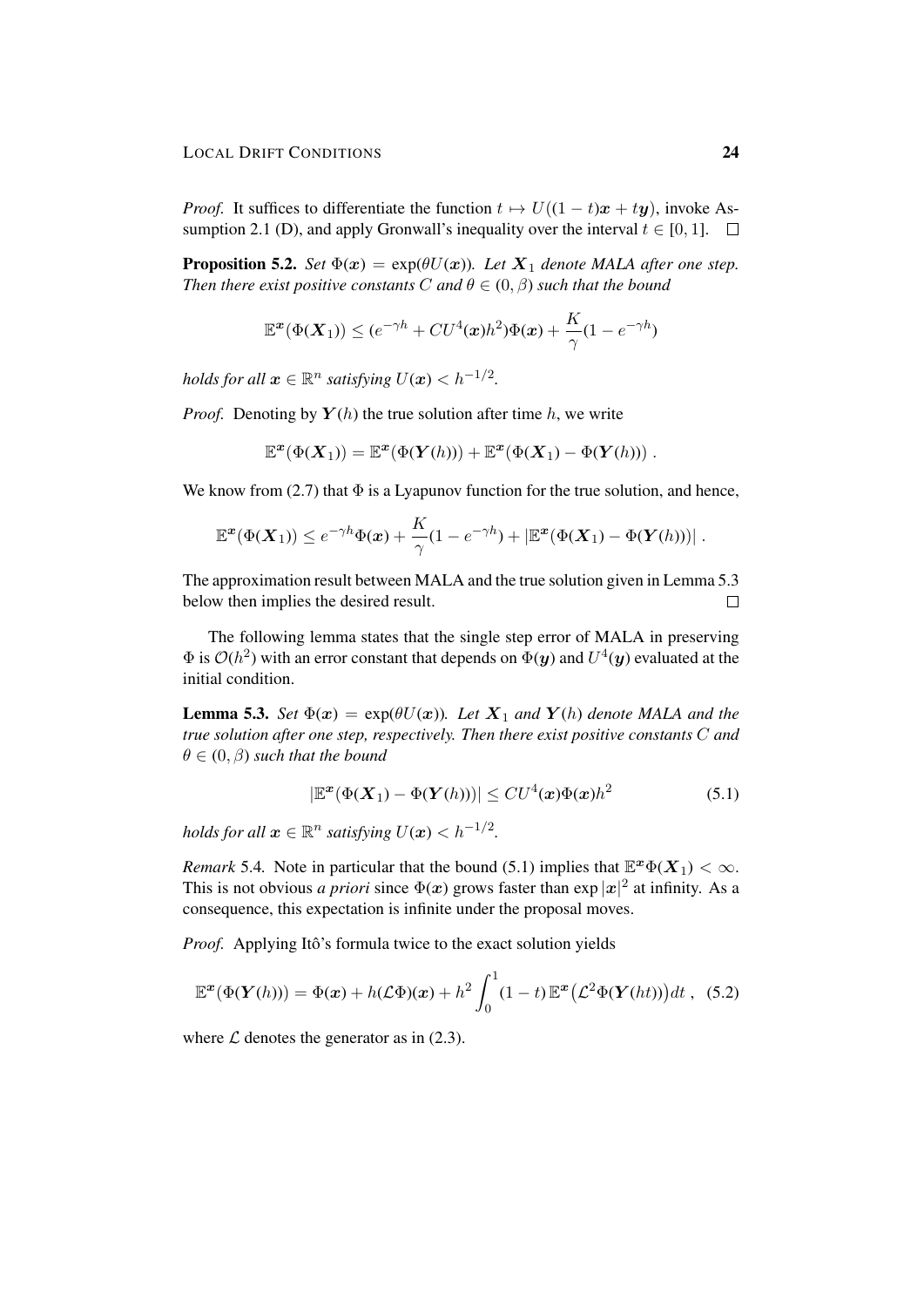Setting  $X(s) = x + s(X_1^* - x)$ , we obtain by a simple application of Taylor's formula the following identity for the application of one step of MALA:

$$
\mathbb{E}^{x}(\Phi(X_{1})) = \Phi(x)
$$
\n
$$
+ \mathbb{E}^{x}(D\Phi(x)(X_{1}^{*}-x)\alpha_{h}(x, X_{1}^{*}))
$$
\n
$$
+ \frac{1}{2}\mathbb{E}^{x}(D^{2}\Phi(x)(X_{1}^{*}-x, X_{1}^{*}-x)\alpha_{h}(x, X_{1}^{*}))
$$
\n
$$
+ \frac{1}{6}\mathbb{E}^{x}(D^{3}\Phi(x)(X_{1}^{*}-x, X_{1}^{*}-x, X_{1}^{*}-x)\alpha_{h}(x, X_{1}^{*}))
$$
\n
$$
+ \frac{1}{4!}\int_{0}^{1}(1-t)^{4}\mathbb{E}^{x}(D^{4}\Phi(X(t))(X_{1}^{*}-x)^{4}\alpha_{h}(x, X_{1}^{*})) dt.
$$
\n(5.3)

(Here we interpret  $D^4\Phi(y)(x)^4$  as being the quadrilinear form  $D^4\Phi(y)$  applied to  $(x, x, x, x)$ .) Subtracting (5.2) from (5.3) and using the definition of the forward Euler proposal move to collect this difference in powers of  $h$ , we obtain:

$$
\mathbb{E}^{\mathbf{x}}(\Phi(\mathbf{X}_1) - \Phi(\mathbf{Y}(h))) = h^{1/2} I_{1/2} + hI_1 + h^{3/2} I_{3/2} + h^2 I_2 + R_2.
$$
 (5.4)

Here we have introduced:

$$
I_{1/2} = \sqrt{2\beta^{-1}} \mathbb{E}^{x} (\alpha_{h}(\boldsymbol{x}, X_{1}^{*}) D \Phi(\boldsymbol{x}) \xi)
$$
  
\n
$$
I_{1} = -\theta \Phi(\boldsymbol{x}) |\nabla U(\boldsymbol{x})|^{2} \mathbb{E}^{x} (\alpha_{h}(\boldsymbol{x}, X_{1}^{*}) - 1)
$$
  
\n
$$
+ \beta^{-1} \mathbb{E}^{x} (D^{2} \Phi(\boldsymbol{x}) (\xi, \xi) (\alpha_{h}(\boldsymbol{x}, X_{1}^{*}) - 1))
$$
  
\n
$$
I_{3/2} = -\sqrt{2\beta^{-1}} \mathbb{E}^{x} (D^{2} \Phi(\boldsymbol{x}) (\xi, \nabla U(\boldsymbol{x})) \alpha_{h}(\boldsymbol{x}, X_{1}^{*}))
$$
  
\n
$$
+ \frac{1}{6} ((2\beta^{-1})^{3/2} \mathbb{E}^{x} (D^{3} \Phi(\boldsymbol{x}) (\xi, \xi, \xi) \alpha_{h}(\boldsymbol{x}, X_{1}^{*})) )
$$
  
\n
$$
I_{2} = \frac{1}{2} (\mathbb{E}^{x} (D^{2} \Phi(\boldsymbol{x}) (\nabla U(\boldsymbol{x}), \nabla U(\boldsymbol{x})) \alpha_{h}(\boldsymbol{x}, X_{1}^{*})) )
$$
  
\n
$$
- \frac{1}{6} (\mathbb{E}^{x} (D^{3} \Phi(\boldsymbol{x}) (\nabla U(\boldsymbol{x}), (-\sqrt{h} \nabla U(\boldsymbol{x}) + \sqrt{2\beta^{-1}} \xi)^{2}) \alpha_{h}(\boldsymbol{x}, X_{1}^{*}) ) )
$$
  
\n
$$
- \frac{1}{6} (\sqrt{2\beta^{-1}} \mathbb{E}^{x} (D^{3} \Phi(\boldsymbol{x}) (\xi, \nabla U(\boldsymbol{x}), -\sqrt{h} \nabla U(\boldsymbol{x}) + \sqrt{2\beta^{-1}} \xi) \alpha_{h}(\boldsymbol{x}, X_{1}^{*}) ) )
$$
  
\n
$$
- \frac{1}{6} (2\beta^{-1} \mathbb{E}^{x} (D^{3} \Phi(\boldsymbol{x}) (\xi, \xi, \nabla U(\boldsymbol{x})) \alpha_{h}(\boldsymbol{x}, X_{1}^{*})) )
$$
  
\n
$$
+ \int_{0}^{1} (1 - t) \mathbb{E}^{
$$

We now bound each of these terms separately. The estimates that follow will often rely on the hypothesis that  $U(x) < 1/\sqrt{h}$  together with Assumption 2.1 (D) which implies that the  $\ell$ th derivative of  $\Phi$  satisfies:

$$
||D^{\ell}\Phi(\boldsymbol{x})|| \leq C U^{\ell}(\boldsymbol{x}) \Phi(\boldsymbol{x}) , \qquad (5.5)
$$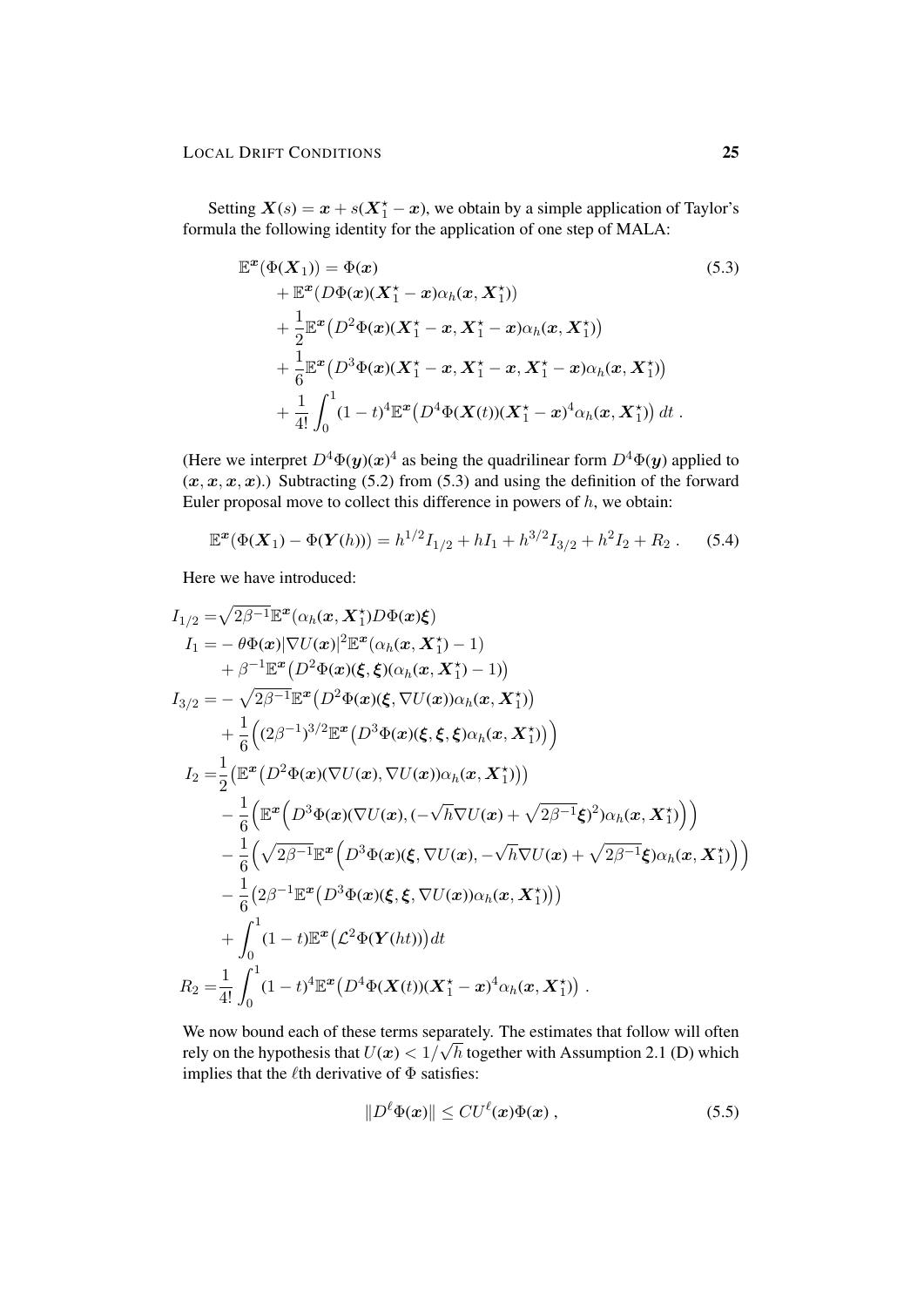for  $\ell = 1, 2, 3, 4$ .

Since the term  $I_{1/2}$  in (5.4) involves an odd function of  $\xi$ , one can rewrite it as

$$
\frac{I_{1/2}}{\sqrt{2\beta^{-1}}}=\mathbb{E}^{\boldsymbol{x}}(\alpha_{h}(\boldsymbol{x},\boldsymbol{X}^{\star}_{1})D\Phi(\boldsymbol{x})\boldsymbol{\xi})=\mathbb{E}^{\boldsymbol{x}}((\alpha_{h}(\boldsymbol{x},\boldsymbol{X}^{\star}_{1})-1)D\Phi(\boldsymbol{x})\boldsymbol{\xi})~.
$$

Using (5.5), we infer that

$$
|I_{1/2}| \leq CU(\boldsymbol{x})\Phi(\boldsymbol{x})\mathbb{E}^{\boldsymbol{x}}\big(|1-\alpha_h(\boldsymbol{x},\boldsymbol{X}_1^\star)|^2\big)^{1/2} \leq \tilde{C}U^3(\boldsymbol{x})\Phi(\boldsymbol{x})h^{3/2},
$$

where we used Lemma 5.5 in the last inequality. One can similarly bound  $I_{3/2}$ since it also involves an odd function of  $\xi$ . The term  $I_1$  is of the form where Lemma 5.5 can be directly applied after using the Cauchy-Schwarz inequality and Assumption 2.1 (D). The terms in  $I_2$  without integrals are bounded in a similar fashion, but without the need to invoke Lemma 5.5.

Note now that

$$
|\mathcal{L}^2 \Phi(y)| \leq C U^4(y) \Phi(y) ,
$$

which is a Lyapunov function for the true solution by Remark 2.6, so that the integrand appearing in  $I_2$  is bounded by:

$$
\left|\mathbb{E}^{\boldsymbol{x}}\big(\mathcal{L}^2\Phi(\boldsymbol{Y}(r))\big)\right| \leq C\mathbb{E}^{\boldsymbol{x}}\big(U^4(\boldsymbol{Y}(r))\Phi(\boldsymbol{Y}(r))\big) \leq C U^4(\boldsymbol{x})\Phi(\boldsymbol{x})\,. \tag{5.6}
$$

Finally, we describe how to bound  $R_2$  in (5.4). It follows from (5.5) that

$$
R_2 = \frac{1}{4!} \left| \int_0^1 (1-t)^4 \mathbb{E}^{\boldsymbol{x}} \big( D^4 \Phi(\boldsymbol{X}(t)) (\boldsymbol{X}_1^\star - \boldsymbol{x})^4 \alpha_h(\boldsymbol{x}, \boldsymbol{X}_1^\star) \big) \right| \\ \leq C \mathbb{E}^{\boldsymbol{x}} \big( U^4(\boldsymbol{X}(s)) \Phi(\boldsymbol{X}(s)) |\boldsymbol{X}_1^\star - \boldsymbol{x}|^4 \alpha_h(\boldsymbol{x}, \boldsymbol{X}_1^\star) \big) ,
$$

so that our claim follows if we can show that the bound

$$
\mathbb{E}U^{4}(X(s))\Phi(X(s))|X^{\star}(\xi)-x|^{4}\alpha_{h}(x,X^{\star}(\xi))\leq CU^{4}(x)\Phi(x)h^{2},\qquad(5.7)
$$

holds uniformly for  $s \in [0, 1]$ , where  $\xi$  is a normally distributed random variable. Here, we have introduced the shorthand notation

$$
\mathbf{X}^{\star}(\boldsymbol{\xi}) = \boldsymbol{x} - h \nabla U(\boldsymbol{x}) + \sqrt{2h\beta^{-1}}\boldsymbol{\xi}.
$$

Note that for all x satisfying  $U(x) < 1/x$ h, we have the bound

$$
|\mathbf{X}^{\star}(\boldsymbol{\xi}) - \boldsymbol{x}| \le C\sqrt{h}(1 + |\boldsymbol{\xi}|) \,. \tag{5.8}
$$

Hence, to prove (5.7) it suffices to show that

$$
\mathbb{E}\big((1+|\xi|^4)U^4(\boldsymbol{X}(s))\Phi(\boldsymbol{X}(s))\alpha_h(\boldsymbol{x},\boldsymbol{X}^\star(\xi))\big)\leq CU^4(\boldsymbol{x})\Phi(\boldsymbol{x})\ .
$$

We can then use the Cauchy-Schwarz inequality to get rid of the factor  $(1 + |\xi|^4)$ , so that it suffices to show that

$$
\mathbb{E}(F_{\theta}(U(\boldsymbol{X}(s)))\alpha_h(\boldsymbol{x},\boldsymbol{X}^{\star}(\boldsymbol{\xi})))\leq CF_{\theta}(U(\boldsymbol{x}))\,,\tag{5.9}
$$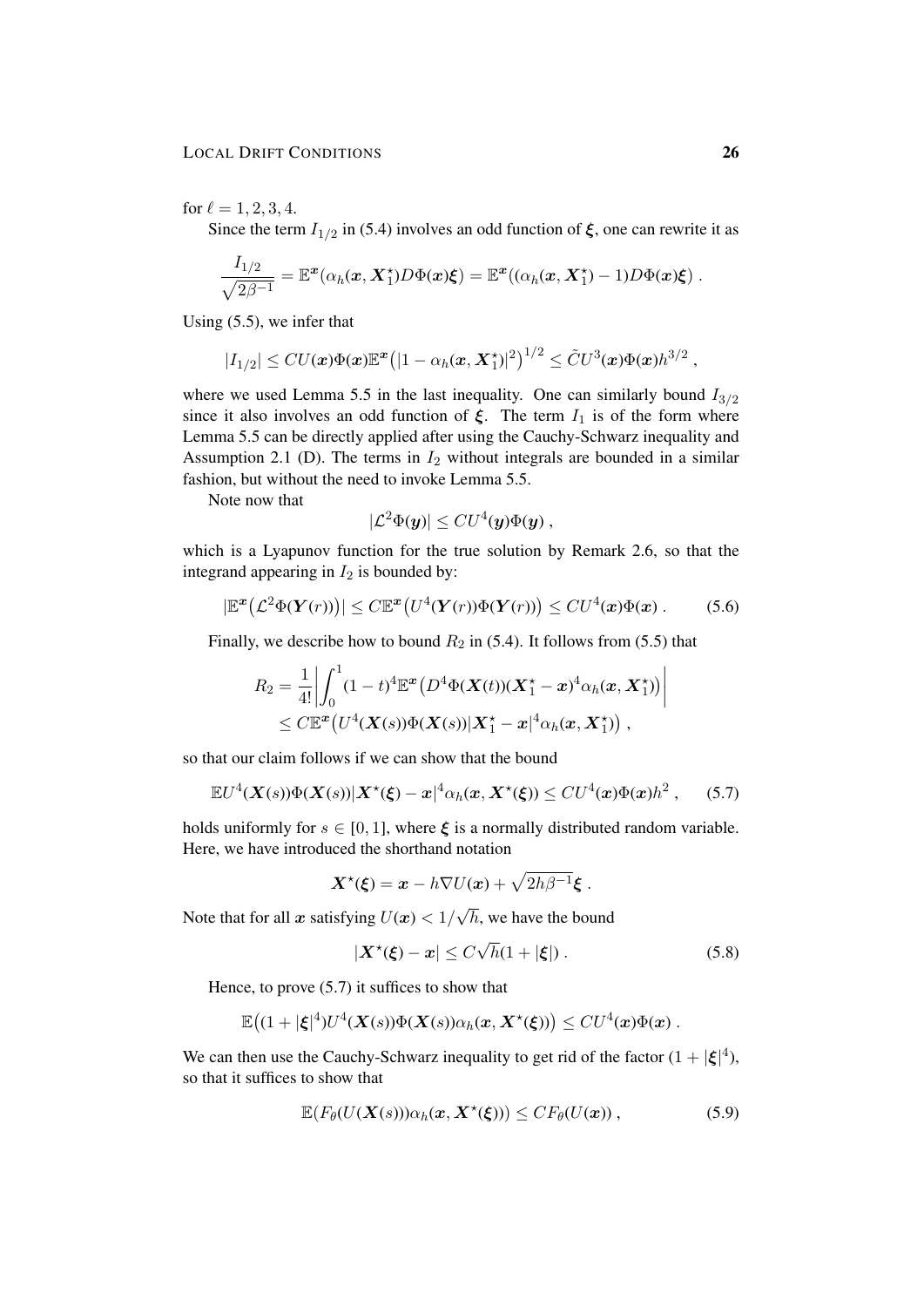where we defined the shorthand notation

$$
F_{\theta}(u) = u^8 e^{2\theta u} .
$$

Our next step is to turn the occurrences of  $X(s)$  in this expression into  $X^*(\xi)$ . In order to do this, we use the fact that Assumption 2.1 (C) implies that  $U$  is 'almost' convex. Indeed, choose any  $x, y \in \mathbb{R}^n$  and set  $x_s = (1 - s)x + sy$ , so that one has the identity

$$
U(x_s) = (1-s)U(x) + sU(y) + s(1-s)\int_0^1 \langle \nabla U(x_{st}) - \nabla U(x_{st+1-t}), y - x \rangle dt.
$$

Since  $x_{st+1-t} - x_{st} = (1-t)(y-x)$ , it then follows from Assumption 2.1 (C) that

$$
U(x_s) \le (1 - s)U(x) + sU(y) + Cs(1 - s)|x - y|^2 \int_0^1 (1 - t) dt
$$
  
 
$$
\le (1 - s)U(x) + sU(y) + C|x - y|^2,
$$
 (5.10)

for some constant C independent of  $s \in [0, 1]$ . Note also that there exists a constant C such that the bound

$$
F_{\theta}(u+v) \leq CF_{\theta}(u) \exp(Cv) , \qquad (5.11)
$$

holds uniformly for all  $u, v$  such that  $u \ge 1$  and  $v \ge 0$ .

Since furthermore  $F_{\theta}$  is convex, we deduce from (5.11) and (5.10) that

$$
F_{\theta}(U(\mathbf{X}(s))) \leq C \exp(C|\mathbf{X}^{\star}(\boldsymbol{\xi}) - \boldsymbol{x}|^{2})((1-s)F_{\theta}(U(\boldsymbol{x})) + sF_{\theta}(U(\mathbf{X}^{\star}(\boldsymbol{\xi}))) ).
$$

To bound the first term in this expression, note that it follows from (5.8) that

$$
\mathbb{E} \exp (C |\mathbf{X}^{\star}(\boldsymbol{\xi}) - \boldsymbol{x}|^2) \leq \mathbb{E} \exp (Ch(1 + |\boldsymbol{\xi}|^2)) \leq C,
$$

so that it is bounded by some multiple of  $F_{\theta}(U(\boldsymbol{x}))$ .

Combining this bound with (5.9) and the Cauchy-Schwarz inequality, we conclude that it remains to show that

$$
\mathbb{E}\big(F_{\theta}^2(U(\mathbf{X}^{\star}(\boldsymbol{\xi})))\alpha_h(\boldsymbol{x},\mathbf{X}^{\star}(\boldsymbol{\xi}))\big)\leq CF_{\theta}^2(U(\boldsymbol{x}))\;.
$$

Since  $\alpha_h$  is bounded, we can reduce ourselves to showing that

$$
\mathbb{E}\big(F_{\theta}^2(U(\mathbf{X}^{\star}(\xi)))\alpha_h(\mathbf{x},\mathbf{X}^{\star}(\xi)),\ U(\mathbf{X}^{\star}(\xi))\geq U(\mathbf{x})\big)\leq CF_{\theta}^2(U(\mathbf{x}))\ .\tag{5.12}
$$

Note now that one has from the definition (2.16) of  $\alpha_h$  the bound

$$
\alpha_h(\boldsymbol{x},\boldsymbol{y}) \leq \frac{q_h(\boldsymbol{y},\boldsymbol{x})}{q_h(\boldsymbol{x},\boldsymbol{y})} \exp(\beta U(\boldsymbol{x}) - \beta U(\boldsymbol{y})) \ ,
$$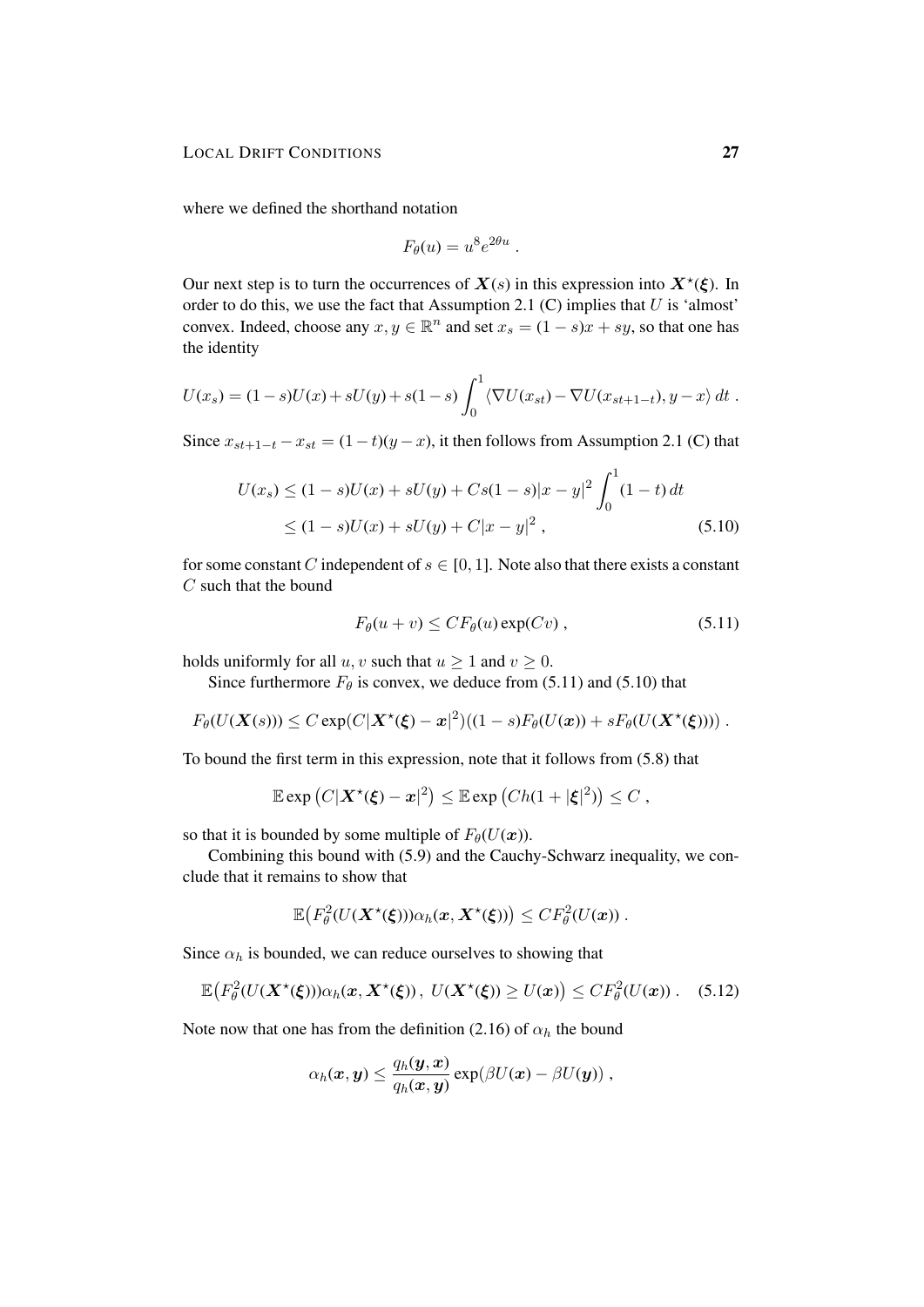where  $q_h$  denotes the one-step transition probabilities for forward Euler. The lefthand side of (5.12) can therefore be bounded by

$$
\int_{U({\boldsymbol y}) \geq U({\boldsymbol x})} F_\theta^2(U({\boldsymbol y})) q_h({\boldsymbol y}, {\boldsymbol x}) \exp(\beta U({\boldsymbol x}) - \beta U({\boldsymbol y}))\, d{\boldsymbol y} \; .
$$

We break this integral into two regions by setting

$$
\mathcal{R}_1 = \{ \bm{y} : U(\bm{x}) \leq U(\bm{y}) \leq \alpha h^{-1/2} \}, \quad \mathcal{R}_2 = \{ \bm{y} : U(\bm{y}) \geq \alpha h^{-1/2} \},
$$

for some  $\alpha > 0$  to be determined.

Observe now that for  $y \in \mathcal{R}_1$ , one has the bound

$$
q_h(\mathbf{y}, \mathbf{x}) = (4\pi\beta^{-1}h)^{-n/2} \exp\left(-\frac{\beta}{4h}|\mathbf{x} - \mathbf{y} + h\nabla U(\mathbf{y})|^2\right)
$$
  
\n
$$
\leq (4\pi\beta^{-1}h)^{-n/2} \exp\left(-\frac{\beta}{8h}|\mathbf{x} - \mathbf{y}|^2 + \frac{\beta h}{4}|\nabla U(\mathbf{y})|^2\right)
$$
  
\n
$$
\leq Ch^{-n/2} \exp\left(-\frac{\beta}{8h}|\mathbf{x} - \mathbf{y}|^2\right),
$$
\n(5.13)

where C depends on the choice of  $\alpha$ , but not on h. Furthermore, we have the bound

$$
F_{\theta}^{2}(U(y))\exp(\beta U(x) - \beta U(y)) dy
$$
\n
$$
\leq F_{\theta}^{2}(U(x))\exp(C|x - y| + (\beta - 2\theta)(U(x) - U(y))),
$$
\n(5.14)

where we have used Lemma 5.1 in order to obtain the last inequality. Combining (5.14) and (5.13) and using the fact that  $U(y) \ge U(x)$  on  $\mathcal{R}_1$ , we obtain indeed the bound

$$
\int_{\mathcal{R}_1} F_{\theta}^2(U(\boldsymbol{y})) q_h(\boldsymbol{y},\boldsymbol{x}) \exp(\beta U(\boldsymbol{x}) - \beta U(\boldsymbol{y})) \, d y \leq C F_{\theta}^2(U(\boldsymbol{x})) .
$$

Finally, in order to bound the integral over  $\mathcal{R}_2$ , we make use of the fact that  $q_h(\mathbf{y}, \mathbf{x}) \leq Ch^{-n/2}$ , so that , combining this with (5.14), we have the bound

$$
\int_{\mathcal{R}_2} F_{\theta}^2(U(\mathbf{y}))q_h(\mathbf{y}, \mathbf{x}) \exp(\beta U(\mathbf{x}) - \beta U(\mathbf{y})) d\mathbf{y}
$$
\n
$$
\leq Ch^{-n/2} F_{\theta}^2(\mathbf{x}) \int_{\mathcal{R}_2} \exp(C|\mathbf{x} - \mathbf{y}| + (\beta - 2\theta)(U(\mathbf{x}) - U(\mathbf{y}))) d\mathbf{y}
$$
\n
$$
\leq Ch^{-n/2} F_{\theta}^2(\mathbf{x}) \exp(\beta h^{-1/2}) \int_{\mathcal{R}_2} \exp(-\delta U(\mathbf{y})) d\mathbf{y},
$$

for some fixed constant  $\delta > 0$ . Here, we have made use of the fact that  $U(x) \leq$  $h^{-1/2}$  by assumption, and that U grows faster than quadratically by Assumption 2.1 (A). It follows from (2.5) and the definition of  $\mathcal{R}_2$  that

$$
\int_{\mathcal{R}_2} \exp(-\delta U(\boldsymbol{y})) \, d y \le \exp\left(-\frac{\beta \delta \alpha}{2} h^{-1/2}\right),
$$

so that the requested bound follows, provided that we choose  $\alpha$  sufficiently large so that  $\alpha > 2\delta^{-1}$ .  $\Box$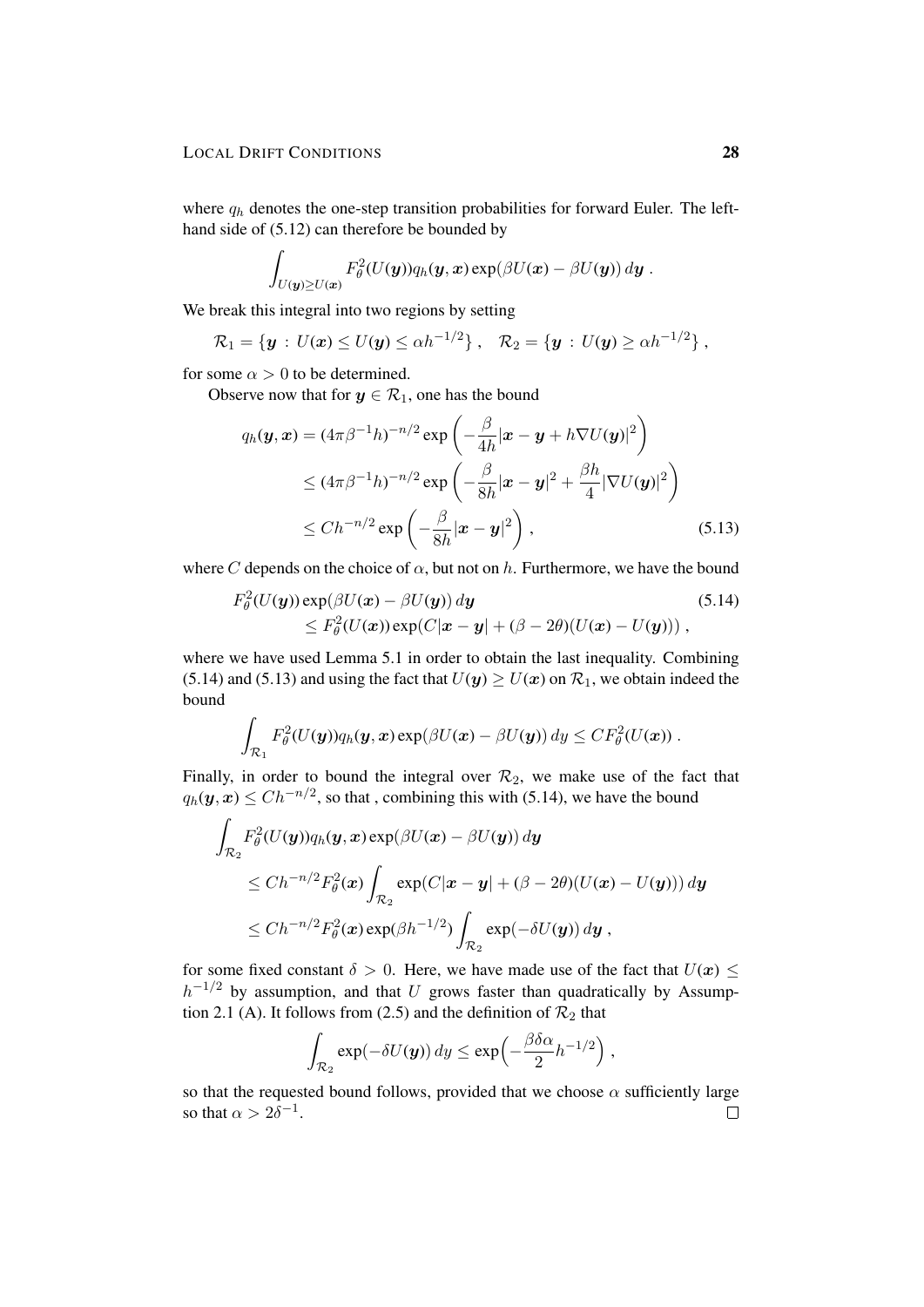The following lemma is useful to bound the average rejection probability of MALA.

**Lemma 5.5** (see also [BV10]). *For every*  $p \in \mathbb{N}$ , there exists an  $h_c > 0$  and a *constant*  $C > 0$ *, such that for any*  $h < h_c$  *the bound* 

$$
\mathbb{E}^{\boldsymbol{x}}\Big(|1-\alpha_h(\boldsymbol{x},\boldsymbol{X}^{\star}_1)|^p\Big)\leq C U^{2p}(\boldsymbol{x})h^{3p/2}
$$

*holds for all*  $\boldsymbol{x} \in \mathbb{R}^n$  *satisfying*  $U(\boldsymbol{x}) < h^{-1/2}$ .

*Proof.* Introduce the function  $G : \mathbb{R}^n \times \mathbb{R}^n \to \mathbb{R}$  given by

$$
G(\boldsymbol{x}, \boldsymbol{y}) = U(\boldsymbol{y}) - U(\boldsymbol{x}) - \frac{1}{2} \langle \nabla U(\boldsymbol{y}) + \nabla U(\boldsymbol{x}), \boldsymbol{y} - \boldsymbol{x} \rangle
$$

$$
+ \frac{h}{4} \left( |\nabla U(\boldsymbol{y})|^2 - |\nabla U(\boldsymbol{x})|^2 \right),
$$

and the set

$$
R(\boldsymbol{x}) = \{\boldsymbol{y} \in \mathbb{R}^n \mid G(\boldsymbol{x}, \boldsymbol{y}) > 1\}.
$$

By (2.16) it follows that, for  $\xi$  a normally distributed random variable, one has

$$
\mathbb{E}^{\boldsymbol{x}}|1-\alpha_h(\boldsymbol{x},\boldsymbol{X}^{\star}_1)|^p=\mathbb{E}|1-(1\wedge \exp(-\beta G(\boldsymbol{x},\boldsymbol{X}^{\star}(\boldsymbol{\xi})))|^p,
$$

where we have used the shorthand notation

$$
\mathbf{X}^{\star}(\boldsymbol{\xi}) = \boldsymbol{x} - h \nabla U(\boldsymbol{x}) + \sqrt{2h\beta^{-1}}\boldsymbol{\xi}.
$$

Since  $|1 - (1 \wedge e^{-x})| \leq |x|$  for every  $x \in \mathbb{R}$ , it follows that

$$
\mathbb{E}^{\boldsymbol{x}}|1-\alpha_h(\boldsymbol{x},\boldsymbol{X}^{\star}_1)|^p\leq \mathbb{E}|\beta G(\boldsymbol{x},\boldsymbol{X}^{\star}(\boldsymbol{\xi}))|^p.
$$

Introduce the interpolant

$$
\mathbf{X}(t) = \mathbf{x} - t(h\nabla U(\mathbf{x}) - \sqrt{2h\beta^{-1}}\boldsymbol{\xi})\,,
$$

so that  $X(0) = x$  and  $X(1) = X^*(\xi)$ . An straightforward but tedious calculation yields the identity

$$
G(\boldsymbol{x}, \boldsymbol{X}^{\star}(\boldsymbol{\xi})) = \frac{h}{2} \int_0^1 D^2 U(\boldsymbol{X}(t)) (\nabla U(\boldsymbol{X}(t)), \boldsymbol{X}^{\star}(\boldsymbol{\xi}) - \boldsymbol{x}) dt + \frac{1}{2} \int_0^1 t(t-1) D^3 U(\boldsymbol{X}(t)) (\boldsymbol{X}^{\star}(\boldsymbol{\xi}) - \boldsymbol{x})^3 dt.
$$

(Here we interpret  $D^3U(x)y^3$  as being the trilinear form  $D^3U(x)$  applied to the triple  $(y, y, y)$ .) Note now that for all x satisfying  $U(x) < 1/\sqrt{h}$ , we have the bound √

$$
|\boldsymbol{X}^{\star}(\boldsymbol{\xi})-\boldsymbol{x}| \leq C\sqrt{h}(1+|\boldsymbol{\xi}|).
$$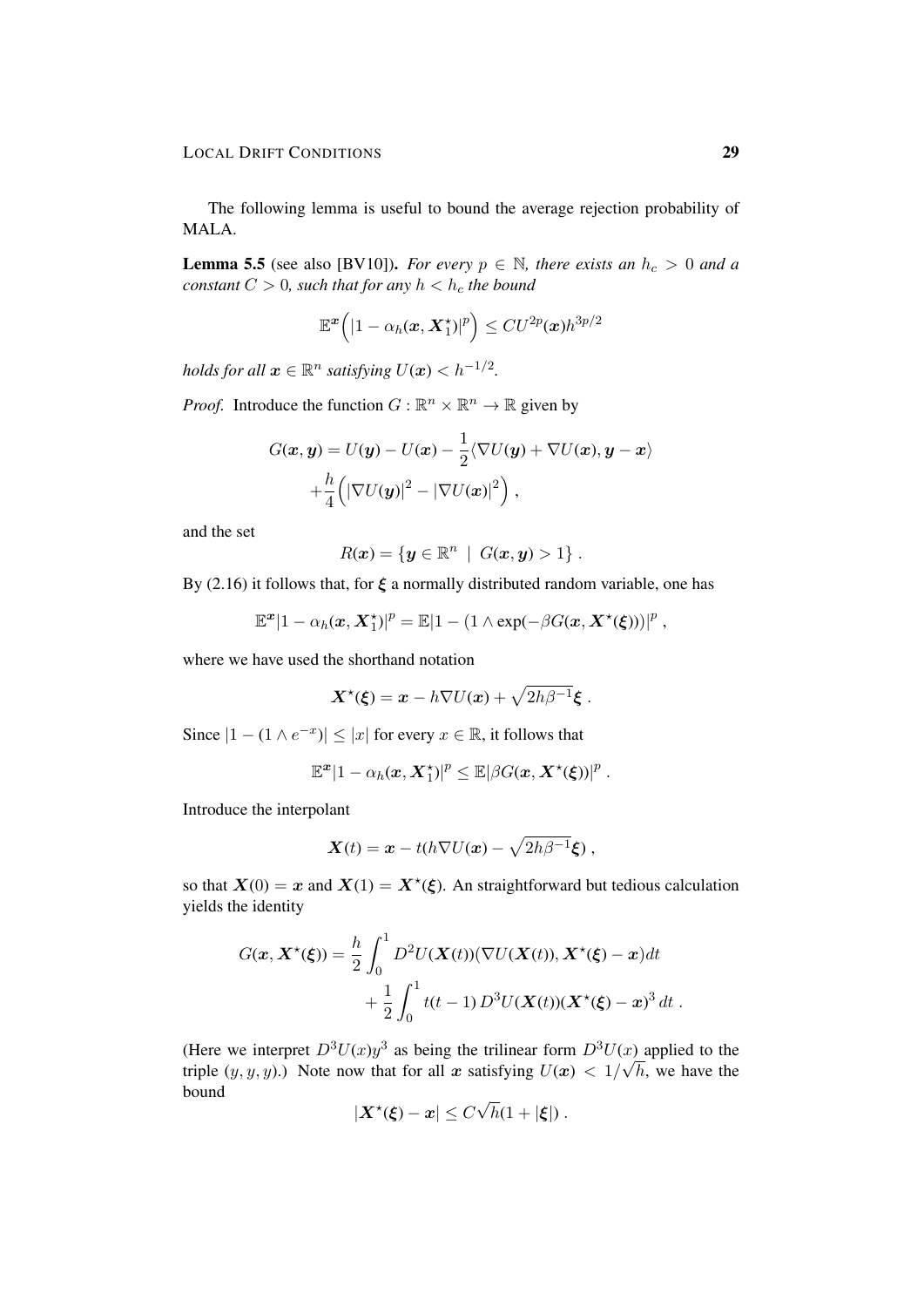On the other hand, we know from Assumption 2.1 (D) that  $||D^{(k)}U(x)|| \leq CU(x)$ for  $k = 1, 2, 3$  and it follows from Lemma 5.1 that

$$
U(\mathbf{X}(r)) \leq \exp\left(C\sqrt{h}(1+|\boldsymbol{\xi}|)\right)U(\boldsymbol{x}).
$$

for all  $r \in [0, 1]$ . Combining these bounds, we obtain

$$
|G(\boldsymbol{x},\boldsymbol{X}^{\star}(\boldsymbol{\xi}))| \leq Ch^{\frac{3}{2}}U^2(\boldsymbol{x})(1+|\boldsymbol{\xi}|)^3\exp\left(C\sqrt{h}(1+|\boldsymbol{\xi}|)\right),
$$

for some constant  $C > 0$ . Since the expression involving  $\xi$  has moments of all orders that are independent of h, the result follows.  $\Box$ 

In the following lemmas we prove a local drift condition for forward Euler. As mentioned the 'strong' Lyapunov function  $\Phi(y)$  is not integrable with respect to the transition probability of forward Euler since its tails are lighter than Gaussian. But  $U(y)^{\ell}$  is integrable as a consequence of Assumption 2.1 (D) which ensures that it grows at most exponentially fast. We will show that single-step accuracy of forward Euler implies that it locally inherits this weaker Lyapunov function.

**Lemma 5.6.** Let  $\tilde{\boldsymbol{X}}_1$  denote forward Euler after one step. Then there exists a *constant*  $C_{\ell} > 0$  *such that for every*  $E > 0$  *and*  $\ell \in \mathbb{N}$  *the bound* 

$$
\mathbb{E}^{\boldsymbol{x}}(U^{\ell}(\tilde{\boldsymbol{X}}_{1})) \leq (e^{-\gamma_{\ell} h} + C_{\ell}U(\boldsymbol{x})^{2}h^{2})U^{\ell}(\boldsymbol{x}) + \frac{K_{\ell}}{\gamma_{\ell}}(1-e^{-\gamma_{\ell} h})
$$

*holds for all*  $\boldsymbol{x} \in \mathbb{R}^n$  *satisfying*  $U(\boldsymbol{x}) < h^{-1/2}$ .

*Proof.* Since

$$
U^{\ell}(\boldsymbol{x}) \leq e^{\ell C |\boldsymbol{x}|} U^{\ell}(\boldsymbol{0})
$$

by Lemma 5.1,  $U^{\ell}(\boldsymbol{x})$  is integrable with respect to Gaussian measures for every  $\ell \in \mathbb{N}$ . Thus,  $(\tilde{P}_h U^{\ell})(x)$  is finite (recall,  $\tilde{P}_h$  is the transition probability for forward Euler).

Denoting by  $Y(h)$  the true solution after time h, we write

$$
\mathbb{E}^{\mathbf{x}}(U^{\ell}(\tilde{\mathbf{X}}_1)) = \mathbb{E}^{\mathbf{x}}(U^{\ell}(\mathbf{Y}(h))) + \mathbb{E}^{\mathbf{x}}(U^{\ell}(\tilde{\mathbf{X}}_1) - U^{\ell}(\mathbf{Y}(h))) .
$$

Remark 2.6 then implies that there are positive constants  $\gamma_\ell$  and  $K_\ell$  such that

$$
\mathbb{E}^{\boldsymbol{x}}(U^{\ell}(\tilde{\boldsymbol{X}}_1)) \leq e^{-\gamma_{\ell}h}U^{\ell}(\boldsymbol{x}) + \frac{K_{\ell}}{\gamma_{\ell}}(1 - e^{-\gamma_{\ell}h}) + |\mathbb{E}^{\boldsymbol{x}}(U^{\ell}(\tilde{\boldsymbol{X}}_1) - U^{\ell}(\boldsymbol{Y}(h)))|,
$$

and the approximation result between forward Euler and the true solution given in Lemma 5.8 below implies the desired result.  $\Box$ 

An immediate corollary of this bound is given by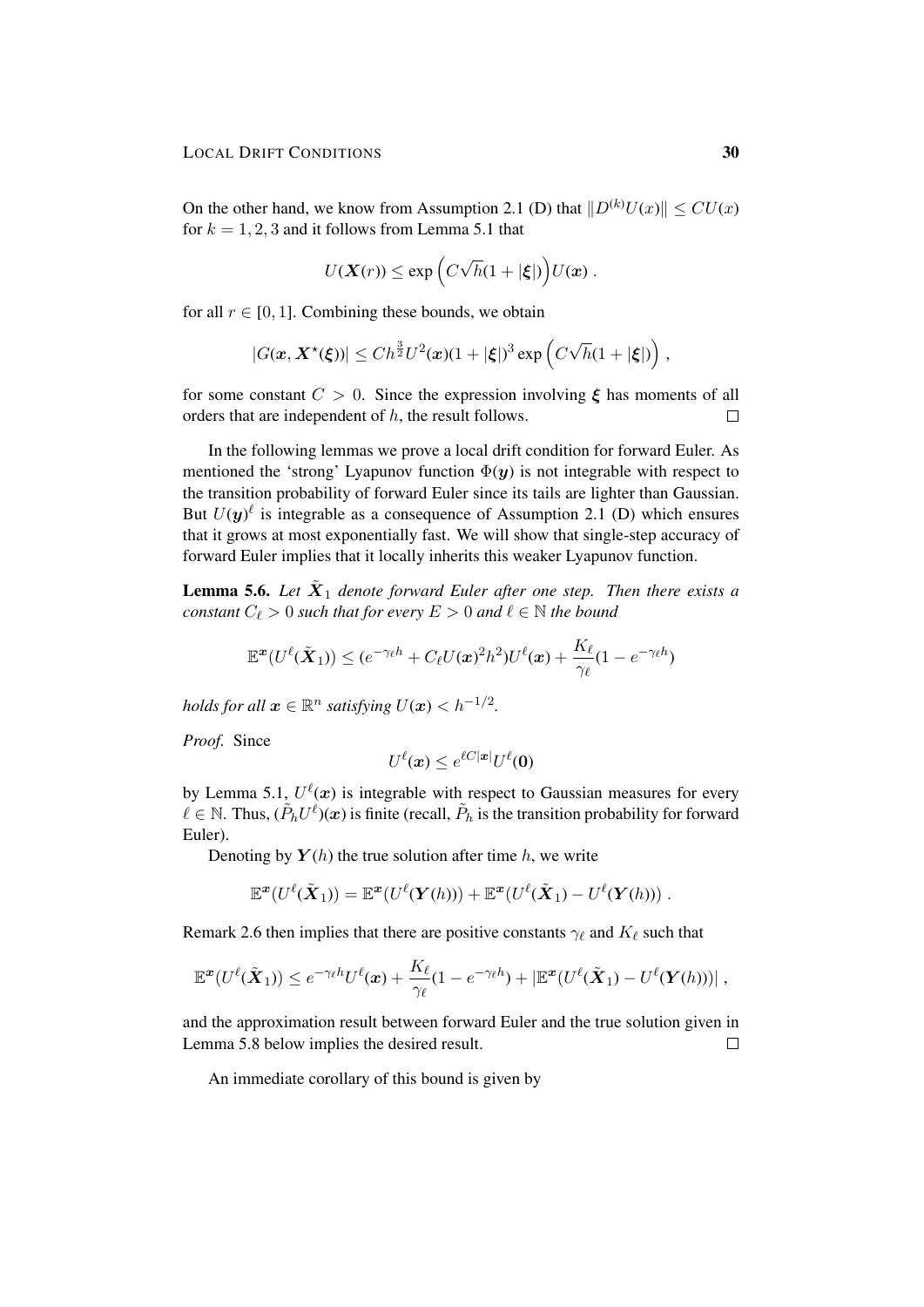**Corollary 5.7.** *For every*  $\ell > 1$  *there exist positive constants*  $\alpha_{\ell}$  *and*  $K_{\ell}$  *such that the bound*

$$
\mathbb{E}^{\boldsymbol{x}}(U(\tilde{\boldsymbol{X}}_1)\wedge \alpha_{\ell}h^{-1/2})^{\ell} \leq (U(\boldsymbol{x})\wedge \alpha_{\ell}h^{-1/2})^{\ell} + h\,K_{\ell}\,,
$$

*holds for every*  $x \in \mathbb{R}^n$ .

*Proof.* It follows from Lemma 5.6 that, provided that  $\alpha_{\ell}$  is small enough, one has

$$
\mathbb{E}^{\boldsymbol{x}}(U^{\ell}(\tilde{\boldsymbol{X}}_1)\wedge \alpha_{\ell}h^{-1/2}) \leq \mathbb{E}^{\boldsymbol{x}}(U^{\ell}(\tilde{\boldsymbol{X}}_1)) \leq U^{\ell}(\boldsymbol{x}) + h\,K_{\ell}\,,
$$

for all x such that  $U(x) \le \alpha_\ell h^{-1/2}$ . On the other hand, one has the obvious bound

$$
\mathbb{E}^{\boldsymbol{x}}(U(\tilde{\boldsymbol{X}}_1) \wedge \alpha_{\ell}h^{-1/2})^{\ell} \leq (\alpha_{\ell}h^{-1/2})^{\ell},
$$

which is valid for all  $x$ . Collecting both bounds concludes the proof.

**Lemma 5.8.** Let  $\tilde{\boldsymbol{X}}_1$  and  $\boldsymbol{Y}(h)$  denote forward Euler and the true solution after *one step, respectively. For every*  $\ell \in \mathbb{N}$ , there exists a constant  $C_{\ell} > 0$  such that *the bound*

$$
\left|\mathbb{E}^{\boldsymbol{x}}\Big(U^{\ell}(\tilde{\boldsymbol{X}}_1)-U^{\ell}(\boldsymbol{Y}(h))\Big)\right|\leq C_{\ell}h^2U^{\ell+2}(\boldsymbol{x})
$$

 $h$ olds for all  $\boldsymbol{x} \in \mathbb{R}^n$  satisfying  $U(\boldsymbol{x}) < h^{-1/2}$  and for all  $h < 1.$ 

*Proof.* Observe that a single step of forward Euler is equivalent in law to the following Langevin diffusion with constant drift:

$$
\tilde{\boldsymbol{X}}_1 \sim \boldsymbol{X}(h)
$$

where the process  $\boldsymbol{X}$  satisfies

$$
d\mathbf{X} = -\nabla U(\mathbf{x})dt + \sqrt{2\beta^{-1}}d\mathbf{W}, \quad \mathbf{X}(0) = \mathbf{x} \ . \tag{5.15}
$$

The infinitesimal generator of this process is given by:

$$
(\mathcal{L}_h g)(\mathbf{y}) = -\nabla U(\mathbf{x})^T \nabla g(\mathbf{y}) + \beta^{-1} \Delta g(\mathbf{y}).
$$

Since  $\mathcal{L}_h U^{\ell}(\boldsymbol{x}) = \mathcal{L} U^{\ell}(\boldsymbol{x})$ , an exact Itô-Taylor expansion yields,

$$
\mathbb{E}^{\mathbf{x}}\Big(U^{\ell}(\tilde{\mathbf{X}}_{1})-U^{\ell}(\mathbf{Y}(h))\Big)=\mathbb{E}^{\mathbf{x}}\Big(\int_{0}^{h}\int_{0}^{s}\Big(\mathcal{L}_{h}^{2}U^{\ell}(\mathbf{X}(r))-\mathcal{L}^{2}U^{\ell}(\mathbf{Y}(r))\Big)drds\Big).
$$

The triangle inequality implies

$$
\left| \mathbb{E}^{\mathbf{x}} \Big( U^{\ell}(\tilde{\mathbf{X}}_1) - U^{\ell}(\mathbf{Y}(h)) \Big) \right| \leq \tag{5.16}
$$

$$
\int_0^h \int_0^s \left| \mathbb{E}^{\mathbf{x}} \Big( \mathcal{L}_h^2 U^{\ell}(\mathbf{X}(r)) \Big) \right| dr ds + \int_0^h \int_0^s \left| \mathbb{E}^{\mathbf{x}} \Big( \mathcal{L}^2 U^{\ell}(\mathbf{Y}(r)) \Big) \right| dr ds.
$$

 $\Box$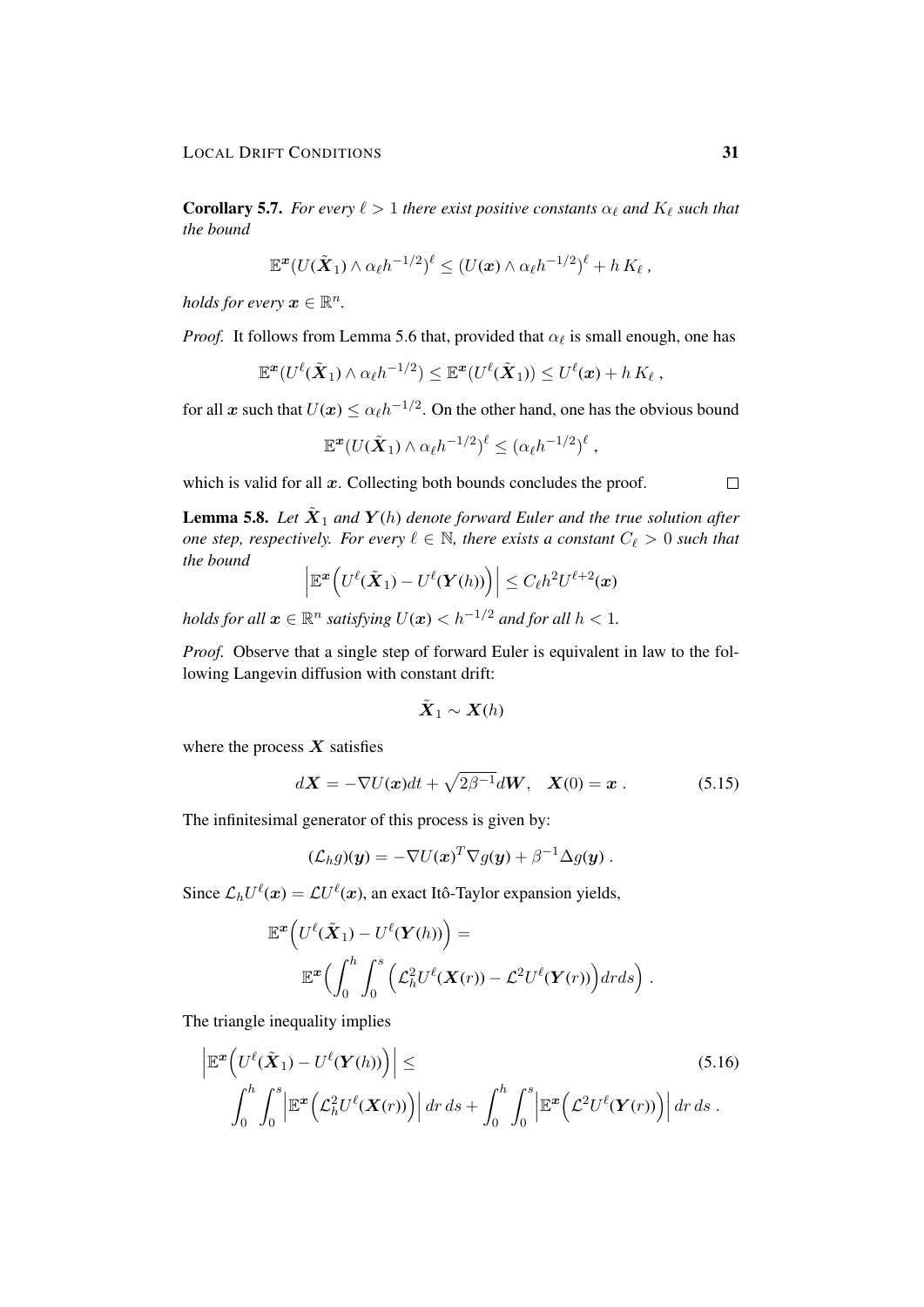### CONCLUSION 32

Assumption 2.1 (D) implies that there exists a positive constant  $C$  such that

$$
(\mathcal{L}^2 U^{\ell})(y) \leq C U^{\ell+2}(y) , \ (\mathcal{L}^2_h U^{\ell})(y) \leq C U^2(x) U^{\ell}(y) ,
$$

for all  $x, y \in \mathbb{R}^n$ . These inequalities bound the integrands in (5.16). For the second term, we have

$$
\left|\mathbb{E}^{\boldsymbol{x}}\Big(\mathcal{L}^2U^{\ell}(\boldsymbol{Y}(r))\Big)\right| \leq C\mathbb{E}^{\boldsymbol{x}}\Big(U^{\ell+2}(\boldsymbol{Y}(r))\Big) \leq \tilde{C}U^{\ell+2}(\boldsymbol{x}), \qquad (5.17)
$$

where Remark 2.6 is used in the last step.

To bound the first term, note that

$$
\left| \mathbb{E}^{\boldsymbol{x}} \big( \mathcal{L}_h^2 U^{\ell}(\boldsymbol{X}(r)) \big) \right| \leq C U^2(\boldsymbol{x}) \mathbb{E}^{\boldsymbol{x}} \big( U^{\ell}(\boldsymbol{X}(r)) \big) \tag{5.18}
$$

where  $r \in [0, h]$ . The definition of an Euler step yields

$$
\mathbb{E}^{\boldsymbol{x}}\Big(U^{\ell}(\boldsymbol{X}(r))\Big)=(2\pi)^{-n/2}\int_{\mathbb{R}^n}U^{\ell}(\boldsymbol{x}-r\nabla U(\boldsymbol{x})+\sqrt{2\beta^{-1}r}\boldsymbol{\xi})\exp\bigg(-\frac{|\boldsymbol{\xi}|^2}{2}\bigg)d\boldsymbol{\xi}.
$$

Since, by hypothesis,

$$
r|\nabla U(\boldsymbol{x})| \leq h|\nabla U(\boldsymbol{x})| \leq Ch|U(\boldsymbol{x})| \leq C\sqrt{h} ,
$$

it follows from Lemma 5.1 that

$$
U^{\ell}(\boldsymbol{x} - r\nabla U(\boldsymbol{x}) + \sqrt{2\beta^{-1}r}\boldsymbol{\xi}) \le \exp\left(\ell\sqrt{h}(C + \sqrt{2\beta^{-1}}|\boldsymbol{\xi}|)\right)U^{\ell}(\boldsymbol{x})
$$

for all  $r \in [0, h]$ . Therefore,

$$
\mathbb{E}^{\boldsymbol{x}}(U^{\ell}(\boldsymbol{X}(r))) \leq C U^{\ell}(\boldsymbol{x}), \qquad (5.19)
$$

for some  $C > 0$  independent of h. Combining (5.19), (5.18) and (5.17) and inserting these bounds into (5.16) yields the required bound.  $\Box$ 

# 6 Conclusion

In this paper we showed that MALA's lack of a spectral gap is not severe. In particular, our main result, Theorem 3.1, states its convergence to equilibrium happens at exponential rate up to terms exponentially small in time-stepsize. This quantification relies on MALA exactly preserving the SDE's invariant measure and accurately representing the SDE's transition probability on finite time intervals. The first property is automatic since the target distribution in the Metropolis-Hastings step is the SDE's equilibrium distribution. Deriving the second property requires a generalization of finite-time estimates for MALA [BV10] and forward Euler [BT95,MSH02]. This derivation involves obtaining new results on the accuracy of MALA and forward Euler with respect to the true solution of the SDE in the context where the drift is not be globally Lipschitz.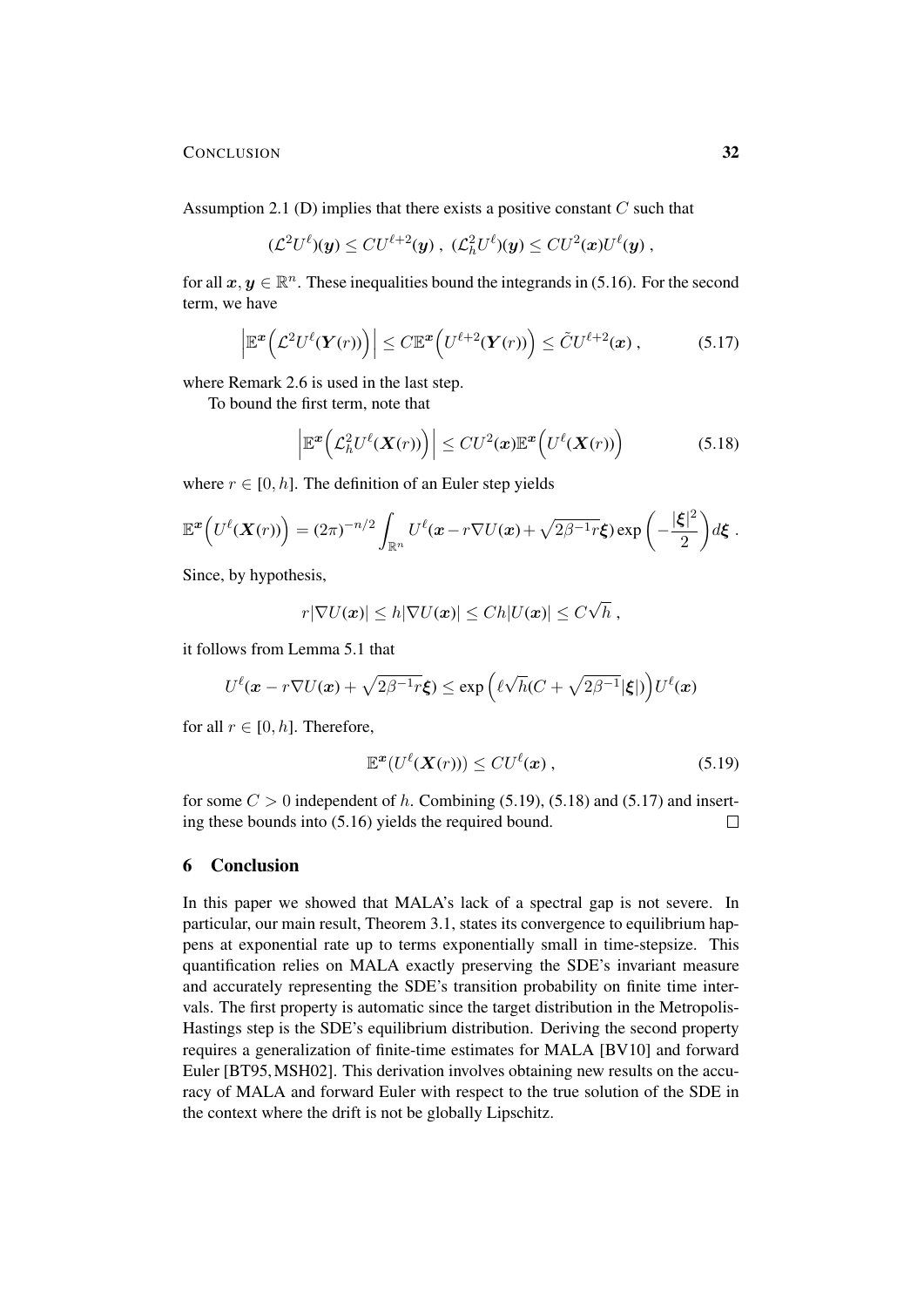## CONCLUSION 33

A key technical issue addressed in the proof of Theorem 3.1 is that MALA locally inherits a Lyapunov function of the true solution  $\Phi(x) = \exp(\theta U(x))$ . Since U grows faster than a quadratic function, the function  $\Phi$  is not integrable with respect to a Gaussian measure including the transition probability of forward Euler. Nevertheless, we prove integrability of  $\Phi$  with respect to the transition probability of MALA as a consequence of MALA preserving an equilibrium measure whose tails decrease faster than  $\Phi$  increases.

Finite-time accuracy implied MALA inherits a minorization and local drift condition from the SDE. As a consequence the paper proved that its mixing time is nearby the mixing time of the SDE on compact sets. The patching argument in Theorem 3.1 compares MALA to a version of MALA with reflection on the boundary of these compact sets to boost this local property to a global property plus terms exponentially small in time-stepsize.

Finally, we note that the proof of Lemma 3.2 motivates the following question: is forward Euler a strongly or weakly convergent method on finite time intervals? The answer is no because a necessary condition for a numerical method to converge on finite time intervals is stability which we have shown forward Euler lacks for nonglobally Lipschitz drifts. However, the lemma does motivate using forward Euler as a proposal chain in the Metropolis-Hastings algorithm to sample from the equilibrium measure of the SDE.

# References

- [BT95] V. BALLY and D. TALAY. The law of the Euler scheme for stochastic differential equations (i):convergence rate of the distribution function. *Probability Theory and Related Fields* 104, (1995), 43–60.
- [BV10] N. BOU-RABEE and E. VANDEN-EIJNDEN. Pathwise accuracy and ergodicity of Metropolized integrators for SDEs. *Comm. Pure and Appl. Math.* 63, (2010), 655–696.
- [CWG<sup>+</sup>08] F. P. CASEY, J. J. WATERFALL, R. N. GUTENKUNST, C. R. MYERS, and J. P. SETHNA. Variational method for estimating the rate of convergence of Markov-chain Monte-Carlo algorithms. *Phys. Rev. E* 78, (2008), 046704.
- [DKPR87] S. DUANE, A. D. KENNEDY, B. J. PENDLETON, and D. ROWETH. Hybrid Monte Carlo. *Phys. Lett. B* 195, (1987), 216–222.
- [Elw82] K. D. ELWORTHY. *Stochastic differential equations on manifolds*, vol. 70 of *London Mathematical Society Lecture Note Series*. Cambridge University Press, Cambridge, 1982.
- [Has70] W. K. HASTINGS. Monte-Carlo methods using Markov chains and their applications. *Biometrika* 57, (1970), 97–109.
- [Has80] R. Z. HASMINSKII. *Stochastic Stability of Differential Equations*. Sijthoff & Noordhoff, Alphen aan den Rijn, The Netherlands, 1980.
- [HM08] M. HAIRER and J. MATTINGLY. Yet another look at Harris' ergodic theorem for Markov chains, 2008. ArXiv:0810.2777 [math.PR].